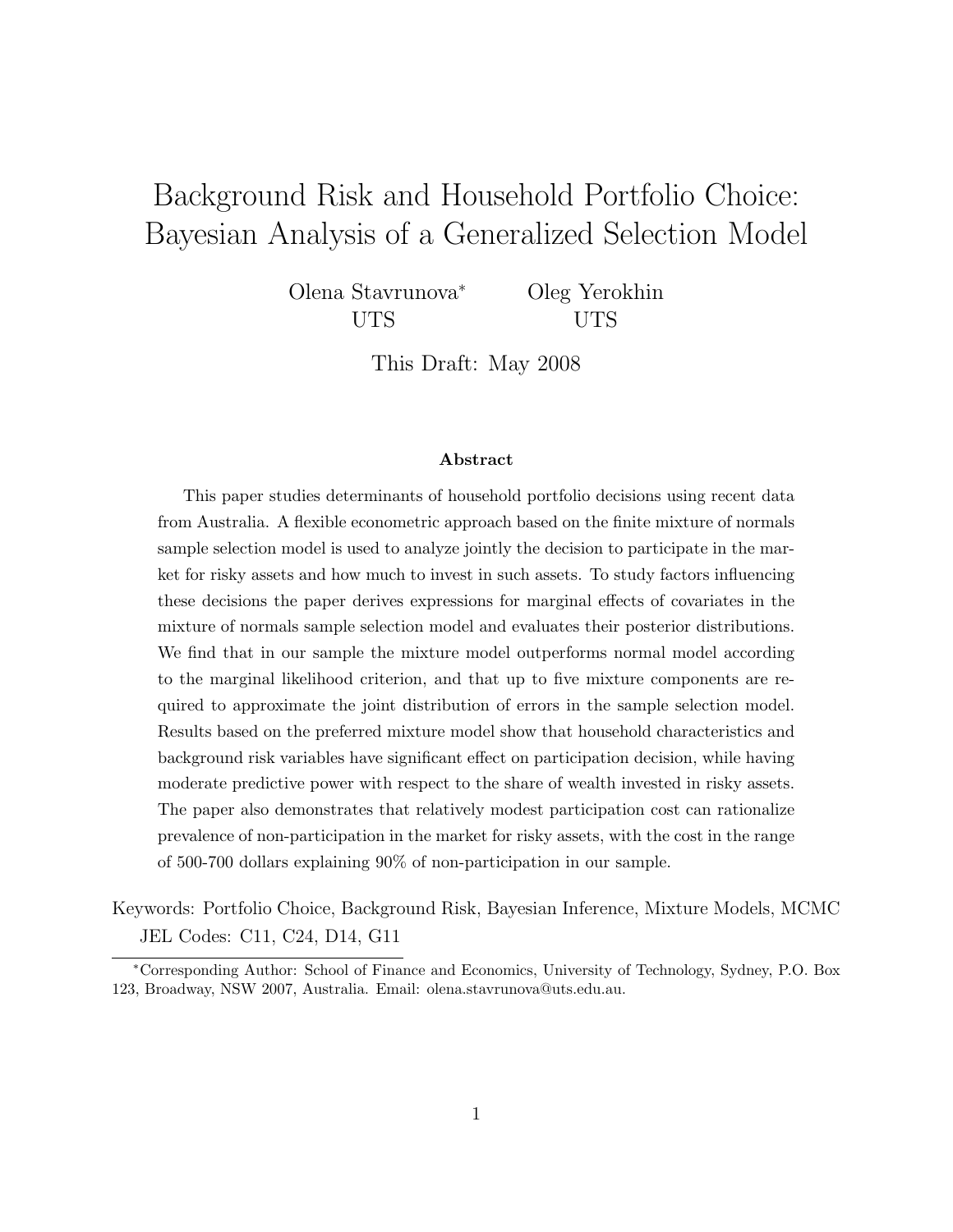### 1 Introduction

Portfolio choices made over the lifecycle of a household determine the rate of growth of personal wealth and household's standard of living after retirement. Empirical studies of household financial behavior typically document stock market participation rates below 50 percent (Bertaut (1998); Guiso, Haliassos, and Jappelli (2002)) and considerable heterogeneity in the share of wealth invested in stocks among participating households (Heaton and Lucas (2000)). These findings are at odds with the standard portfolio choice theory which predicts that, given the historical equity premium, all households should be willing to invest at least some part of their wealth in the stock market (Merton (1969)), and that the optimal mix of the risky and safe assets in an individual portfolio should be independent of the risk aversion and wealth level (Tobin (1958)). Moreover, estimates based on the calibrated lifecycle models of consumption and portfolio choice imply that welfare loss due to non-participation is equivalent to the 2% reduction in the annual consumption (Cocco et al.  $(2005)$ .

Literature on portfolio choice points to fixed participation cost and various sources of nondiversifiable background risk such as business equity and volatile labour income as possible explanations for the low participation rates and cross-sectional variation in the shares of risky assets. Several studies found that foregone earnings of the households which do not hold public equity are relatively small, suggesting that a moderate fixed cost can explain some of the variation in participation rates (Vissing-Jorgensen (2004) (2004), Paliela (2007)). Other studies suggest that households differ in their degree of exposure to the background risk (arising because of the uncertainty about future returns to human capital, business equity, real estate investments and other factors) and that high exposure is associated with lower share of risky assets in household portfolios. For example, Guiso et al. (1996) have shown that subjective expectation of future borrowing constraints and negative income shocks decreases the willingness to hold risky assets among Italian households. Heaton and Lucas (2000b) find that variability of business income reduces the share of risky assets in total wealth among business owners, and that exposure to the employer stock reduces the share of other risky assets for non-entrepreneurs. Hochguertel (2003) documents that Dutch households with higher uncertainty about future labour income tend to tilt their portfolios towards safe assets.

This paper studies the effects of fixed cost, background risk and other characteristics on stock market participation and household exposure to risky assets (public equity) using data from a representative survey of Australian households. The active privatization policy of the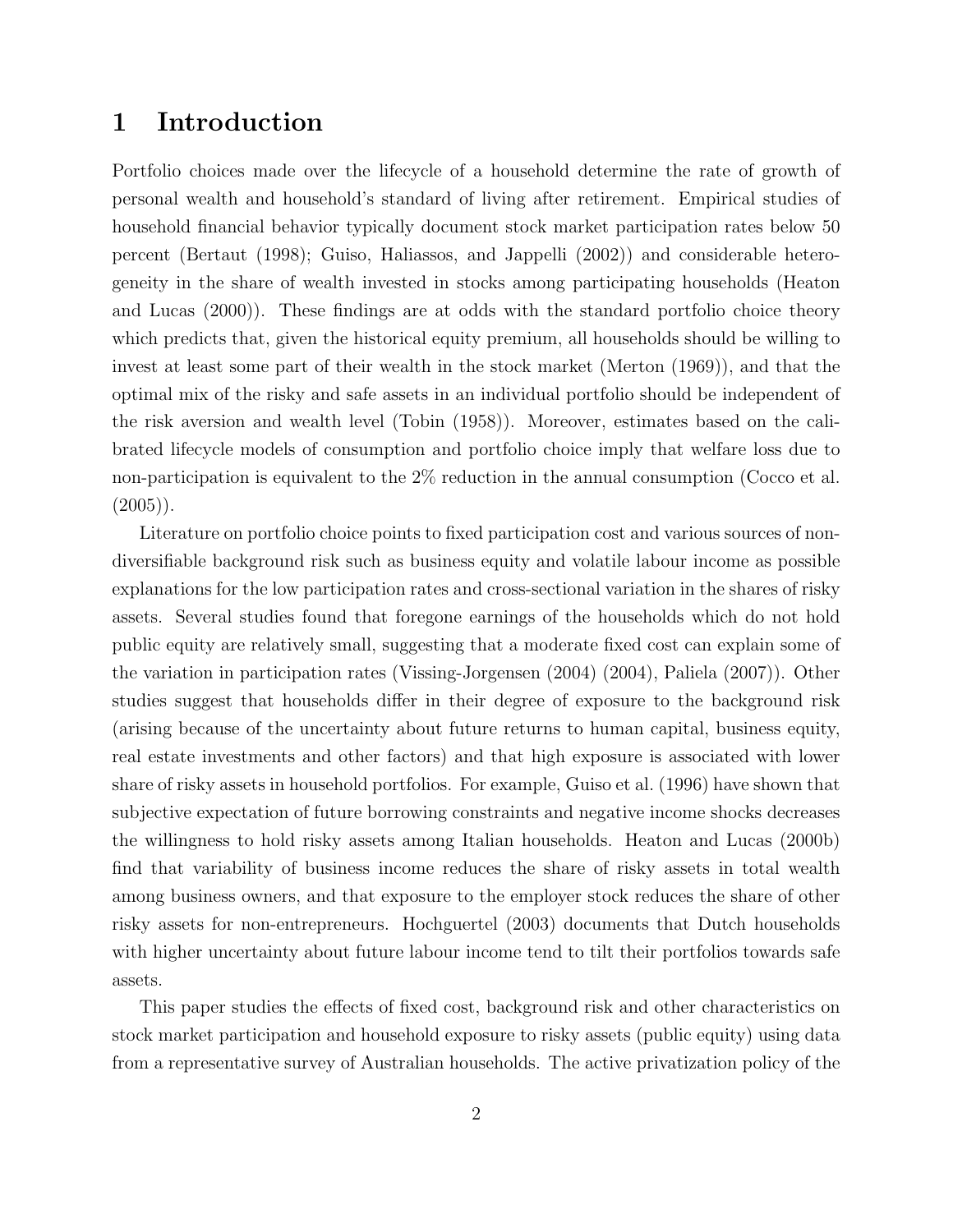1990s and introduction of the system of mandatory retirement contributions (Superannuation Guarantee) have significantly expanded the ranks of Australian shareholders in the last two decades, resulting in one of the highest stock market participation rates in the world (Giannetti and Koskinen (2007)). At the same time, there has been little systematic analysis of the determinants of the stock market participation in Australia. In this paper we use data from the Household Income and Labour Dynamics in Australia (HILDA) survey to construct household level measures of background risk, planning horizon, risk attitudes and other characteristics and study their impact on the structure of household portfolios. We find that controlling for wealth level and demographic characteristics, households in which head has higher subjective risk of a job loss are less likely to participate in the stock market and, conditional on participation, tend to invest a smaller share of their liquid financial wealth in the common stock. These findings confirm the results obtained by Guiso, Jappelli and Terlizzese (1996) and Hochguertel (2003) who studied the effect of subjective expectations about such risk on portfolio choice. Similar to other studies we also document strong impact of education, age, risk attitudes and net worth levels on decision to hold public equity.

The methodological novelty of the paper consists in addressing important properties of the household portfolio data in a systematic fashion. Guiso et al (2002) point out that the sample selection model provides a convenient reduced form framework to study household portfolio choices: it allows treating participation and allocation as two distinct decisions while simultaneously controlling for the unobserved factors which might affect both choices. However, it is well know that inference in the normal sample selection model is unreliable when the assumption of normality is violated. In our data the conditional distribution of the share of wealth invested in stocks among participating households is bimodal and platykurtic, which suggests that the normality assumption may not be satisfied. Hence, we employ the discrete mixture of normals selection model, which is flexible enough to accommodate any deviation from normality in the data (Ferguson, 1983). The paper takes Bayesian approach to inference and employs Markov Chain Monte Carlo simulation algorithm to access the joint posterior distribution of the parameters of the model. The method proposed by Chib (1995) is used to evaluate model's marginal likelihood and select the number of components in the mixture distribution. This selection procedure favors the five-component mixture of normals model.

The paper also uses data on individual financial wealth to obtain the posterior distribution of the magnitude of forgone earnings from non-participation in the stock market using method similar to that proposed by Vissing-Jorgensen (2004). With some additional as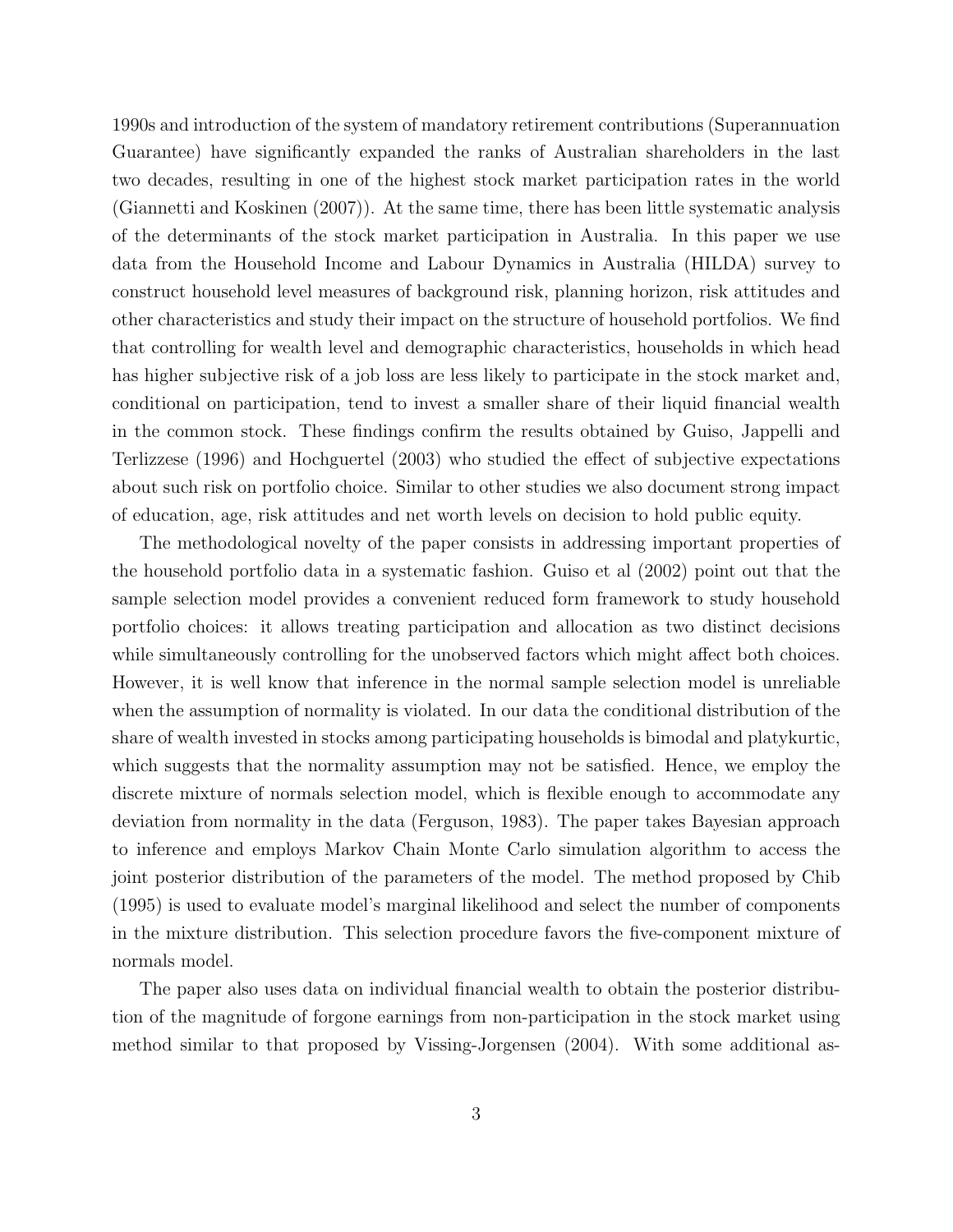sumptions we use this posterior distribution to construct the distribution of the fixed cost of stock market participation for non-participating households. The posterior distribution of the participation cost obtained from the five-component mixture model differs substantially from the posterior distribution generated by the normal model. In particular, normal model systematically predicts lower participation costs than five-component mixture model. These results show the importance of accommodating non-normality in the data for drawing reliable conclusion about household behavior. Results from our preferred mixture specification suggest that relatively modest participation cost can rationalize prevalence of non-participation in the market for risky assets in Australia, with the per-period cost in the range of 500-700 dollars explaining 90% of non-participation in our sample.

The rest of the paper is organized as follows. The data used in the paper is described in the next section. Section 3 presents the sample selection models with normal and mixture of normals disturbances and develops the MCMC algorithm for the Bayesian inference in these models. Section 4 derives expressions for marginal effects. Section 5 discusses the empirical results, section 6 presents and implements the method for calculation of the cost of stock market participation and section 7 concludes.

#### 2 Data and Sample Construction

The data used in this paper comes from the Household Income and Labour Dynamics in Australia (HILDA) survey (Wooden and Watson (2007)). HILDA is a nationally representative longitudinal survey of Australian households. This paper uses data from the second wave of HILDA administered in 2002, which contains a wealth module with detailed information on the composition of household's asset and liabilities in that year. In total, wave 2 of HILDA contains data on 7245 households. We restrict our sample to single-family households which do not include other related or unrelated members, except children.

The paper focuses on the portfolio decisions of the working age households. This restriction is needed to properly account for the influence of retirement assets (superannuation) in household financial decisions. Personal retirement assets in Australia are generally not accessible before the age of 65, and thus should be excluded from the definition of liquid financial wealth for workers under 65 years old. On the other hand, for households with heads over 65 years old, superannuation assets are properly classified as liquid wealth. To avoid complications created by the changing nature of superannuation funds we restrict our sample by eliminating households in which head is over 65 years old.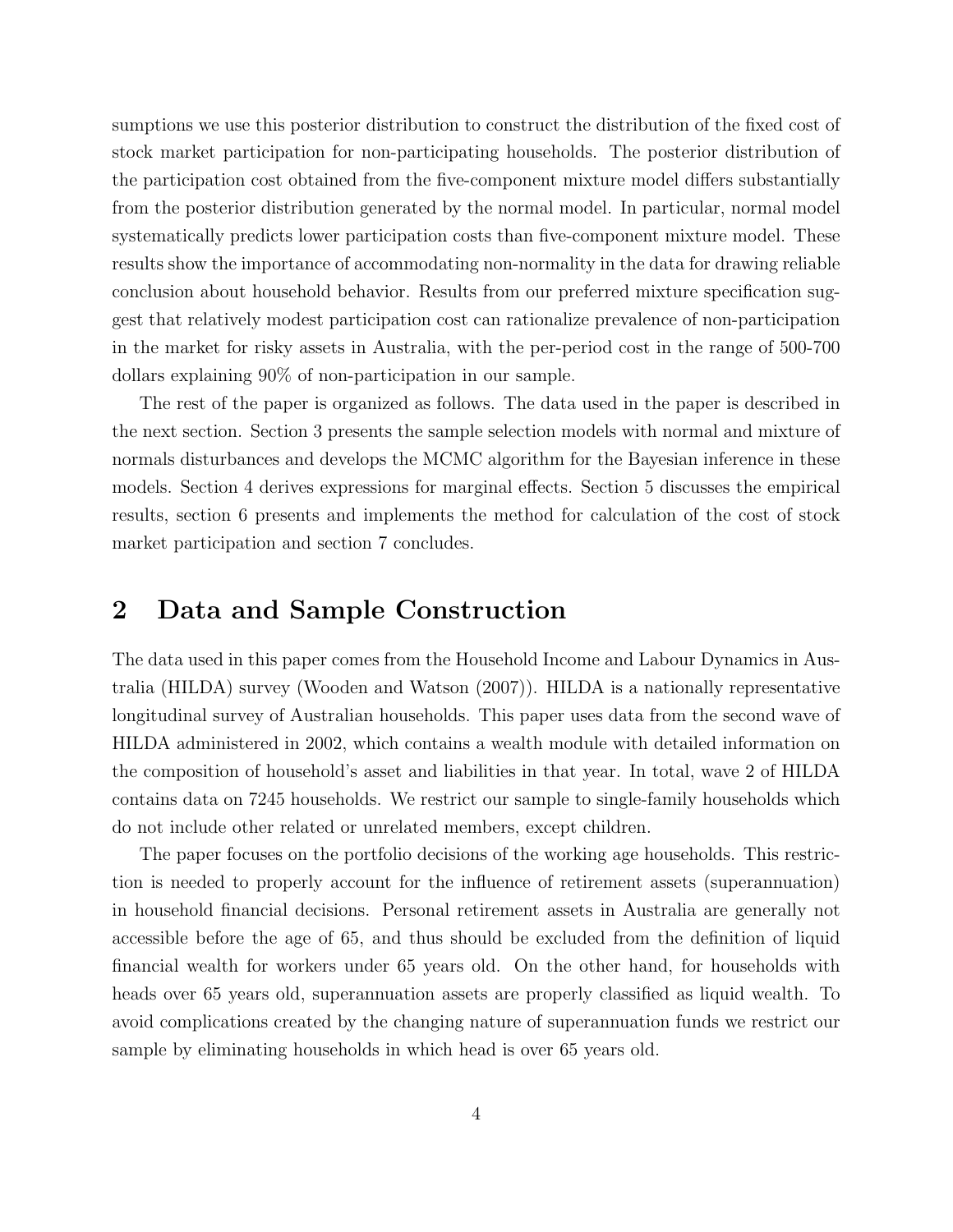The data at our disposal provides information on the value of the shares held by household either directly or through a mutual fund, which we take as our measure of risky asset holdings. Financial wealth is defined as a sum of bank accounts, cash investments, public equity investments, trust funds and life insurance. The two dependent variables in our analysis are the binary indicator of stock market participation and the share of public equity in the financial wealth.

Asset variables which control for background risk faced by a household include retirement wealth (superannuation) and business equity. Superannuation assets in Australia can be invested in stock market, property or safe assets. Because we don't observe the composition of the superannuation portfolio held by a given households and its correlation with the stock market returns it is difficult to predict a priori how superannuation assets should affect participation and allocation decisions. Substantial holdings of business equity, on the other hand, are generally found to reduce household exposure to stock market risk. Following Guiso et al. (1996) and Hochguertel (2003) we use subjective expectations of becoming unemployed as measure of background risk stemming from the uncertainty about labor income. In the previous studies similar measures were found to have statistically significant but relatively small effects on participation and share of risky assets in financial portfolios.

Following other studies of household portfolios this paper models decisions whether to invest in risky assets and how much to invest conditional on the set of household's demographic characteristics, employment status, income, risk attitudes, planning horizon and measures of background risk. We further include indicators for non-English speaking background, urban and state residence as predictors of the stock market participation, but not of the share of risky asset in household portfolios. The assumption here is that these variables are likely to influence amount of information about the stock market available to the household and hence the magnitude of the fixed cost of participating in the market for risky assets (Campbell (2006)). At the same time these variables can be expected to have little influence, conditional on other controls, on the share of wealth invested in stocks.

In the empirical implementation we will use flexible functional forms to accommodate potential non-linear effects of age, net worth, income and superannuation assets on participation and allocation decisions. After eliminating households for which data for at least one variable used in the analysis is missing the final sample consists of 4110 households, of which 1698 or 41% hold some part of their wealth in risky assets. Variable definitions and summary statistics are given in Table 1.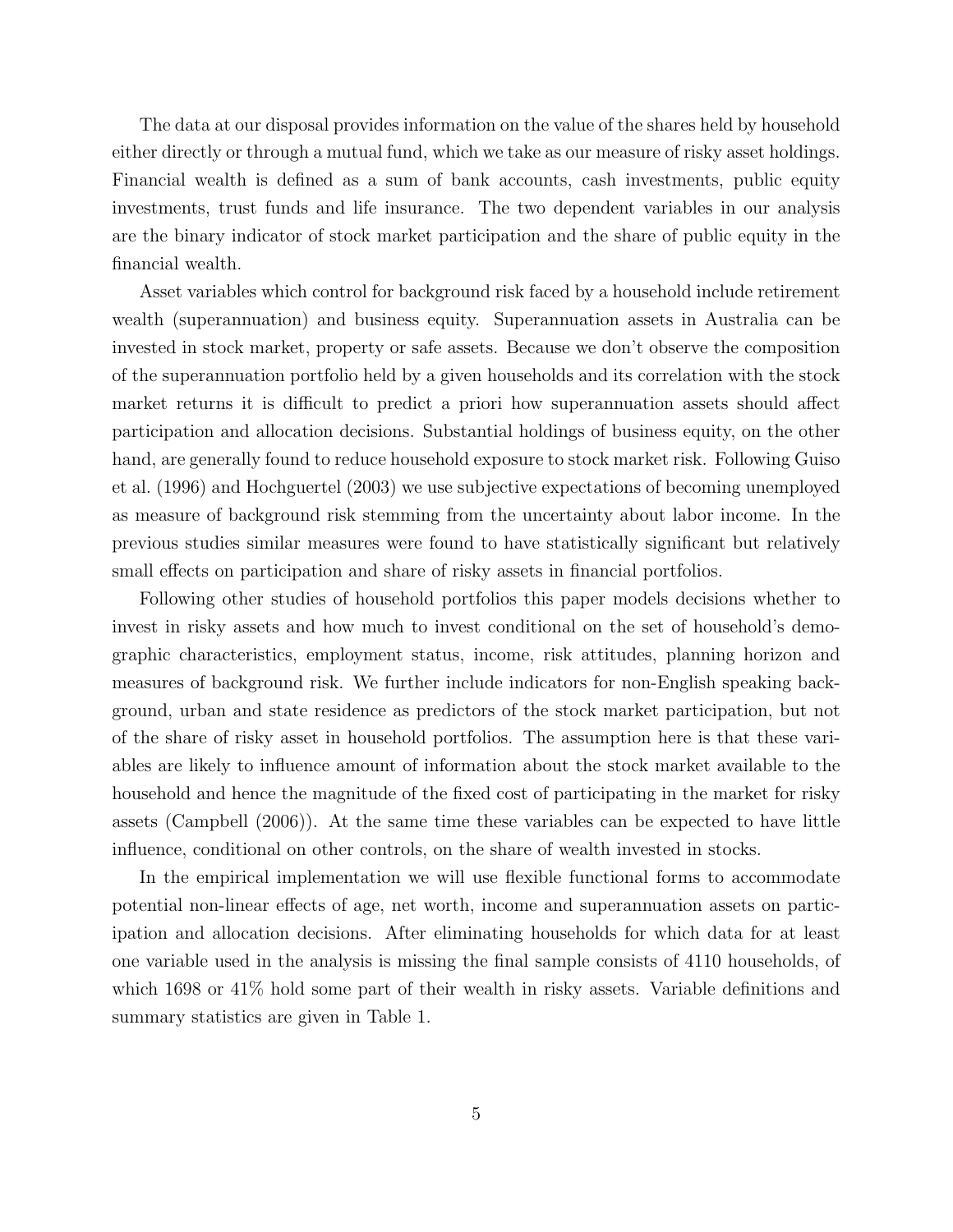| Variable                  | Definition                                                | Mean | $\overline{SD}$ |
|---------------------------|-----------------------------------------------------------|------|-----------------|
| Financial variables       |                                                           |      |                 |
| equity                    | $=1$ if holds public equity                               | 0.41 | 0.49            |
| fw                        | Financial Wealth/10000                                    | 63.4 | 204.6           |
| share                     | share of risky assets in financial wealth                 | 0.53 | 0.32            |
| $n_{\rm W}$               | Net Worth $/10000$                                        | 38.9 | 61.0            |
| income                    | Household $Income/10000$                                  | 5.0  | 5.0             |
| super                     | Superannuation/10000                                      | 8.7  | 15.7            |
| bizeq                     | Business Equity/10000                                     | 4.0  | 26.6            |
|                           |                                                           |      |                 |
| Household Characteristics |                                                           |      |                 |
| age                       | age of household head (HH)                                | 43.1 | 11.7            |
| edub                      | $=1$ if HH has bachelor qualification                     | 0.23 | 0.42            |
| edud                      | $=1$ if HH has advanced diploma                           | 0.37 | 0.48            |
| edus                      | $=1$ if HH is high school graduate                        | 0.11 | 0.32            |
| olf                       | $=1$ if HH is out of labor force                          | 0.18 | 0.38            |
| unemployed                | $=1$ if HH is unemployed                                  | 0.03 | 0.18            |
| liq1                      | $=1$ if household is experiencing liquidity constraints   | 0.23 | 0.42            |
| prob                      | $=1$ if HH is uncertain about the future of his/her a job | 0.30 | 0.46            |
| lone                      | $=1$ if lone parent                                       | 0.11 | 0.32            |
| couple                    | $=1$ if couple                                            | 0.63 | 0.48            |
| children04                | number of children under age of 4                         | 0.21 | 0.52            |
| children415               | number of children between ages of 4 and 15               | 0.46 | 0.86            |
| horizon1                  | $=1$ if planning horizon is next 2-4 years                | 0.13 | 0.33            |
| horizon2                  | $=1$ if planning horizon is next 5-10 years               | 0.23 | 0.42            |
| risk                      | $=1$ if HH is willing to take high risks                  | 0.11 | 0.31            |
| nesb                      | $=1$ if HH comes form non-English speaking background     | 0.12 | 0.32            |
| urban                     | $=1$ if household resides in urban area                   | 0.61 | 0.49            |
|                           |                                                           |      |                 |

Table 1: Variable definition and summary statistics (number of observations: 4110 )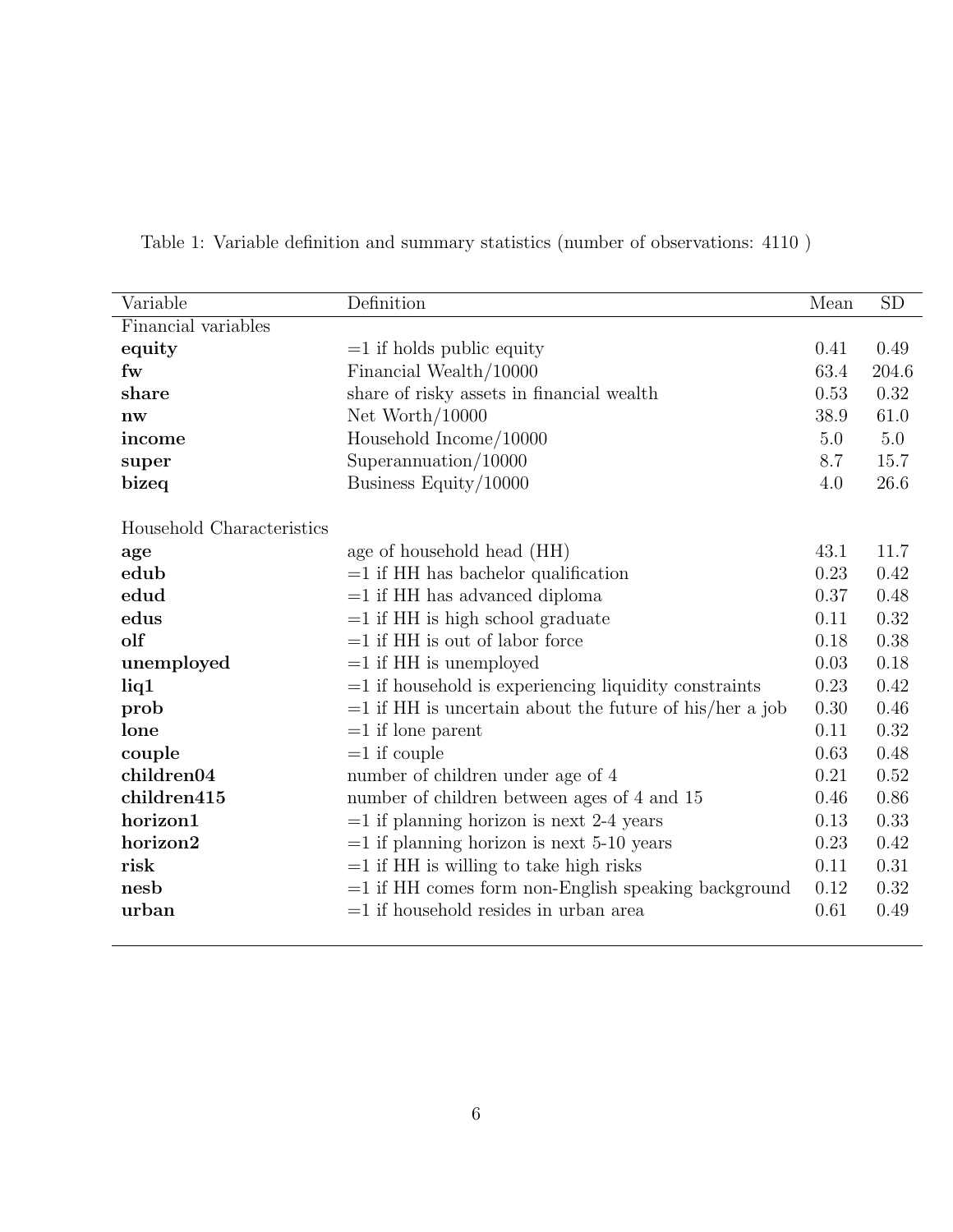# 3 Normal and Mixture of Normals Sample Selection Models

This section defines the sample selection models with normal and mixture of normals disturbances which will be used to study portfolio choices of Australian households. It also describes the Markov Chain Monte Carlo algorithms which is used to conduct inference in the two models.

Let  $I_i^*$  denote the latent utility that an individual derives from stock market participation, let  $S_i^*$  denote the *potential* proportion of wealth he would be willing to invest in the stockmarket. The model for the vector  $[I_i^*, S_i^*]'$  can be specified as follows:

$$
S_i^* = \boldsymbol{\alpha}' \mathbf{x}_i + \varepsilon_{1i} \tag{1}
$$

$$
I_i^* = \beta' \mathbf{z}_i + \varepsilon_{2i} \tag{2}
$$

In (1) and (2) the vector of covariates  $z_i$  includes  $x_i$  as well as covariates that belong to the participation equation (2) only (instruments). Without loss of generality we assume that  $\mathbf{z}_i = [\mathbf{x}'_i, \mathbf{z}'_{2i}]'$  where  $\mathbf{z}'_{2i}$  is a vector of covariates not included in the share equation (1). In the normal sample selection model the vector of disturbances  $\varepsilon_i = [\varepsilon_{1i}, \varepsilon_{2i}]'$  has a bivariate normal distribution with zero mean and variance-covariance matrix  $\Sigma$ :

$$
\Sigma = \left[ \begin{array}{cc} \sigma_1^2 & \sigma_{12} \\ \sigma_{12} & \sigma_2^2 \end{array} \right].
$$

In the sample selection model with mixture of normals disturbances the vector  $\varepsilon_i$  follows a discrete mixture of bivariate normal distributions:

$$
f(\boldsymbol{\varepsilon}_i|\boldsymbol{\theta})=\sum_{j=1}^m \pi_j \phi_2(\boldsymbol{\varepsilon}_i|\boldsymbol{\mu}_j,\boldsymbol{\Sigma}_j),
$$

where  $\theta$  denotes the vector of parameters,  $\phi_2(.|a, B)$  denotes probability density function of a bivariate normal distribution with mean a and variance-covariance matrix  $B$ ,  $\pi_j$  denotes the probability of mixture component  $j$ ,  $m$  denotes the number of components in the mixture,  $\sum_{j=1}^m \pi_j = 1$ , and

$$
\boldsymbol{\mu}_j = \left(\begin{array}{c} \mu_{1j} \\ \mu_{2j} \end{array}\right),
$$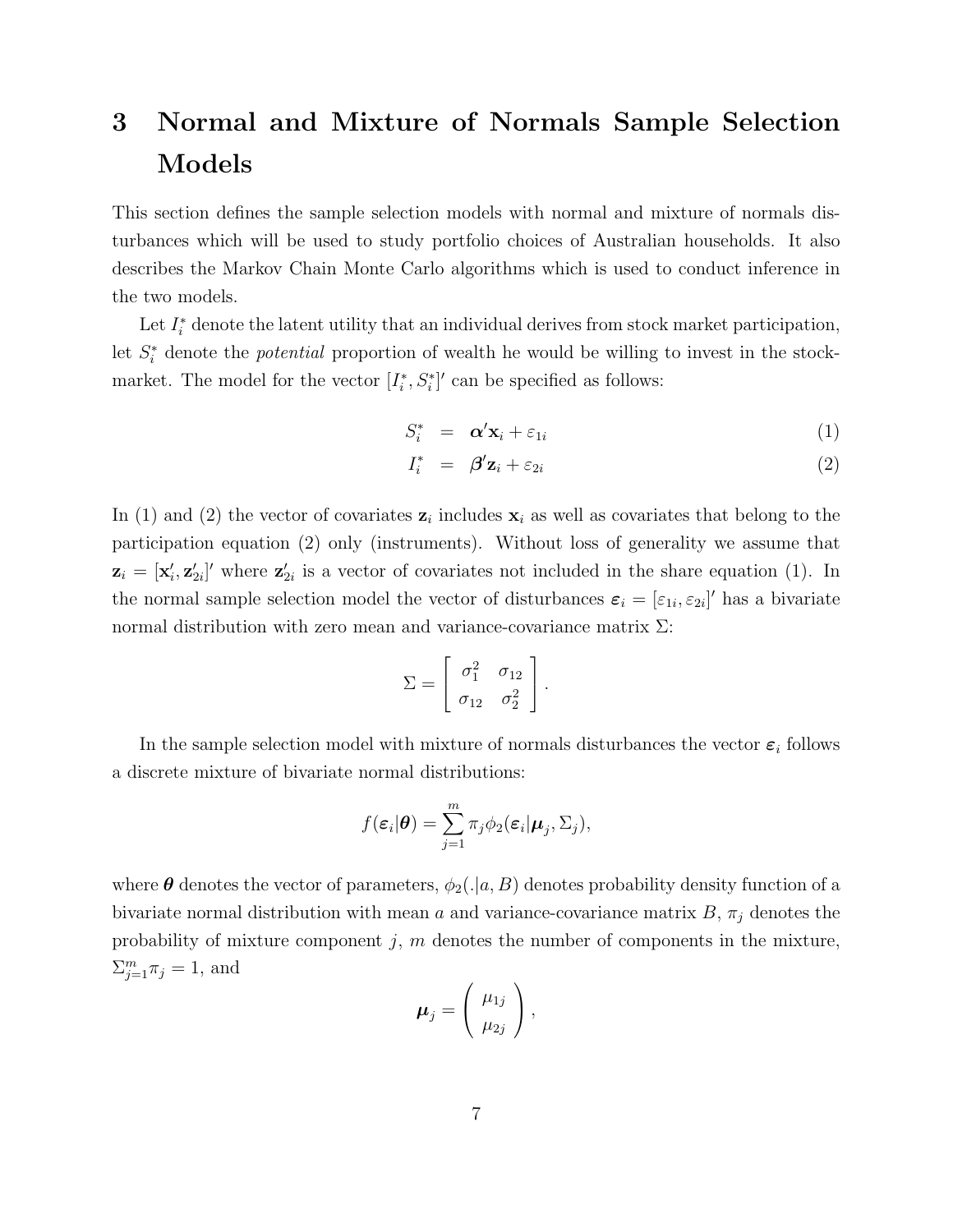$$
\Sigma_j = \left(\begin{array}{cc} \sigma_{1j}^2 & \sigma_{12j} \\ \sigma_{12j} & \sigma_{2j}^2 \end{array}\right)
$$

for  $j = 1, ..., m$ . In this setup mixture components have no structural interpretation because component labels are not identifies without prior restrictions. This however is not a concern here because we are using mixture model as a convenient way to relax the normality assumption (Geweke (2007)) and focus only on the permutation invariant functions of interest, such as marginal effects.

Let  $I_i$  denote the binary variable which is equal to one if individual i participates in the stock market, and is equal to zero otherwise and assume that  $I_i = 0$  if  $I_i^* < 0$  and  $I_i = 1$ if  $I_i^* \geq 0$ . Note that the potential proportion of wealth invested in stocks,  $S_i^*$ , is only observed when individual actually participates in the stock market, i.e. when  $I_i = 1$ . Let  $S_i$ denote the actual proportion of wealth invested in the stock market. Then  $S_i = S_i^*$  if  $I_i = 1$ and  $S_i = 0$  otherwise. Using marginal-conditional decomposition the likelihood function of the sample selection model with normal disturbances  $L(\theta|\textbf{Data}, N)$  can be written as:

$$
L(\boldsymbol{\theta}|\mathbf{Data}, N) = \left(1 - \Phi\left(\frac{\boldsymbol{\beta}'\mathbf{z}_i}{\sqrt{\sigma_2^2}}\right)\right)^{1 - I_i} \cdot \left\langle \Phi\left(\frac{\boldsymbol{\beta}'\mathbf{z}_i + \sigma_{12}(S_i - \boldsymbol{\alpha}'\mathbf{x}_i)/\sigma_1^2}{\sqrt{\sigma_2^2 - \sigma_{12}^2/\sigma_1^2}}\right) \cdot \frac{1}{\sqrt{2\pi}\sigma_1} \exp\left(-\frac{(S_i - \boldsymbol{\alpha}'\mathbf{x}_i)^2}{2\sigma_1^2}\right)\right\rangle^{I_i},
$$

and that of a sample selection model with mixture of normals disturbances  $L(\theta|\text{Data}, M)$ can be expressed as follows:

$$
L(\boldsymbol{\theta}|\mathbf{Data}, M) = \Pi_{i=1}^{N} \Sigma_{j=1}^{m} \pi_j \left( 1 - \Phi\left(\frac{\mu_{2j} + \boldsymbol{\beta}' \mathbf{z}_i}{\sqrt{\sigma_{2j}^2}}\right) \right)^{1-I_i}
$$

$$
\left\langle \Phi\left(\frac{\mu_{2j} + \boldsymbol{\beta}' \mathbf{z}_i + \sigma_{12j}(S_i - \mu_{1j} - \boldsymbol{\alpha}' \mathbf{x}_i)/\sigma_{1j}^2}{\sqrt{\sigma_{2j}^2 - \sigma_{12j}^2/\sigma_{1j}^2}} \right) \cdot \frac{1}{\sqrt{2\pi}\sigma_{1j}} \exp\left(-\frac{(S_i - \mu_{1j} - \boldsymbol{\alpha}' \mathbf{x}_i)^2}{2\sigma_{1j}^2}\right) \right\rangle^{I_i},
$$

·

where  $\Phi(a)$  denotes standard normal cdf evaluated at a. It is easy to see that the variance  $\sigma_2^2$  in the sample selection model is not identified separately from  $\sigma_{12}$  and  $\beta$  in the sense that if we multiply  $\sigma_2$ ,  $\sigma_{12}$  and  $\beta$  by the same constant, the likelihood function would not change. Similarly, in the sample selection model with mixture of normals disturbances the variance terms  $\sigma_{2j}^2$  are not identified separately from  $\sigma_{12j}$ ,  $\mu_{2j}$  and  $\beta$ . The identification in the normal sample selection model is achieved by the normalization  $\sigma_2^2 = 1$ . In the similar fashion, the identification on the sample selection model with mixture of normals disturbances is achieved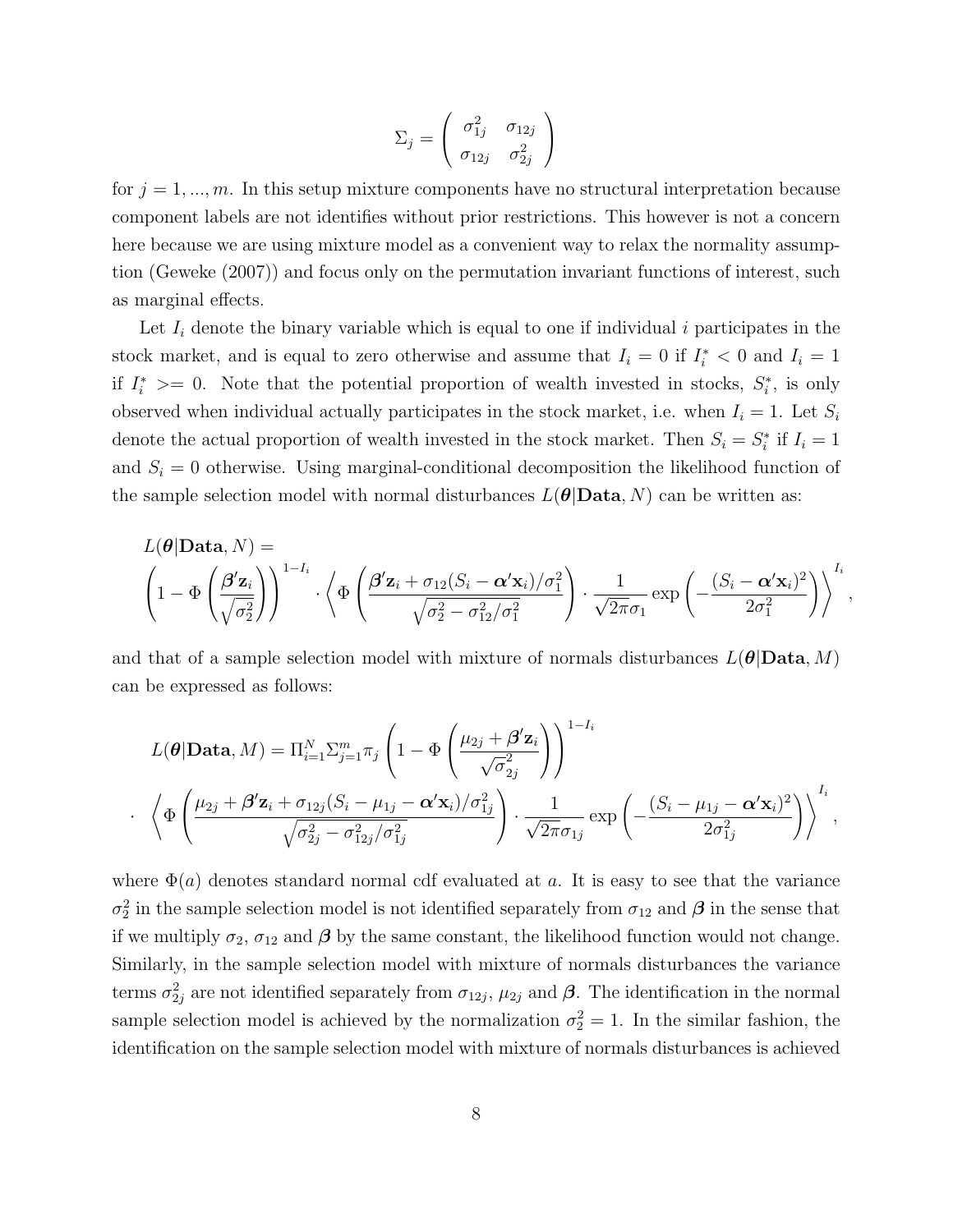by the normalization  $\sigma_{2j}^2 = 1$  for  $j = 1, ..., m$ .

The Bayesian inference in the sample selection model with normal disturbances is facilitated by augmenting the vector of data  $[S_i, I_i]'$  by the latent utility of stock market participation  $I_i^*$  and the potential proportion of wealth invested in the stock market  $S_i^*$ , for  $i = 1, ..., N$ . The joint probability density function of the augmented data  $\mathbf{y}^* = [S_1^*,...,S_N^*,I_1^*,...,I_N^*]'$ ,  $\mathbf{S} = [S_1, ..., S_N]'$  and  $\mathbf{I} = [I_1, ..., I_N]'$  conditional on the exogenous variables  $\mathbf{Z} = [\mathbf{z}'_1, ..., \mathbf{z}'_N]$ and the vector of parameters  $\boldsymbol{\theta}$  can be written:

$$
P(\mathbf{y}^*, \mathbf{I}, \mathbf{S}|\mathbf{Z}, \boldsymbol{\theta}) = |H|^{N/2} \exp\left(-(\mathbf{y}^* - \mathbf{W}\boldsymbol{\gamma})'(H \otimes D_N)(\mathbf{y}^* - \mathbf{W}\boldsymbol{\gamma})/2\right)
$$
  
 
$$
\prod_{i=1}^N (\iota(S_i = S_i^*)\iota(I_i = 1)\iota(I_i^* \ge 0) + \iota(S_i = 0)\iota(I_i = 0)\iota(I_i^* < 0)),
$$
 (3)

where  $H = \Sigma^{-1}$ ,  $\boldsymbol{\gamma} = [\boldsymbol{\alpha}', \boldsymbol{\beta}]'$ ,

$$
\mathbf{W} = \left[ \begin{array}{cc} \mathbf{X} & \mathbf{0} \\ \mathbf{0} & \mathbf{Z} \end{array} \right],
$$

 $\mathbf{X} = [\mathbf{x}'_1, ..., \mathbf{x}'_N]$  and  $D_N$  is an identity matrix of size  $N \times N$ .

The model must be completed with the specification of prior distribution of parameters  $P(\theta)$ . The collection of parameters  $\theta$  in the normal sample selection model consists of H and  $\gamma$ . We specify conjugate prior distributions for  $\gamma$  and H, and assume that  $\gamma$  and H are independent in the prior:

$$
P(\theta) = P(\gamma) \cdot P(H),\tag{4}
$$

where

- $\bullet~~\boldsymbol{\gamma}\sim N(\underline{\boldsymbol{\gamma}},\underline{H}_{\gamma})$
- $H \sim Wishart(\underline{S}, \nu) \cdot \iota(\sigma_2^2 = 1).$

Note, that the prior distribution of H is truncated so that  $\sigma_2^2 = 1$  to satisfy the normalization constraints.

The joint posterior distribution of  $\theta$  is proportional to the product of (3) and (4). To approximate the posterior distribution of  $\theta$  we construct the Gibbs sampling algorithm which iterates between the following three blocks:

1. Sample  $[S_i^*, I_i^*]' | S_i, I_i, \mathbf{z}_i, \boldsymbol{\theta}$  for  $i = 1, ..., N$ . When  $I_i = 1$ , the conditional posterior distribution of  $S_i^*$  is degenerate at  $S_i$ , so we set  $S_i^* = S_i$  and draw  $I_i^* | (S_i^*, S_i, I_i, \mathbf{z}_i, \boldsymbol{\theta}) \sim$  $N(\boldsymbol{\beta'}\mathbf{z}_i+\frac{\sigma_{12}}{\sigma^2})$  $\frac{\sigma_{12}}{\sigma_1^2}(S_i^* - \alpha' \mathbf{x}_i), 1 - \frac{\sigma_{12}^2}{\sigma_1^2})$  truncated to  $I_i^* > 0$ ;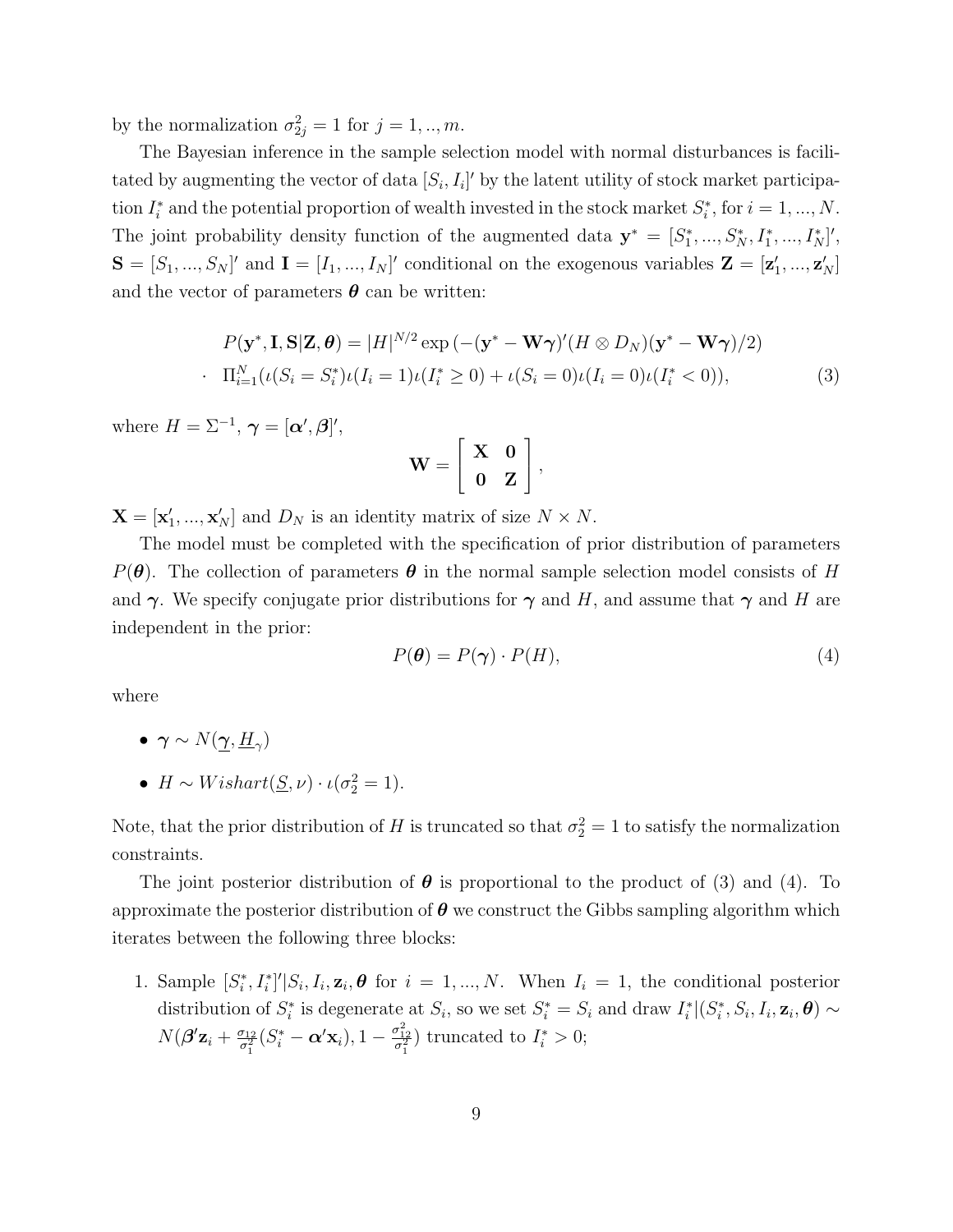When  $I_i = 0$ ,  $[I_i^*, S_i^*]' | S_i, I_i, \mathbf{z}_i, \boldsymbol{\theta} \rangle \sim N$  $\sqrt{ }$  $\mathcal{L}$  $\boldsymbol{\alpha}'{\bf z}_i$  $\bm{\beta'} \mathbf{z}_i$ , Σ  $\setminus$ truncated to  $I_i^* < 0$ . To sample from this joint distribution we first draw from the marginal-conditional posterior  $I_i^* | (S_i, I_i, \mathbf{z}_i, \boldsymbol{\theta}) \sim N(\boldsymbol{\beta}' \mathbf{z}_i, 1)$  truncated to  $I_i^* < 0$ , and then draw from the conditional posterior  $S_i^* | (S_i, I_i^*, I_i, \mathbf{z}_i, s_i, \boldsymbol{\theta}) \sim N(\boldsymbol{\alpha}' \mathbf{x}_i + \sigma_{12}(I_i^* - \boldsymbol{\beta}' \mathbf{z}_i), \sigma_{11} - \sigma_{12}^2)$ . This algorithm for drawing from the joint posterior conditional distribution  $[S_i^*, I_i^*]' | S_i, I_i, \mathbf{z}_i, \boldsymbol{\theta}$  is due to van Hasselt (2007).

2. 
$$
\gamma |(\mathbf{y}^*, \mathbf{S}, \mathbf{I}, \mathbf{Z}, H) \sim N(\overline{\gamma}, \overline{H}_{\gamma})
$$
 where  $\overline{H}_{\gamma} = \underline{H}_{\gamma} + \mathbf{W}' H \mathbf{W}$  and  $\overline{\gamma} = \overline{H}_{\gamma}^{-1}(\underline{H}_{\gamma} \gamma + \mathbf{W}' H \mathbf{y}^*)$ .

3.  $H|(\mathbf{y}^*, \mathbf{S}, \mathbf{I}, \mathbf{Z}, \boldsymbol{\gamma}) \sim Wishart(\overline{S}, \overline{\nu}) \cdot \iota(\sigma_2^2 = 1)$  where

$$
\overline{S} = \underline{S} + \sum_{i=1}^{N} \left[ \begin{array}{cc} (S_i^* - \boldsymbol{\alpha}' \mathbf{x}_i)^2 & (S_i^* - \boldsymbol{\alpha}' \mathbf{x}_i)(I_i^* - \boldsymbol{\beta}' \mathbf{z}_i) \\ (S_i^* - \boldsymbol{\alpha}' \mathbf{x}_i)(I_i^* - \boldsymbol{\beta}' \mathbf{z}_i) & (I_i^* - \boldsymbol{\beta}' \mathbf{z}_i)^2 \end{array} \right]
$$

and  $\overline{\nu} = \underline{\nu} + N$ . The draws from this truncated Wishart distribution are obtained using the algorithm proposed in Nobile (2000).

Similar to the normal model, Bayesian inference in the sample selection model with mixture of normals disturbances can be conducted by augmenting the observable vector  $[S_i, I_i]'$  by the latent utility of stock market participation  $I_i^*$ , the potential proportion of wealth invested in the stock market  $S_i^*$  and the latent indicator of mixture component  $s_i$ . The latent indicator of mixture component  $s_i$  takes on one of the values 1, ..., m, and  $P(s_i =$  $j|\mathbf{x}_i,\mathbf{x}_{i1},x_{i2},\boldsymbol{\theta})=\pi_j$  for  $j=1,...,m$ . The distribution of the disturbances  $\boldsymbol{\varepsilon}_i$  conditional on the latent indicator of mixture component  $s_i$  is normal:

$$
\varepsilon_i|(s_i=j,\boldsymbol{\theta})\sim N(\boldsymbol{\mu}_j,\Sigma_j).
$$

The following notation will be useful for the presentation of the posterior simulation algorithm in the sample selection model with mixture of normals disturbances. Define  $C =$  $[\mathbf{c}_1, ..., \mathbf{c}_N]' = [\iota(s_i = j)],$  so that the  $j<sup>th</sup>$  row of the  $m \times 1$  vector  $\mathbf{c}_i$  is equal to one if  $s_i = j$  and is equal to zero otherwise. Also, define  $W =$  $\sqrt{ }$  $\overline{1}$  $\mathbf{W}_1 = \mathbf{0}$  ${\bf 0}$   ${\bf W}_2$ 1 where  $\mathbf{W}_1 = [\mathbf{C}, \mathbf{X}]$  and  $\mathbf{W}_2 =$  $[\mathbf{C}, \mathbf{Z}]$ , and define  $\boldsymbol{\gamma} = [\mu_{11}, ..., \mu_{1m}, \boldsymbol{\alpha}', \mu_{21}, ..., \mu_{2m}, \boldsymbol{\beta}']'$ . Then the joint probability density function of the augmented data  $\mathbf{s} = [s_1, ..., s_N]'$ ,  $\mathbf{y}^* = [S_1^*, ..., S_N^*, I_1^*, ..., I_N^*]'$ ,  $\mathbf{S} = [S_1, ..., S_N]'$ and  $I = [I_1, ..., I_N]'$  conditional on exogenous variables Z and the vector of parameters  $\boldsymbol{\theta}$  can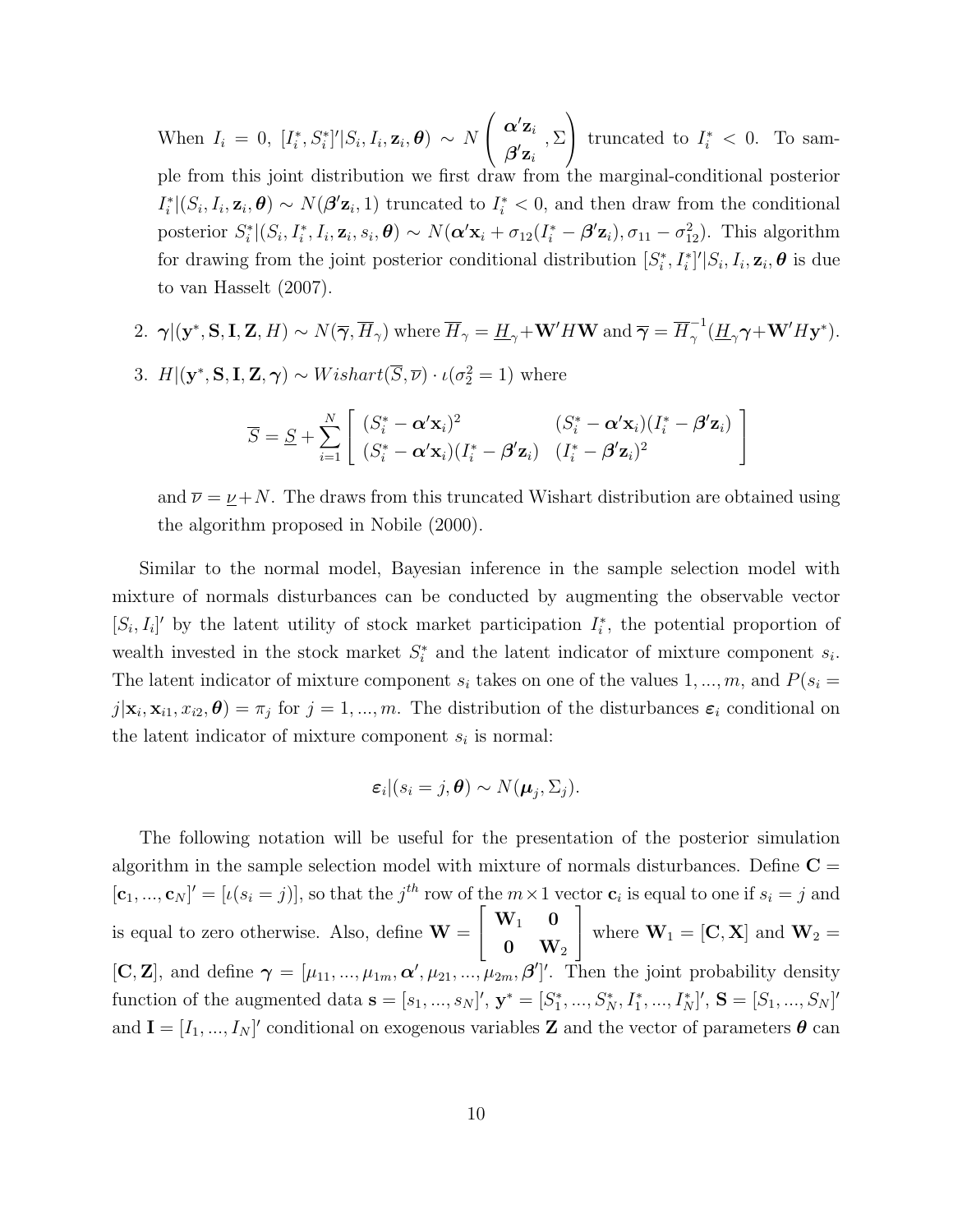be written:

$$
P(\mathbf{y}^*, \mathbf{I}, \mathbf{S}, \mathbf{s} | \mathbf{Z}, \boldsymbol{\theta}) = \prod_{j=1}^m \pi_j^{N_j} |H_j|^{N_j/2} \exp\left(-(\mathbf{y}^* - \mathbf{W}\boldsymbol{\gamma})'\mathbf{H}(\mathbf{y}^* - \mathbf{W}\boldsymbol{\gamma})/2\right)
$$
  
 
$$
\prod_{i=1}^N (\iota(S_i = S_i^*)\iota(I_i = 1)\iota(I_i^* \ge 0) + \iota(S_i = 0)\iota(I_i = 0)\iota(I_i^* < 0)),
$$
 (5)

where  $N_j$  is the number of observations such that  $s_i = j$ ,

$$
\mathbf{H} = \left[ \begin{array}{cc} H_{11} & H_{12} \\ H_{21} & H_{22} \end{array} \right]
$$

and  $H_{kl} = diag(\sum_{s_1}^{kl}, ..., \sum_{s_N}^{kl})$  where  $\sum_{j}^{kl}$  is  $kl$ 'th element of  $\sum_{j}^{-1}$  for  $k = 1, 2, l = 1, 2,$  $j = 1, ..., m$ .

The model must be completed with the specification of prior distribution of parameters  $P(\theta)$ . The collection of parameters  $\theta$  consists of  $\gamma$ ,  $H_1, ..., H_m$  and  $\pi$ , where  $H_j \equiv \Sigma_j^{-1}$  for  $j = 1, ..., m$ . We specify conjugate prior distributions for  $\boldsymbol{\alpha}, H_1, ..., H_m, \boldsymbol{\pi}$  and assume that  $\alpha, H_1, ..., H_m, \pi$  are independent in the prior:

$$
P(\boldsymbol{\theta}) = P(\boldsymbol{\gamma}) \cdot \prod_{j=1}^{m} P(H_j) \cdot P(\boldsymbol{\pi}), \qquad (6)
$$

where

- $\bullet~~ \boldsymbol{\gamma} \sim N(\underline{\boldsymbol{\gamma}}, \underline{H}_\gamma)$
- $H_j \sim Wishart(\underline{S}_j, \nu_j) \cdot \iota(\sigma_{2j}^2 = 1)$  for  $j = 1, ..., m$
- $\pi \sim Dirichlet(r)$

Note, that the prior distribution of  $H_j$  is truncated so that  $\sigma_{2j}^2 = 1$  to satisfy the normalization constraints.

The joint posterior distribution of  $\theta$  is proportional to the product of (5) and (6). To approximate the posterior distribution of  $\theta$  we construct the Gibbs sampler which iterates between the following five blocks:

1. Sample  $[S_i^*, I_i^*]' | S_i, I_i, \mathbf{z}_i, s_i, \theta \text{ for } i = 1, ..., N$ . When  $I_i = 1$ , set  $S_i^* = S_i$  and draw  $I_i^* | (S_i^*, S_i, I_i, \mathbf{z}_i, s_i, \boldsymbol{\theta}) \sim N(\mu_{2s_i} + \boldsymbol{\beta}' \mathbf{z}_i + \frac{\sigma_{12s_i}}{\sigma_i^2})$  $\frac{\sigma^{_{12s_i}}_{12s_i}}{\sigma^2_{1s_i}}(S^*_i - \mu_{1s_i} - \bm{\alpha}'{\mathbf{x}}_i), 1 - \frac{\sigma^2_{12s_i}}{\sigma^2_{1s_i}}$  $\frac{\sigma_{12s_i}^{212s_i}}{\sigma_{1s_i}^{2}}$  truncated to  $I_i^* > 0;$ 

When  $I_i = 0$ , draw  $I_i^* | (S_i, I_i, \mathbf{z}_i, s_i, \boldsymbol{\theta}) \sim N(\mu_{2s_i} + \boldsymbol{\beta'} \mathbf{z}_i, 1)$  truncated to  $I_i^* < 0$  and then  $\text{draw } S_i^* | (S_i, I_i^*, I_i, \mathbf{z}_i, s_i, \boldsymbol{\theta}) \sim N(\mu_{1s_i} + \boldsymbol{\alpha}' \mathbf{x}_i + \sigma_{12s_i} (I_i^* - \mu_{2s_i} - \boldsymbol{\beta}' \mathbf{z}_i), \sigma_{11s_i} - \sigma_{12s_i}^2);$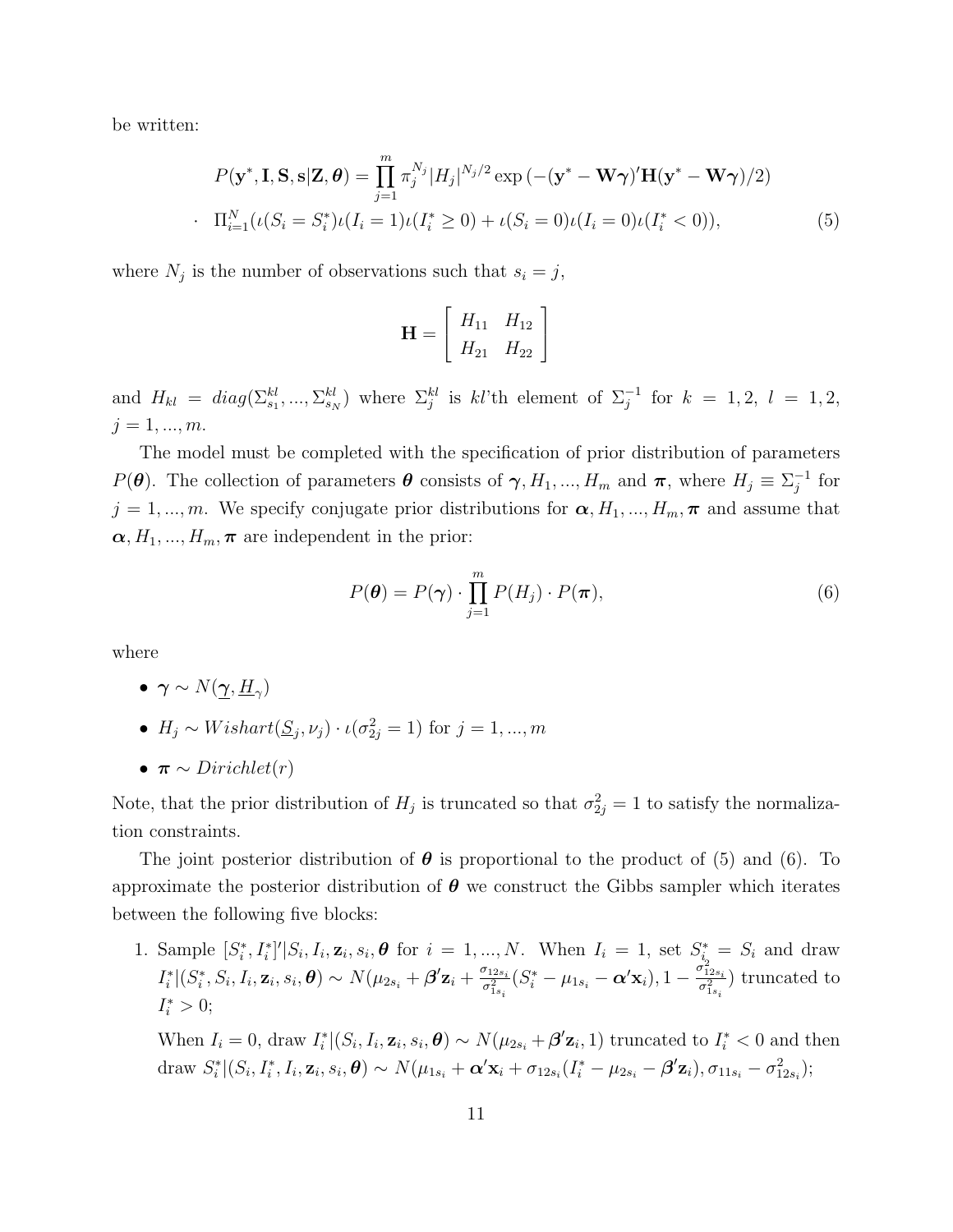- 2.  $P(s_i = j | S_i^*, S_i, I_i^*, I_i, \mathbf{z}_i, \boldsymbol{\theta}) \propto \pi_j \phi$  $\lceil$  $\overline{\phantom{a}}$  $S_i^*$  $I_i^*$ 1  $\big|$  ;  $\boldsymbol{\mu}_j$  +  $\lceil$  $\overline{1}$  $\boldsymbol{\alpha}'{\mathbf{x}_i}$  $\boldsymbol{\beta}'{\bf z}_i$ 1  $\bigg|, \Sigma_j$ ) where  $\phi(a, B)$  denotes probability density function of a bivariate normal distribution with mean a and variancecovariance matrix B.
- 3.  $\gamma |(\mathbf{y}^*, \mathbf{S}, \mathbf{I}, \mathbf{Z}, \mathbf{s}, \boldsymbol{\theta}_{-\gamma}) \sim N(\overline{\gamma}, \overline{H}_{\gamma})$  where  $\overline{H}_{\gamma} = \underline{H}_{\gamma} + \mathbf{W}'\mathbf{HW}$  and  $\overline{\gamma} = \overline{H}_{\gamma}^{-1}$  $\frac{1}{\gamma}(\underline{H}_{\gamma}\boldsymbol{\gamma} +$  $W'$ Hy<sup>\*</sup>).
- 4.  $H_j|(\mathbf{y}^*, \mathbf{S}, \mathbf{I}, \mathbf{Z}, \mathbf{s}, \boldsymbol{\theta}_{-H_j}) \sim Wishart(\overline{S}_j, \overline{\nu}_j) \cdot \iota(\sigma_{2j}^2 = 1)$  where

$$
\overline{S}_j = \underline{S}_j + \sum_{i=1}^N \iota(s_i = j) \begin{bmatrix} (S_i^* - \mu_{1j_i} - \boldsymbol{\alpha}' \mathbf{x}_i)^2 & (S_i^* - \mu_{1j_i} - \boldsymbol{\alpha}' \mathbf{x}_i)(I_i^* - \mu_{2j_i} - \boldsymbol{\beta}' \mathbf{z}_i) \\ (S_i^* - \mu_{1j_i} - \boldsymbol{\alpha}' \mathbf{x}_i)(I_i^* - \mu_{2j_i} - \boldsymbol{\beta}' \mathbf{z}_i) & (I_i^* - \mu_{2j_i} - \boldsymbol{\beta}' \mathbf{z}_i)^2 \end{bmatrix}
$$

1  $\overline{1}$ 

and  $\overline{\nu}_j = \underline{\nu}_j + N_j$ . The draws from this truncated Wishart distribution are obtained using the algorithm proposed in Nobile (2000).

6.  $\pi | (\mathbf{y}^*, \mathbf{S}, \mathbf{I}, \mathbf{Z}, \boldsymbol{\theta}_{-\boldsymbol{\pi}}) \sim Dirichlet(r + N_1, ..., r + N_m).$ 

The Matlab codes for these two algorithms have passed the joint distribution test suggested in Geweke (2004). Next we discuss posterior distributions of marginal effects in the sample selection models with normal and mixture of normals disturbances.

#### 4 Marginal Effects

Results of the normal and mixture of normals sample selection models can be interpreted by computing marginal effects of covariates on the outcome variables. For each model we compute posterior distributions of the following three sets of marginal effects:

1. The marginal effect of the variable  $z_{ki}$  on probability of stock market participation of individual i. For continuous  $z_{ki}$  this effect is computed as the derivative of the probability of stock market participation of individual i with respect to  $z_{ki}$ :

$$
MEP_{z_{ki}^c}|\mathbf{z}_i, \boldsymbol{\theta}, A \equiv \frac{\partial Prob(I_i^* > 0 | \mathbf{z}_i, \boldsymbol{\theta}, A)}{\partial z_{ki}},
$$
\n<sup>(7)</sup>

where superscript c indicates that the marginal effect  $MEP_{z_{ki}^c}|\mathbf{z}_i, \boldsymbol{\theta}$  is that of a continuous  $z_{ki}$ , and A in the conditioning set indicates model for which the effect is computed, i.e.  $A = N$  for sample selection model with normal disturbances and  $A = M$  for sample selection model with mixture of normals disturbances.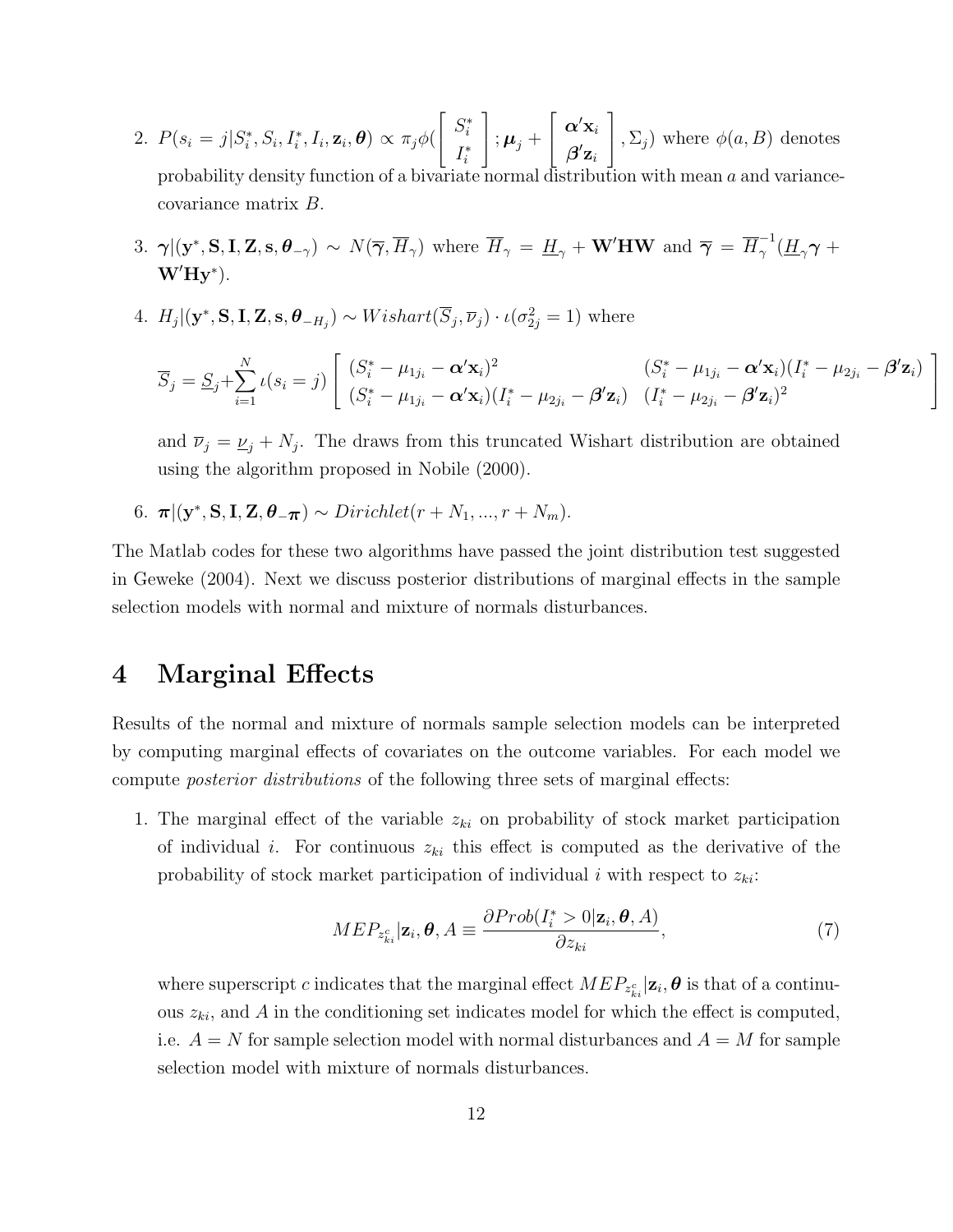For discrete  $z_{ki}$  the effect is computed as the difference in probabilities of stock market participation of individual i evaluated at adjacent values of  $z_{ki}$ :

$$
MEP_{z_{ki}^d}|\mathbf{z}_i, \boldsymbol{\theta}, A \equiv Prob(I_i^* > 0 | \mathbf{z}_{-z_{ki},i}, z_{ki} = a+1, \boldsymbol{\theta}, A) - Prob(I_i^* > 0 | \mathbf{z}_{-z_{ki},i}, z_{ki} = a, \boldsymbol{\theta}, A),
$$
\n(8)

where superscript  $d$  indicates that the marginal effect  $MEP_{z_{ki}^d} | \mathbf{z}_i, \boldsymbol{\theta}$  is that of a discrete  $z_{ki}$ .

2. The marginal effect of the variable  $x_{ki}$  on expectation of fraction of wealth invested in shares of individual i conditional on participation in the stock market. For continuous  $x_{ki}$  this effect is computed as the derivative of the expectation of fraction of wealth invested in stock market of individual  $i$  conditional on participation with respect to  $x_{ki}$ :

$$
MESC_{x_{ki}^c}|\mathbf{z}_i, \boldsymbol{\theta}, A \equiv \frac{\partial E(S_i^* | I_i^* > 0, \mathbf{z}_i, \boldsymbol{\theta}, A)}{\partial x_{ki}}.
$$
\n(9)

For discrete  $x_{ki}$  the effect is computed as the difference in the expectations of fraction of wealth invested in shares of individual  $i$  conditional on participation evaluated at adjacent values of  $x_{ki}$ :

$$
MESC_{x_{ki}^d}|\mathbf{z}_i, \boldsymbol{\theta}, A \equiv E(S_i^* | I_i^* > 0, \mathbf{z}_{-x_{ki},i}, x_{ki} = a+1, \boldsymbol{\theta}, A) - E(S_i^* | I_i^* > 0, \mathbf{z}_{-x_{ki},i}, x_{ki} = a, \boldsymbol{\theta}, A).
$$
\n(10)

3. The effect of the variable  $x_{ki}$  on unconditional expectation of observed fraction of wealth invested in shares of individual i. This unconditional expectation can be expressed:

$$
E(S_i|\mathbf{z}_i, \boldsymbol{\theta}, A) = E(S_i|I_i^* > 0, \mathbf{z}_i, \boldsymbol{\theta}, A) \cdot Prob(I_i^* > 0|\mathbf{z}_i, \boldsymbol{\theta}, A)
$$
  
+ 
$$
E(S_i|I_i^* \leq 0, \mathbf{z}_i, \boldsymbol{\theta}, A) \cdot Prob(I_i^* \leq 0|\mathbf{z}_i, \boldsymbol{\theta}, A).
$$

Because the observed fraction of wealth invested in shares is zero for individuals who do not participate in the stock market, and the observed fraction  $S_i$  is equal to the potential fraction  $S_i^*$  for individuals who participate in the stock market, the expectation  $E(S_i|\mathbf{z}_i, \boldsymbol{\theta}, A)$  reduces to:

$$
E(S_i|\mathbf{z}_i,\boldsymbol{\theta},A) = E(S_i^*|I_i^* > 0,\mathbf{z}_i,\boldsymbol{\theta},A) \cdot Prob(I_i^* > 0|\mathbf{z}_i,\boldsymbol{\theta},A). \tag{11}
$$

Then the marginal effect of a continuous variable  $x_{ki}$  is computed as the derivative of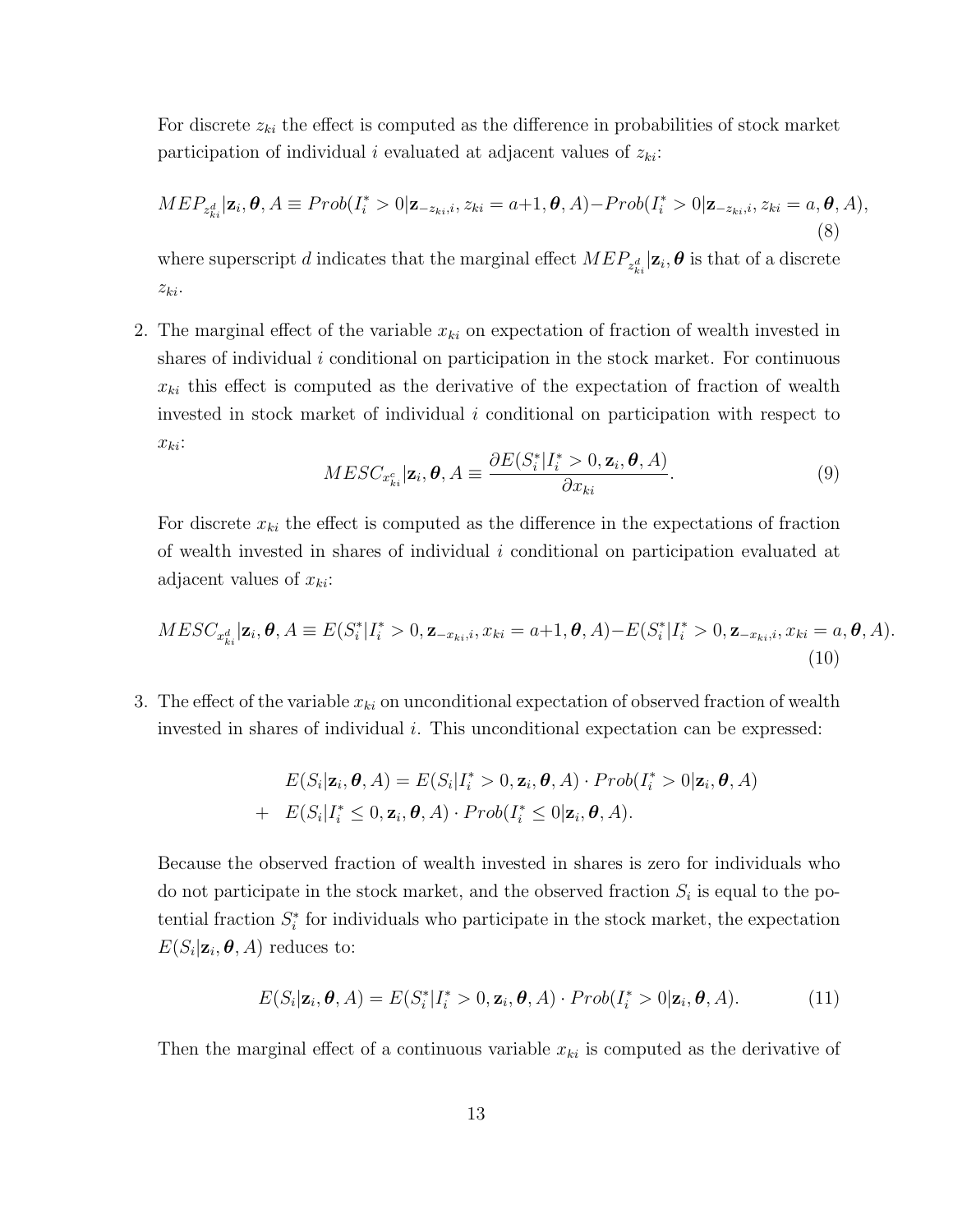this unconditional expectation with respect to  $x_{ki}$ :

$$
MESU_{x_{ki}^c}|\mathbf{z}_i, \boldsymbol{\theta}, A \equiv \frac{\partial E(S_i^*|I_i^* > 0, \mathbf{z}_i, \boldsymbol{\theta}, A)Prob(I_i^* > 0|\mathbf{z}_i, \boldsymbol{\theta}, A)}{\partial x_{ki}}.
$$
(12)

The marginal effect of a discrete  $x_{ki}$  is computed as the difference in the unconditional expectations evaluated at adjacent values of  $x_{ki}$ :

$$
MESU_{x_{ki}^d} | \mathbf{z}_i, \theta, A \equiv
$$
  
\n
$$
E(S_i^* | I_i^* > 0, \mathbf{z}_{-x_{ki},i}, x_{ki} = a+1, \theta, A) Prob(I_i^* > 0 | \mathbf{z}_{-x_{ki},i}, x_{ki} = a+1, \theta, A) -
$$
  
\n
$$
E(S_i^* | I_i^* > 0, \mathbf{z}_{-x_{ki},i}, x_{ki} = a, \theta, A) Prob(I_i^* > 0 | \mathbf{z}_{-x_{ki},i}, x_{ki} = a, \theta, A).
$$
 (13)

Now we will derive the expressions for the marginal effects (7)-(13) in sample selection models with normal and mixture of normals disturbances. In the sample selection model with normal disturbances the conditional probability of stock market participation  $Prob(I_i^* > I_i^*)$  $0|\mathbf{z}_i,\bm{\theta},N)$  is equal to the standard normal cdf evaluated at marginal expectation of  $I_i^*|\mathbf{z}_i,\bm{\theta},N$  $\boldsymbol{\beta}'{\bf z}_i$ :

$$
Prob(I_i^* > 0 | \mathbf{z}_i, \boldsymbol{\theta}, N) = \Phi(\boldsymbol{\beta}' \mathbf{z}_i)
$$
\n(14)

where  $\Phi(a)$  denotes the standard normal cdf evaluated at a. Then the marginal effect of a continuous variable  $z_{ki}$  on probability of stock market participation of individual i is:

$$
MEP_{z_{ki}^c}|\mathbf{z}_i, \boldsymbol{\theta}, N = \frac{\partial \Phi(\boldsymbol{\beta}' \mathbf{z}_i)}{\partial z_{ki}} = \beta_k \cdot \phi(\boldsymbol{\beta}' \mathbf{z}_i),
$$
\n(15)

where  $\phi(a)$  denotes standard normal pdf evaluated at a. The marginal effect of a discrete  $z_{ki}$  on probability of stock market participation of individual i is:

$$
MEP_{z_{ki}^d}|\mathbf{z}_i, \boldsymbol{\theta}, N = \Phi(\beta_k(z_{ki} + 1) + \boldsymbol{\beta}_{-\beta_k} \mathbf{z}_{-z_{ki}}) - \Phi(\boldsymbol{\beta}' \mathbf{z}_i)
$$
  
= 
$$
\Phi(\beta_k + \boldsymbol{\beta}' \mathbf{z}_i) - \Phi(\boldsymbol{\beta}' \mathbf{z}_i).
$$
 (16)

To obtain expressions for marginal effects of covariates on fraction of wealth invested in shares we first derive the expected value of fraction of wealth invested in shares conditional on participation  $E(S_i^* | I_i^* > 0, \mathbf{z}_i, \boldsymbol{\theta}, N)$ . The expression for this conditional expectation can be obtained using standard results about moments of incidentally truncated bivariate normal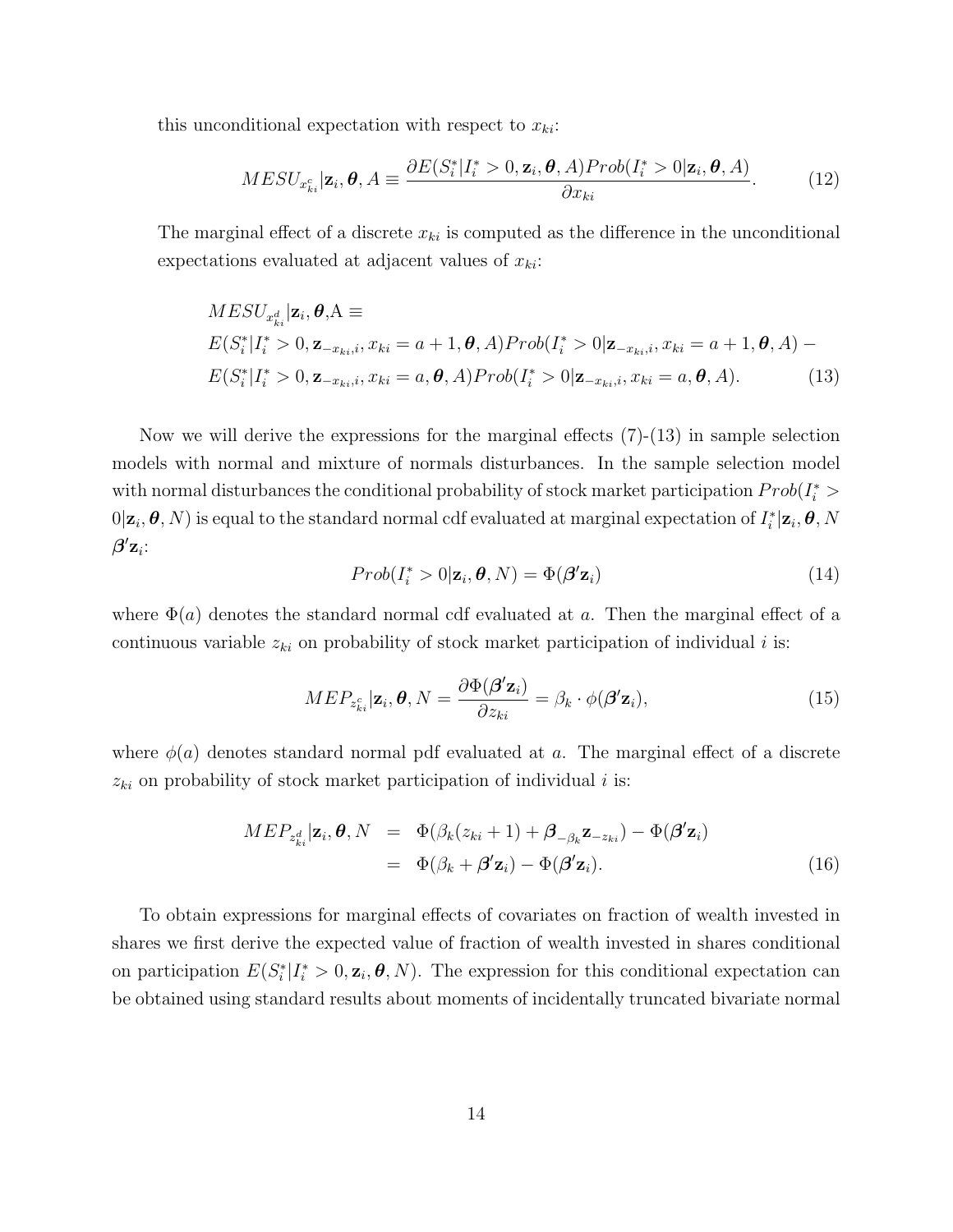distribution (e.g. Greene, Theorem 22.5):

$$
E(S_i^* | I_i^* > 0, \mathbf{z}_i, \boldsymbol{\theta}, N) = \boldsymbol{\alpha}' \mathbf{x}_i + \sigma_{12} \frac{\phi(\boldsymbol{\beta}' \mathbf{z}_i)}{\Phi(\boldsymbol{\beta}' \mathbf{z}_i)},
$$
(17)

where  $\frac{\phi(\boldsymbol{\beta}'\mathbf{z}_i)}{\phi(\boldsymbol{\beta}'\mathbf{z}_i)}$  $\frac{\phi(\bm{D} \mathbf{Z}_i)}{\Phi(\bm{\beta}' \mathbf{Z}_i)}$  is the inverse Mills ratio. Then the marginal effect of a continuous  $x_{ki}$  on this conditional expectation is given by:

$$
MES_{x_{ki}^c}|\mathbf{z}_i, \boldsymbol{\theta}, N = \frac{\partial E(S_i^* | I_i^* > 0, \mathbf{z}_i, \boldsymbol{\theta})}{\partial x_{ki}} = \alpha_k - \beta_k \cdot \sigma_{12} \cdot \left(\frac{\phi(\boldsymbol{\beta}'\mathbf{z}_i)}{\Phi(\boldsymbol{\beta}'\mathbf{z}_i)} \left(\frac{\phi(\boldsymbol{\beta}'\mathbf{z}_i)}{\Phi(\boldsymbol{\beta}'\mathbf{z}_i)} + \boldsymbol{\beta}'\mathbf{z}_i\right)\right). \tag{18}
$$

The marginal effect of a discrete  $x_{ki}$  on the conditional expectation  $E(S_i^* | I_i^* > 0, \mathbf{z}_i, \boldsymbol{\theta}, N)$  is given by:

$$
MES_{x_{ki}^d}|\mathbf{z}_i, \boldsymbol{\theta}, N = \alpha_k + \boldsymbol{\alpha}'\mathbf{x}_i + \sigma_{12}\frac{\phi(\beta_k + \boldsymbol{\beta}'\mathbf{z}_i)}{\Phi(\beta_k + \boldsymbol{\beta}'\mathbf{z}_i)} - \boldsymbol{\alpha}'\mathbf{x}_i - \sigma_{12}\frac{\phi(\boldsymbol{\beta}'\mathbf{z}_i)}{\Phi(\boldsymbol{\beta}'\mathbf{z}_i)} =
$$
  

$$
\alpha_k + \sigma_{12}\left(\frac{\phi(\beta_k + \boldsymbol{\beta}'\mathbf{z}_i)}{\Phi(\beta_k + \boldsymbol{\beta}'\mathbf{z}_i)} - \frac{\phi(\boldsymbol{\beta}'\mathbf{z}_i)}{\Phi(\boldsymbol{\beta}'\mathbf{z}_i)}\right).
$$
(19)

Finally, the unconditional expectation of the observed fraction of wealth invested in shares in the normal sample selection model  $E(S_i | \mathbf{z}_i, \boldsymbol{\theta}, N)$  is given by

$$
E(S_i|\mathbf{z}_i, \boldsymbol{\theta}, N) = (\boldsymbol{\alpha}'\mathbf{x}_i + \sigma_{12} \frac{\phi(\boldsymbol{\beta}'\mathbf{z}_i)}{\Phi(\boldsymbol{\beta}'\mathbf{z}_i)}) \cdot \Phi(\boldsymbol{\beta}'\mathbf{z}_i).
$$
(20)

Then the marginal effect of a continuous  $x_{ki}$  on this expected value is given by:

$$
MESU_{x_{ki}^c}|\mathbf{z}_i, \boldsymbol{\theta}, N = \frac{\partial E(S_i|\mathbf{z}_i, \boldsymbol{\theta})}{\partial x_{ki}} = \beta_k \cdot \phi(\boldsymbol{\beta}'\mathbf{z}_i) \cdot (\mathbf{x}_i'\mathbf{\alpha} + \sigma_{12} \frac{\phi(\mathbf{z}_i'\mathbf{\beta})}{\Phi(\mathbf{z}_i'\mathbf{\beta})}) +
$$

$$
\Phi(\mathbf{z}_i'\mathbf{\beta}) \cdot (\alpha_k - \beta_k \cdot \sigma_{12} \cdot \left(\frac{\phi(\mathbf{z}_i'\mathbf{\beta})}{\Phi(\mathbf{z}_i'\mathbf{\beta})} \left(\frac{\phi(\mathbf{z}_i'\mathbf{\beta})}{\Phi(\mathbf{z}_i'\mathbf{\beta})} + \mathbf{z}_i'\mathbf{\beta}\right)\right)),
$$
(21)

and the marginal effect of a discrete  $x_{ki}$  on this expected value is given by:

$$
MESU_{x_{ki}^d}|\mathbf{z}_i, \boldsymbol{\theta}, N = (\alpha_k + \boldsymbol{\alpha}'\mathbf{x}_i + \sigma_{12}\frac{\phi(\beta_k + \boldsymbol{\beta}'\mathbf{z}_i)}{\Phi(\beta_k + \boldsymbol{\beta}'\mathbf{z}_i)}) \cdot \Phi(\beta_k + \boldsymbol{\beta}'\mathbf{z}_i) - (\boldsymbol{\alpha}'\mathbf{x}_i + \sigma_{12}\frac{\phi(\boldsymbol{\beta}'\mathbf{z}_i)}{\Phi(\boldsymbol{\beta}'\mathbf{z}_i)}) \cdot \Phi(\boldsymbol{\beta}'\mathbf{z}_i).
$$
(22)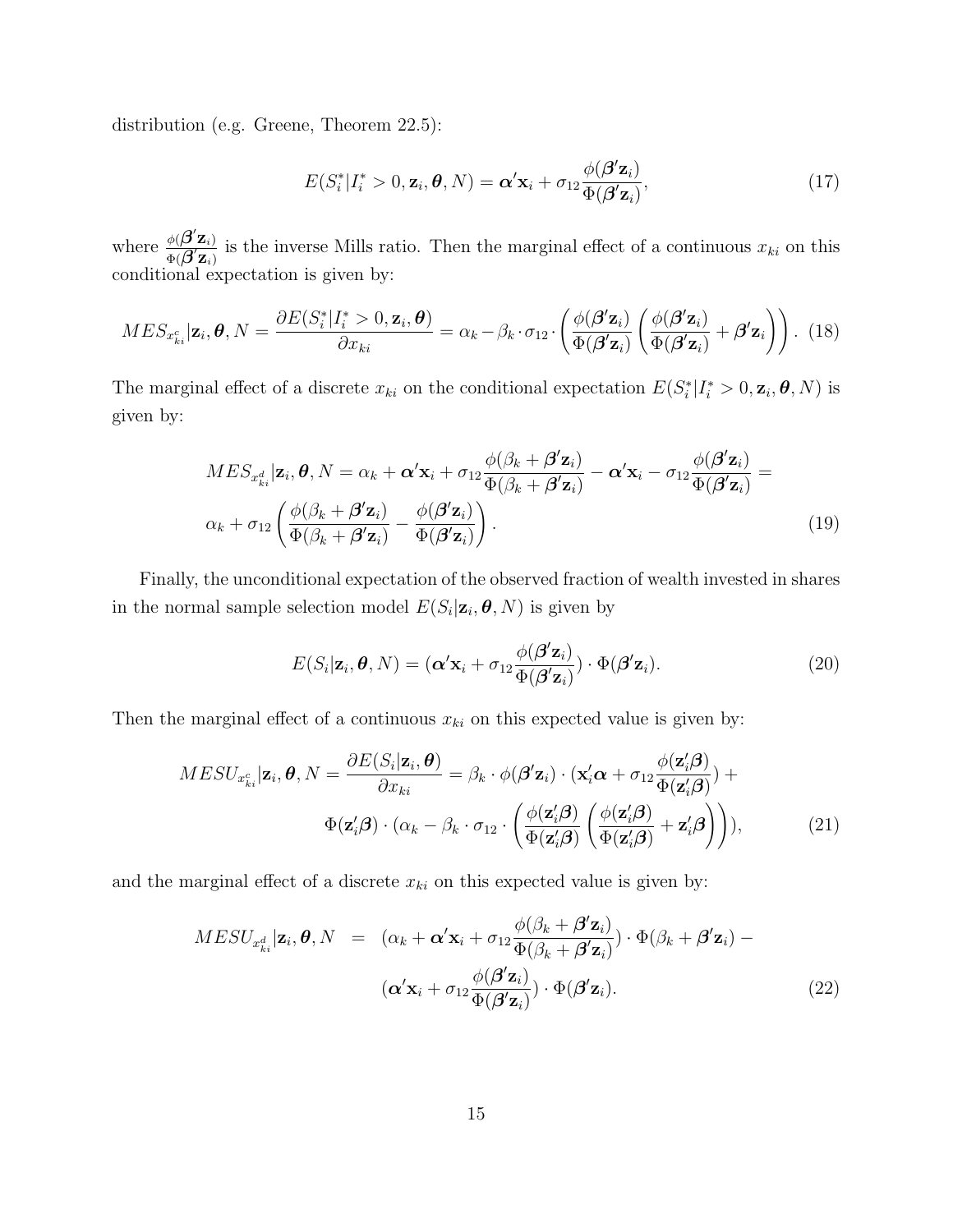Now we will derive expressions for the marginal effects (7)-(13) in the sample selection model with mixture of normals disturbances. In this model the probability of stock market participation of individual  $i \; Prob(I_i^* > 0 | \mathbf{z}_i, \boldsymbol{\theta}, M)$  is equal to the sum of mixture-component specific probabilities of participation weighted by the marginal probabilities of these components:

$$
Prob(I_i^* > 0 | \mathbf{z}_i, \boldsymbol{\theta}, M) = \sum_{j=1}^m \pi_j Prob(I_i^* > 0 | \mathbf{z}_i, \boldsymbol{\theta}, s_i = j, M) = \sum_{j=1}^m \pi_j \Phi(\mu_{2i} + \boldsymbol{\beta}' \mathbf{z}_i).
$$
 (23)

Hence, the marginal effect of  $z_{ki}$  on probability of stock market participation of individual i is equal to the mixture-component specific marginal effects weighted by the marginal probabilities of these components. In particular, the marginal effect of a continuous  $z_{ki}$  is given by:

$$
MEP_{z_{ki}^c}|\mathbf{z}_i, \boldsymbol{\theta}, M = \sum_{i=1}^m \pi_i \frac{\partial \Phi(\mu_{2i} + \boldsymbol{\beta}' \mathbf{z}_i)}{\partial z_{ki}} = \beta_k \cdot \sum_{i=1}^m \pi_i \cdot \phi(\mu_{2i} + \boldsymbol{\beta}' \mathbf{z}_i),
$$
(24)

and that of a discrete  $z_{ki}$  is given by:

$$
MEP_{z_{ki}^d}|\mathbf{z}_i, \boldsymbol{\theta}, M = \sum_{j=1}^m \pi_j (\Phi(\mu_{2j} + \beta_k + \boldsymbol{\beta}' \mathbf{z}_i) - \Phi(\mu_{2j} + \boldsymbol{\beta}' \mathbf{z}_i)).
$$
\n(25)

To obtain the expression for the marginal effects of  $x_{ki}$  on expected fraction of wealth invested in shares conditional on participation  $E(S_i^* | I_i^* > 0, \theta, \mathbf{z}_i, M)$  we first derive the expression for this conditional expectation as follows:

$$
E(S_i^* | I_i^* > 0, \boldsymbol{\theta}, \mathbf{z}_i, M) = \int \int_0^\infty S_i^* \cdot p(S_i^*, I_i^* | I_i^* > 0, \boldsymbol{\theta}, \mathbf{z}_i, M) dI_i^* dS_i^*
$$
  
\n
$$
= \int \int_0^\infty S_i^* \frac{\sum_{j=1}^m \pi_j p(S_i^*, I_i^* | \boldsymbol{\theta}, s_i = j, \mathbf{z}_i)}{\sum_{j=1}^m \pi_j Prob(I_i^* > 0 | \boldsymbol{\theta}, s_i = j, \mathbf{z}_i)} dI_i^* dS_i^*
$$
  
\n
$$
= \frac{\sum_{j=1}^m \pi_j Prob(I_i^* > 0 | \boldsymbol{\theta}, s_i = j, \mathbf{z}_i) \cdot \int \int_0^\infty S_i^* \frac{p(S_i^*, I_i^* | \boldsymbol{\theta}, s_i = j, \mathbf{z}_i)}{Prob(I_i^* > 0 | \boldsymbol{\theta}, s_i = j, \mathbf{z}_i)} dI_i^* dS_i^*
$$
  
\n
$$
= \frac{\sum_{j=1}^m \pi_j Prob(I_i^* > 0 | \boldsymbol{\theta}, s_i = j, \mathbf{z}_i) \cdot E(S_i^* | I_i^* > 0, \boldsymbol{\theta}, s_i = j, \mathbf{z}_i)}{\sum_{i=1}^m \pi_j Prob(I_i^* > 0 | \boldsymbol{\theta}, s_i = j, \mathbf{z}_i)}
$$
  
\n
$$
= \frac{\sum_{j=1}^m \pi_j \Phi(\mu_{2j} + \mathbf{z}_i' \boldsymbol{\beta}) \cdot (\mu_{1j} + \mathbf{x}_i' \boldsymbol{\alpha} + \sigma_{12j} \frac{\phi(\mu_{2j} + \mathbf{z}_i' \boldsymbol{\beta})}{\phi(\mu_{2j} + \mathbf{z}_i' \boldsymbol{\beta})})}{\sum_{j=1}^m \pi_j \Phi(\mu_{2j} + \mathbf{z}_i' \boldsymbol{\beta})}.
$$
(26)

Hence, the conditional expectation  $E(S_i^* | I_i^* > 0, \theta, \mathbf{z}_i, M)$  is equal to the weighted average of the mixture-component specific conditional expectations  $E(S_i^* | I_i^* > 0, \theta, s_i = j, \mathbf{z}_i)$  with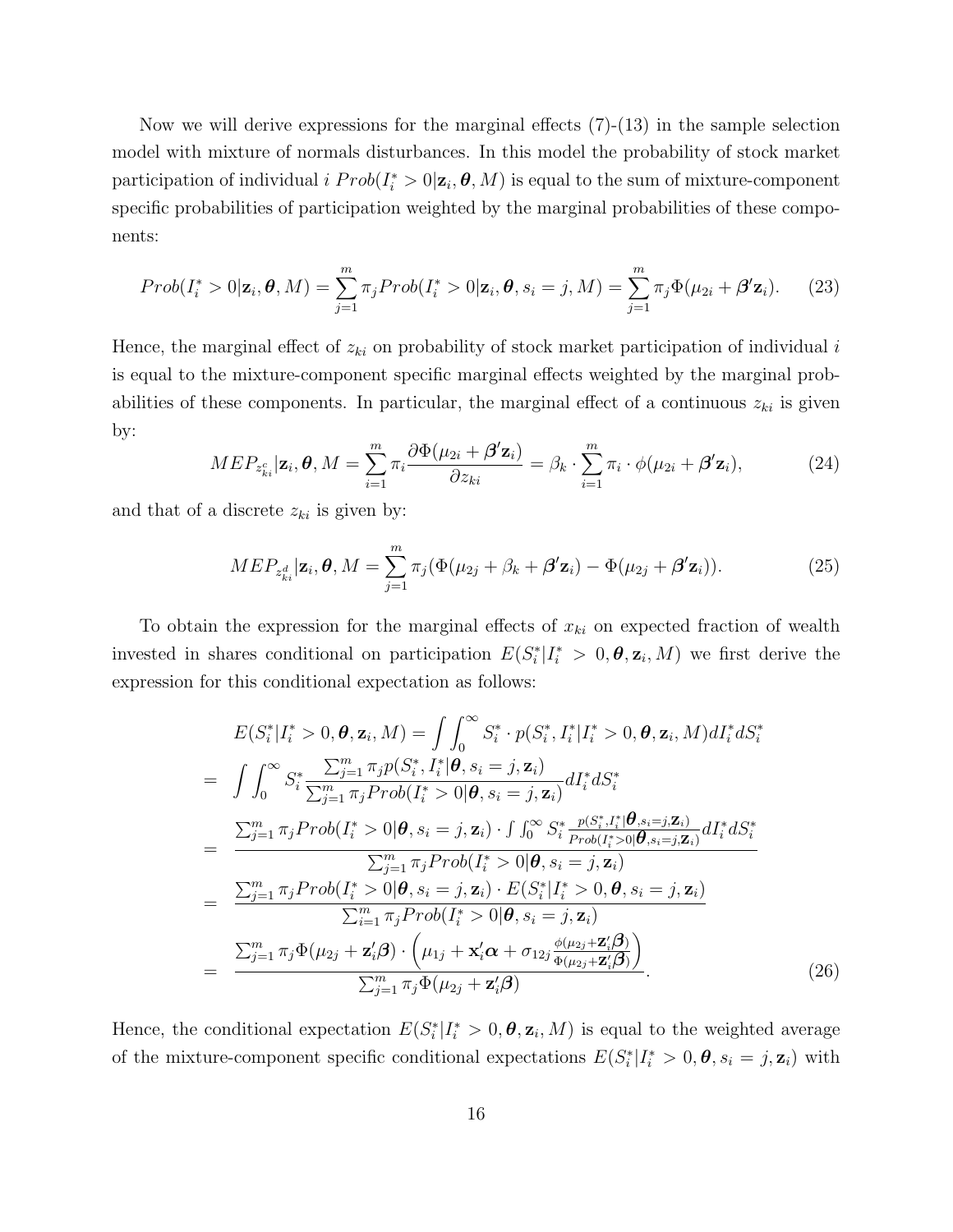weights equal to the probabilities of mixture components conditional on participation  $p(s_i =$  $j|I_i^* > 0, \hat{\bm{\theta}}, \mathbf{z}_i) = \frac{p(I_i^* > 0 | \mathbf{Z}_i, \hat{\bm{\theta}} , s_i = j) p(s_i = j | \mathbf{Z}_i, \hat{\bm{\theta}} )}{p(I^* > 0 | \mathbf{Z}_i, \hat{\bm{\theta}} )}$  $\frac{\partial p(i, \theta, s_i = j)p(s_i = j | \mathbf{Z}_i, \theta)}{p(I_i^* > 0 | \mathbf{Z}_i, \theta)} = \frac{\overline{\pi_j} \Phi(\mu_{2j} + \mathbf{Z}_i' \beta)}{\sum_{j=1}^m \pi_j \Phi(\mu_{2j} + \mathbf{Z}_i' \beta)}.$  Then the marginal effect of a continuous variable  $x_{ki}$  on the expected fraction of wealth invested in shares among those who participate in the stock market is given by:

$$
MES_{x_{ki}^c}|\mathbf{z}_i, \boldsymbol{\theta}, M = \frac{\partial E(S_i^* | I_i^* > 0, \mathbf{z}_i, \boldsymbol{\theta})}{\partial x_{ki}}
$$
  
= 
$$
\frac{(\sum_{j=1}^m \pi_j(\beta_k \phi_j E_j + \Phi_j E_{kj}')) \cdot (\sum_{j=1}^m \pi_j \Phi_j) - (\beta_k \sum_{j=1}^m \pi_j \phi_j) \cdot (\sum_{j=1}^m \pi_j \Phi_j E_j)}{(\sum_{j=1}^m \pi_j \Phi_j)^2},
$$
 (27)

where  $\phi_j \equiv \phi(\mu_{2j} + \mathbf{z}'\boldsymbol{\beta}), \, \Phi_j \equiv \Phi(\mu_{2j} + \mathbf{z}'\boldsymbol{\beta}),$ 

$$
E_j \equiv E(S_i^* | I_i^* > 0, \mathbf{z}_i, \boldsymbol{\theta}, s_i = j)
$$
  
\n
$$
= \mu_{1j} + \mathbf{x}' \boldsymbol{\alpha} + \sigma_{12j} \frac{\phi(\mu_{2j} + \mathbf{z}' \boldsymbol{\beta})}{\Phi(\mu_{2j} + \mathbf{z}' \boldsymbol{\beta})},
$$
  
\n
$$
E'_{kj} \equiv \frac{\partial E(S_i^* | I_i^* > 0, \mathbf{z}_i, \boldsymbol{\theta}, s_i = j)}{\partial x_{ki}}
$$
  
\n
$$
= \alpha_k - \beta_k \cdot \sigma_{12j} \cdot \left( \frac{\phi(\mu_{2j} + \mathbf{z}' \boldsymbol{\beta})}{\Phi(\mu_{2j} + \mathbf{z}' \boldsymbol{\beta})} \left( \frac{\phi(\mu_{2i} + \mathbf{z}' \boldsymbol{\beta})}{\Phi(\mu_{2i} + \mathbf{z}' \boldsymbol{\beta})} + \mu_{2i} + \mathbf{z}' \boldsymbol{\beta} \right) \right).
$$

The marginal effect of a discrete  $x_{ki}$  on the expected fraction of wealth invested in stock market conditional on participation is given by:

$$
MES_{x_{ki}^d}|\mathbf{z}_i, \boldsymbol{\theta}, M =
$$
\n
$$
= \frac{\sum_{j=1}^m \pi_j \Phi(\mu_{2j} + \beta_k + \boldsymbol{\beta}' \mathbf{z}_i) \cdot \left(\mu_{1j} + \alpha_k + \boldsymbol{\alpha}' \mathbf{x}_i + \sigma_{12j} \frac{\phi(\mu_{2j} + \beta_k + \boldsymbol{\beta}' \mathbf{z}_i)}{\Phi(\mu_{2j} + \beta_k + \boldsymbol{\beta}' \mathbf{z}_i)}\right)}{\sum_{j=1}^m \pi_j \Phi(\mu_{2j} + \beta_k + \boldsymbol{\beta}' \mathbf{z}_i)}
$$
\n
$$
= \frac{\sum_{j=1}^m \pi_j \Phi(\mu_{2j} + \mathbf{z}'_i \boldsymbol{\beta}) \cdot \left(\mu_{1j} + \boldsymbol{\alpha}' \mathbf{x}_i + \sigma_{12j} \frac{\phi(\mu_{2j} + \boldsymbol{\beta}' \mathbf{z}_i)}{\Phi(\mu_{2j} + \boldsymbol{\beta}' \mathbf{z}_i)}\right)}{\sum_{j=1}^m \pi_j \Phi(\mu_{2j} + \boldsymbol{\beta}' \mathbf{z}_i)}.
$$
\n(28)

The unconditional expectation of the observed fraction of wealth invested in shares in the sample selection model with mixture of normals disturbances  $E(S_i | \theta, \mathbf{z}_i, M)$  can be expressed:

$$
E(S_i|\boldsymbol{\theta}, \mathbf{z}_i, M) = Prob(I_i^* > 0|\boldsymbol{\theta}, \mathbf{z}_i) \cdot \int \int_0^\infty S_i^* \cdot p(S_i^*, I_i^* | I_i^* > 0, \boldsymbol{\theta}, \mathbf{z}_i) dI_i^* dS_i^*
$$
  
= 
$$
\int \int_0^\infty S_i^* \sum_{j=1}^m \pi_j p(S_i^*, I_i^* | \boldsymbol{\theta}, s_i = j, \mathbf{z}_i) dI_i^* dS_i^*
$$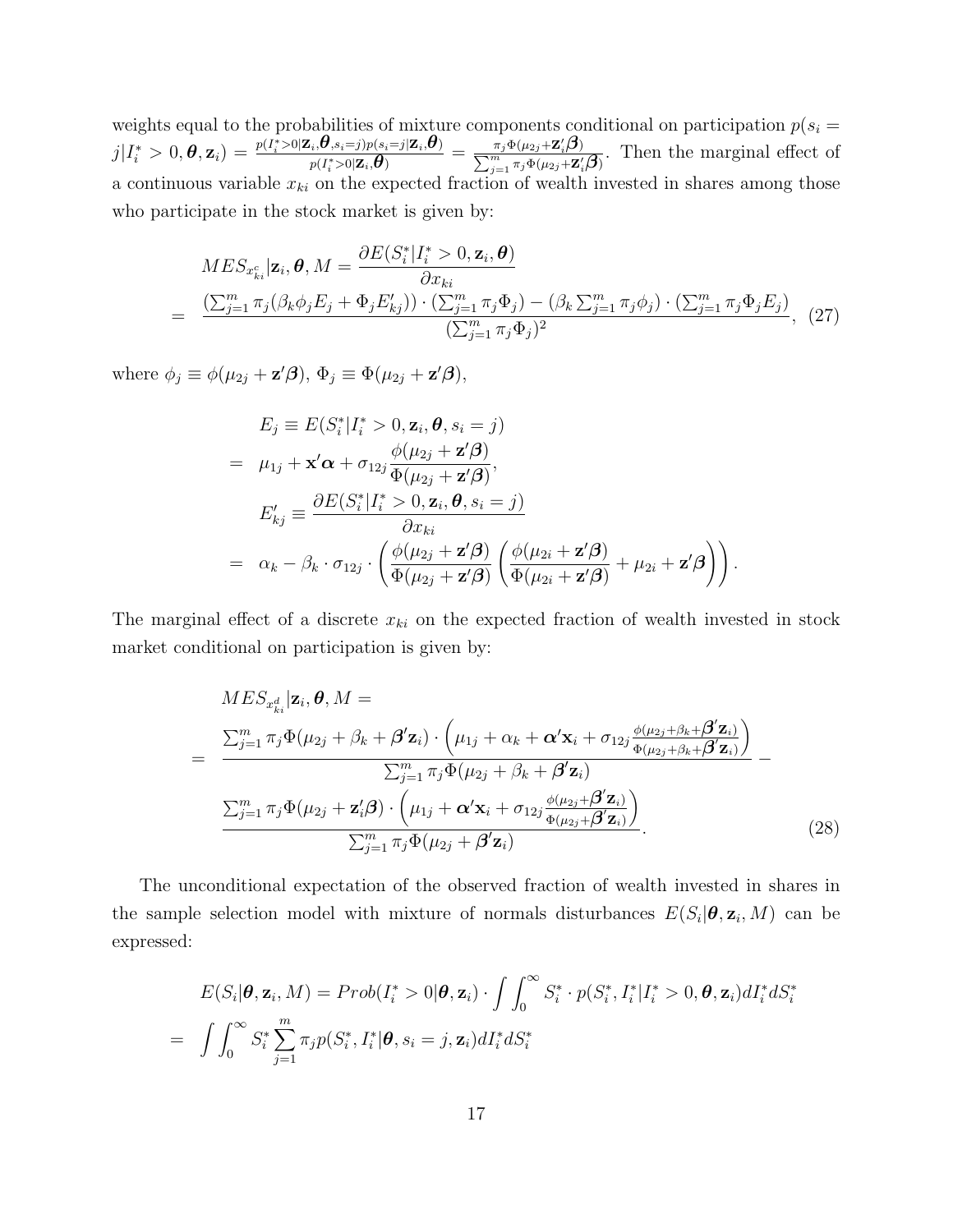$$
= \sum_{j=1}^{m} \pi_j Prob(I_i^* > 0 | \boldsymbol{\theta}, s_i = j, \mathbf{z}_i) \cdot \int \int_0^\infty S_i^* \frac{p(S_i^*, I_i^* | \boldsymbol{\theta}, s_i = j, \mathbf{z}_i)}{Prob(I_i^* > 0 | \boldsymbol{\theta}, s_i = j, \mathbf{z}_i)} dI_i^* dS_i^*
$$
  
\n
$$
= \sum_{j=1}^{m} \pi_j Prob(I_i^* > 0 | \boldsymbol{\theta}, s_i = j, \mathbf{z}_i) \cdot E(S_i^* | I_i^* > 0, \boldsymbol{\theta}, s_i = j, \mathbf{z}_i)
$$
  
\n
$$
= \sum_{j=1}^{m} \pi_j \Phi(\mu_{2j} + \boldsymbol{\beta}' \mathbf{z}_i) \cdot \left(\mu_{1j} + \boldsymbol{\alpha}' \mathbf{x}_i + \sigma_{12j} \frac{\phi(\mu_{2j} + \boldsymbol{\beta}' \mathbf{z}_i)}{\Phi(\mu_{2j} + \boldsymbol{\beta}' \mathbf{z}_i)}\right)
$$

Then the marginal effect of a continuous  $x_{ki}$  on this unconditional expectation is given by:

$$
MESU_{x_{ki}^c}|\mathbf{z}_i, \boldsymbol{\theta}, M = \sum_{j=1}^m \pi_j(\phi(\mu_{2j} + \boldsymbol{\beta}'\mathbf{z}_i) \left(\mu_{1j} + \boldsymbol{\alpha}'\mathbf{x}_i + \sigma_{12j} \frac{\phi(\mu_{2j} + \boldsymbol{\beta}'\mathbf{z}_i)}{\Phi(\mu_{2j} + \boldsymbol{\beta}'\mathbf{z}_i)}\right)
$$
  
+ 
$$
\Phi(\mu_{2j} + \boldsymbol{\beta}'\mathbf{z}_i)(\alpha_k - \beta_k \cdot \sigma_{12j} \cdot \left(\frac{\phi(\mu_{2j} + \boldsymbol{\beta}'\mathbf{z}_i)}{\Phi(\mu_{2j} + \boldsymbol{\beta}'\mathbf{z}_i)} \left(\frac{\phi(\mu_{2i} + \boldsymbol{\beta}'\mathbf{z}_i)}{\Phi(\mu_{2i} + \boldsymbol{\beta}'\mathbf{z}_i)} + \mu_{2i} + \boldsymbol{\beta}'\mathbf{z}_i\right)\right)), (29)
$$

and that of a discrete  $x_{ki}$  is given by:

$$
MESU_{x_{ki}^d}|\mathbf{z}_i, \boldsymbol{\theta} = \sum_{j=1}^m \pi_j \Phi(\mu_{2j} + \beta_k + \boldsymbol{\beta}' \mathbf{z}_i) \cdot \left(\mu_{1j} + \alpha_k + \boldsymbol{\alpha}' \mathbf{x}_i + \sigma_{12j} \frac{\phi(\mu_{2j} + \beta_k + \boldsymbol{\beta}' \mathbf{z}_i)}{\Phi(\mu_{2j} + \beta_k + \boldsymbol{\beta}' \mathbf{z}_i)}\right) - \sum_{j=1}^m \pi_j \Phi(\mu_{2j} + \boldsymbol{\beta}' \mathbf{z}_i) \cdot \left(\mu_{1j} + \boldsymbol{\alpha}' \mathbf{x}_i + \sigma_{12j} \frac{\phi(\mu_{2j} + \boldsymbol{\beta}' \mathbf{z}_i)}{\Phi(\mu_{2j} + \boldsymbol{\beta}' \mathbf{z}_i)}\right).
$$
(30)

The conditional marginal effects in  $(15)-(30)$  all depends of the vector of covariates  $z_i$ , so in general for a given  $\theta$  there will be as many marginal effects of the variable  $z_{ki}$  as there are individuals in the sample. It has become a standard practice to evaluate marginal effects at sample means or medians of the covariates, and we will follow this convention hereafter. In particular, we evaluate marginal effects for a representative Australian household, which we define as a couple household whose continuous covariates (household head's age, net worth, income, business equity) are equal to their sample medians, with no children younger than 16 years old, not liquidity constrained, living in urban area of New South Wales and whose household head has a job, is not willing to take risks, has advanced diploma as the highest educational qualification, is not uncertain about the future of his job, comes from Englishspeaking background and has planning horizon less or equal to one year. To obtain the posterior distribution of the marginal effects we evaluate expressions (15)-(30) for a range of parameters representative of their posterior distribution, i.e. we use draws from the posterior distribution of parameters  $p(\theta|\textbf{Data})$  to approximate the following posterior distributions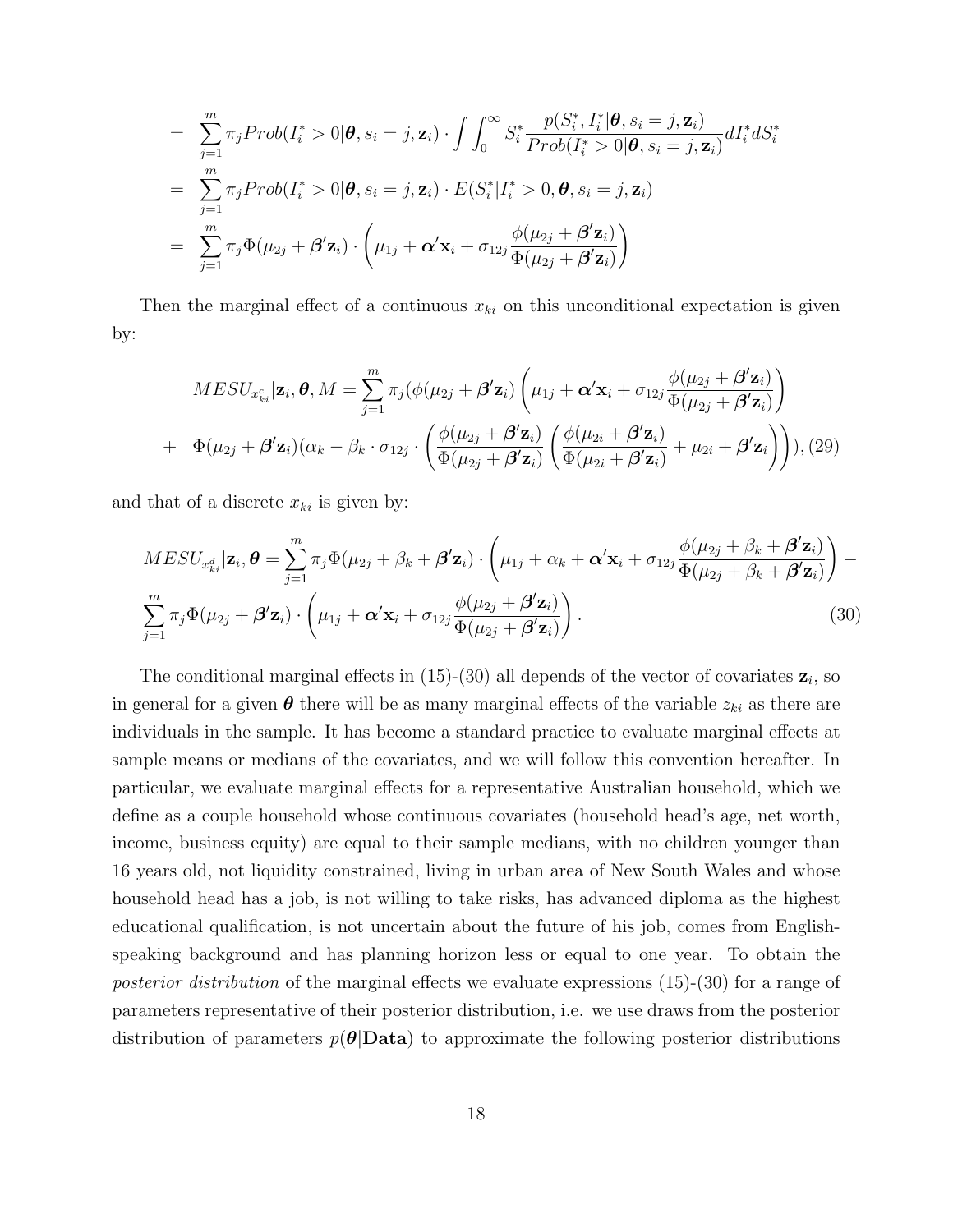of marginal effects:

$$
p(ME f_{z_{ki}^h}|\mathbf{z}_i = \overline{\mathbf{z}}, \mathbf{Data}, A) = \int p(ME f_{z_{ki}^h}|\mathbf{z}_i = \overline{\mathbf{z}}, \boldsymbol{\theta}, A)p(\boldsymbol{\theta}|\mathbf{Data})d\boldsymbol{\theta},
$$
(31)

where  $f = \{P, S, SU\}, h = \{c, d\}$  and  $\overline{z}$  denotes the vector of covariates  $z_i$  of a representative Australian household. To summarize these posterior distributions, for every marginal effect we report posterior mean, posterior standard deviation and posterior probability that the effect is positive.

### 5 Empirical results

The main goal of the paper is to answer two related questions: first, which household characteristics have significant influence on the decision to hold public equity in Australia? Second, what are the main determinants of the share of financial wealth invested in the stock market? The sample selection model is well suited for answering both of these questions in a unified framework. It allows to model separately decisions whether to invest in the stock market and how much to invest, while simultaneously controlling for potential non-random selection into stock ownership. Employing the mixture of normals sample selection model allows us to relax normality assumption of the standard model and to avoid problems which model misspecification can potentially cause.

We specify the following hyper-parameters of the prior distribution of  $\theta$  in the normal model:

1. The mean of the prior distribution of the vector of coefficients  $\gamma$ ,  $\gamma = [\underline{\alpha}', \beta']'$  and the precision of this distribution  $\underline{H}_{\gamma}$  are specified as follows:

$$
\mathbf{\underline{\alpha}} = [.53, \mathbf{0}'_{K_x \times 1}]',
$$
  

$$
\mathbf{\underline{\beta}} = [-.23, \mathbf{0}'_{K_z \times 1}]',
$$
  

$$
\mathbf{\underline{H}}_{\gamma} = \begin{bmatrix} \mathbf{\underline{H}}_{\alpha} & \mathbf{0} \\ \mathbf{0} & \mathbf{\underline{H}}_{\beta} \end{bmatrix},
$$

 $\underline{H}_{\alpha} = (1/50) \mathbf{I}_{K_x \times K_x}$  and  $\underline{H}_{\beta} = (1/50) \mathbf{I}_{K_z \times K_z}$ . The priors of  $\alpha$  and  $\beta$  are diffuse and are specified so that the prior distributions  $p(S_i^*|\mathbf{x}_i)$  and  $p(I_i|\mathbf{z}_i)$  for  $i=1,...,N$  are centered at sample means of  $S_i | I_i = 1$  and  $I_i$  respectively.

2. The hyper-parameters which govern the prior distribution of the parameters of the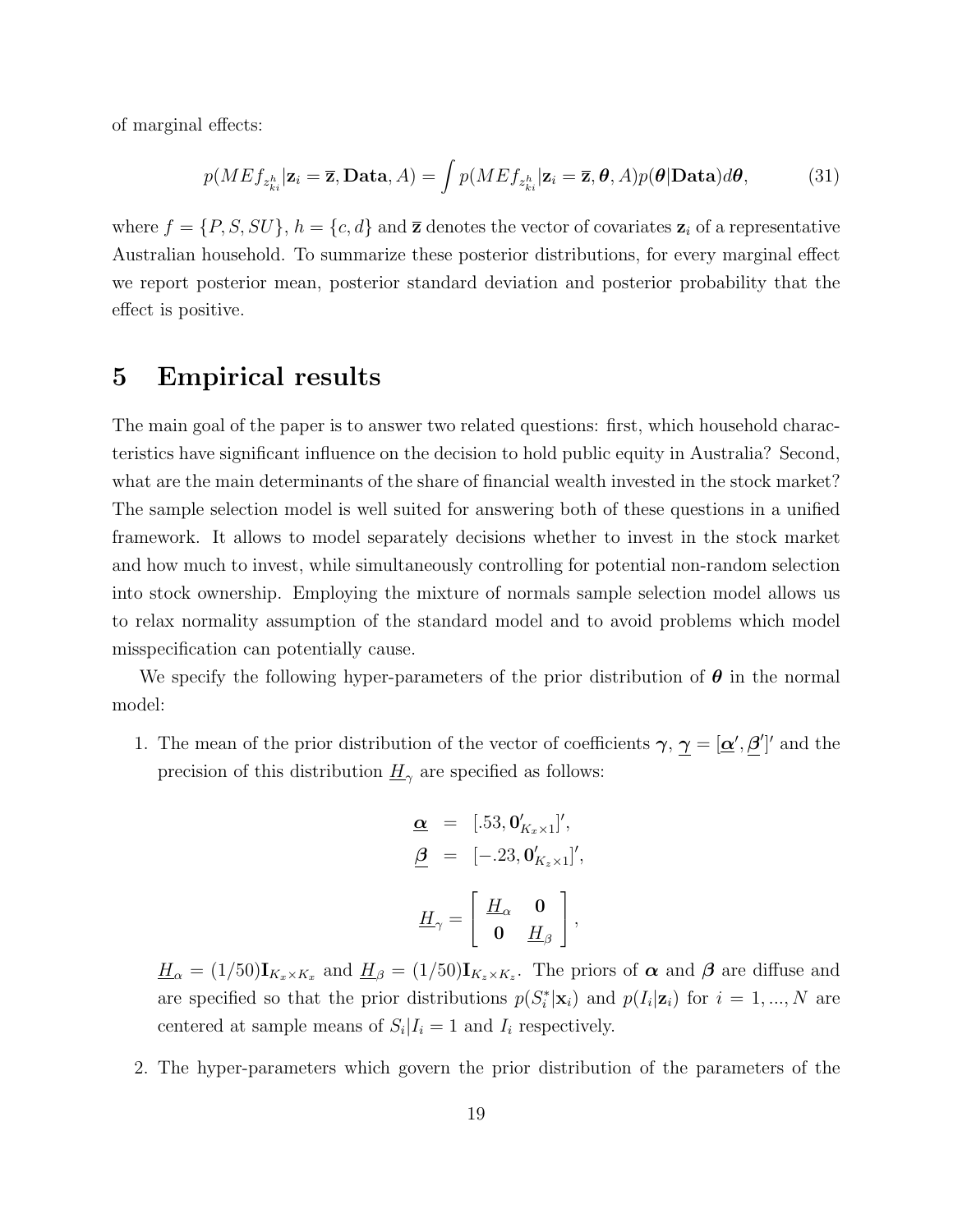distribution of vector  $\varepsilon_i$ ,  $S$  and  $\nu$  are specified as follows:

$$
\underline{S} = \begin{bmatrix} 1.9 & 0 \\ 0 & 19 \end{bmatrix}
$$

$$
\underline{\nu} = 20
$$

This prior distribution implies independence between  $\varepsilon_{1i}$  and  $\varepsilon_{1i}$  and centers variance of  $S_i^*|\mathbf{x}_i, \boldsymbol{\theta}$  around sample variance of  $S_i|I_i = 1$ , and that of  $I_i^*|\mathbf{x}_i, \boldsymbol{\theta}$  around sample variance of  $I_i$ .

In the mixture of normals sample selection model the following hyper-parameters of the prior distribution of  $\theta$  are used:

1. The mean of the prior distribution of the vector of coefficients  $\gamma$ ,  $\gamma = [\mu]$  $_{1}^{\prime },\underline{\alpha}^{\prime},\underline{\mu}_{2}^{\prime}$  $\binom{1}{2}, \underline{\boldsymbol{\beta}}']'$ and the precision of this distribution  $\underline{H}_{\gamma}$  are specified as follows:

$$
\underline{\mu}_{1} = \mathbf{0}_{m \times 1},
$$
\n
$$
\underline{\alpha} = [.53, \mathbf{0}_{K_x \times 1}'],
$$
\n
$$
\underline{\mu}_{2} = \mathbf{0}_{m \times 1},
$$
\n
$$
\underline{\beta} = [-.23, \mathbf{0}_{K_z \times 1}'],
$$
\n
$$
\underline{H}_{\gamma} = \begin{bmatrix} \underline{H}_{\mu_1} & \mathbf{0} & \mathbf{0} & \mathbf{0} \\ \mathbf{0} & \underline{H}_{\alpha} & \mathbf{0} & \mathbf{0} \\ \mathbf{0} & \mathbf{0} & \underline{H}_{\mu_2} & \mathbf{0} \\ \mathbf{0} & \mathbf{0} & \mathbf{0} & \underline{H}_{\beta} \end{bmatrix}
$$

,

where  $\underline{H}_{\mu_1} = .1\mathbf{I}_{m \times M}$ ,  $\underline{H}_{\alpha} = (1/50)\mathbf{I}_{K_x \times K_x}$ ,  $\underline{H}_{\mu_2} = \mathbf{I}_{m \times M}$ ,  $\underline{H}_{\beta} = (1/50)\mathbf{I}_{K_z \times K_z}$ . In this prior, low precision of  $\mu_1$  implies substantial probability of multimodality in the conditional on parameters and  $\mathbf{x}_i$  distribution of  $S_i^*$ . The priors of  $\boldsymbol{\alpha}$  and  $\boldsymbol{\beta}$  are diffuse and are specified so that the prior distributions  $p(S_i^*|\mathbf{x}_i)$  and  $p(I_i|\mathbf{z}_i)$  for  $i=1,...,N$ are centered at sample means of  $S_i | I_i = 1$  and  $I_i$  respectively.

2. The hyper-parameters which govern the prior distribution of the parameters of the distribution of vector  $\varepsilon_i$ ,  $\underline{S}_j$  and  $\underline{\nu}_j$ ,  $j = 1, ..., m$ , are specified as follows:

$$
\begin{array}{rcl} \underline{S}_j &=& \left[\begin{array}{cc} 1.9 & 0 \\ 0 & 19 \end{array}\right] \\ \underline{\nu}_j &=& 20 \end{array} \label{eq:21}
$$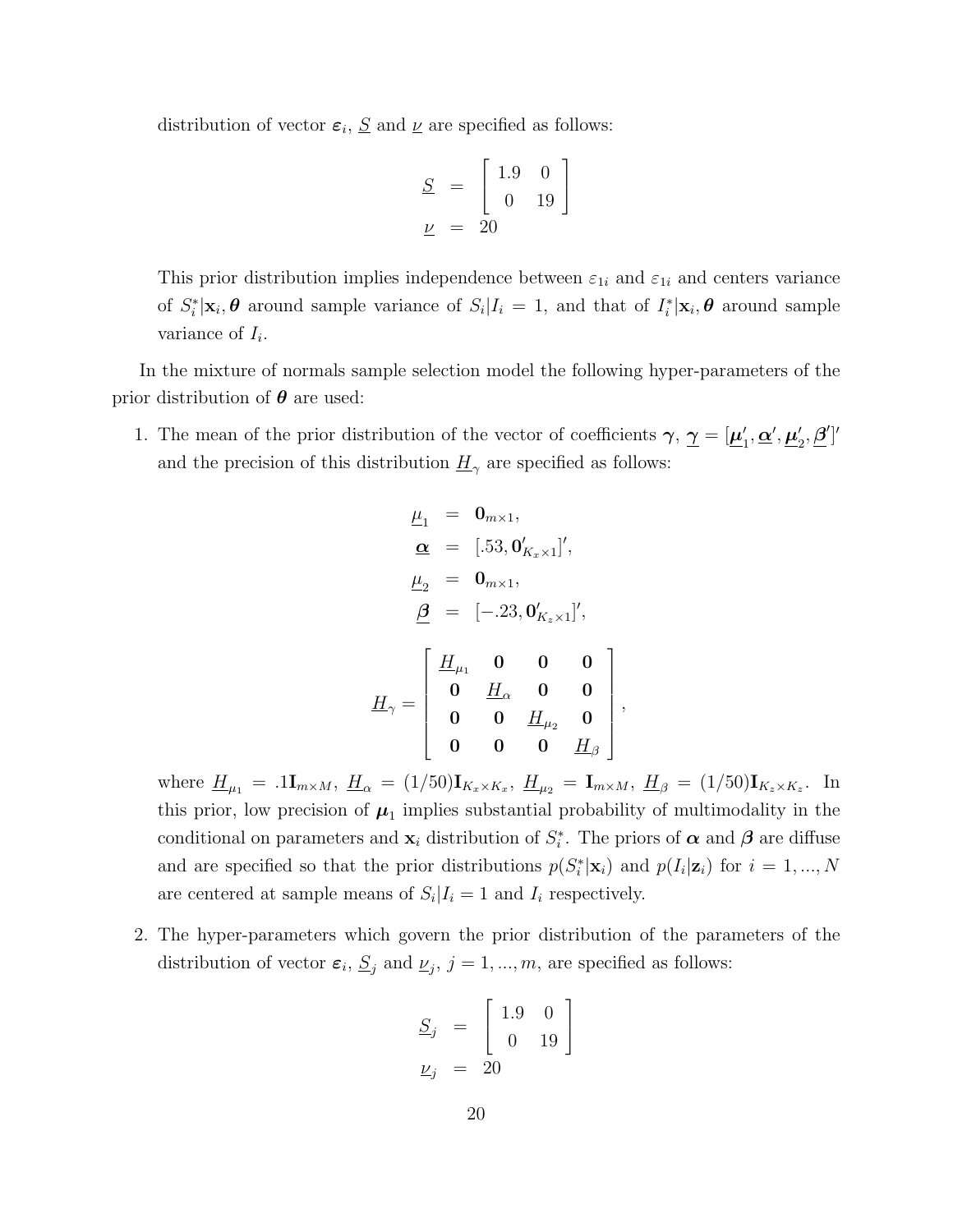This prior distribution implies independence between  $\varepsilon_{1i}$  and  $\varepsilon_{1i}$  conditional on the component of the mixture and centers variance of  $S_i^*|\mathbf{x}_i, \boldsymbol{\theta}, s_i = j$  around sample variance of  $S_i|I_i = 1$  for  $j = 1, ..., m$ , and that of  $I_i^*|\mathbf{x}_i, \boldsymbol{\theta}, s_i = j$  around sample variance of  $I_i$ .

3. The parameters of the prior distribution of the marginal probabilities of mixture components  $\pi$ ,  $r_1$ , ...,  $r_m$  are all set to 1.

We fit models with up to five components in the mixture of normals sample selection model, assuming that five component mixture should be general enough to accommodate most of the important features of the data. Model selection is based on the comparison log marginal likelihoods which are computed using the method proposed by Chib (1995). As shown in table 2, the data favors the 5 component mixture over all other specifications. The

| Model                | Log of Marginal Likelihood |
|----------------------|----------------------------|
| Normal               | $-2780.2$                  |
| Mixture of 2 Normals | $-2757.8$                  |
| Mixture of 3 Normals | $-2748.9$                  |
| Mixture of 4 Normals | $-2705.4$                  |
| Mixture of 5 Normals | $-2247.4$                  |

Table 2: Log Marginal Likelihood Comparison

normal model is strongly rejected by the data and ranks last in terms of marginal likelihood comparison. In what follows we treat the five component mixture as our preferred model and compare its performance to the normal model.

Empirical results for the five component mixture model are presented in tables 3, 5 and 7. Table 3 presents posterior moments of the coefficients and marginal effects in the participation equation. Table 5 contains posterior moments of the coefficients in the share equation and posterior moments of the marginal effect of covariates on the share of risky assets conditional on participation. Posterior moments of the unconditional marginal effects of covariates on the observed share of risky assets are given in Table 7. The results from the normal model are reported in tables 4, 6 and 8. Table 4 contains coefficients and marginal effects in the participation equation, and tables 6 and 8 present posterior moments of the coefficients and conditional and unconditional marginal effects in the share equation. All marginal effects are evaluated for a representative household as defined in section 4.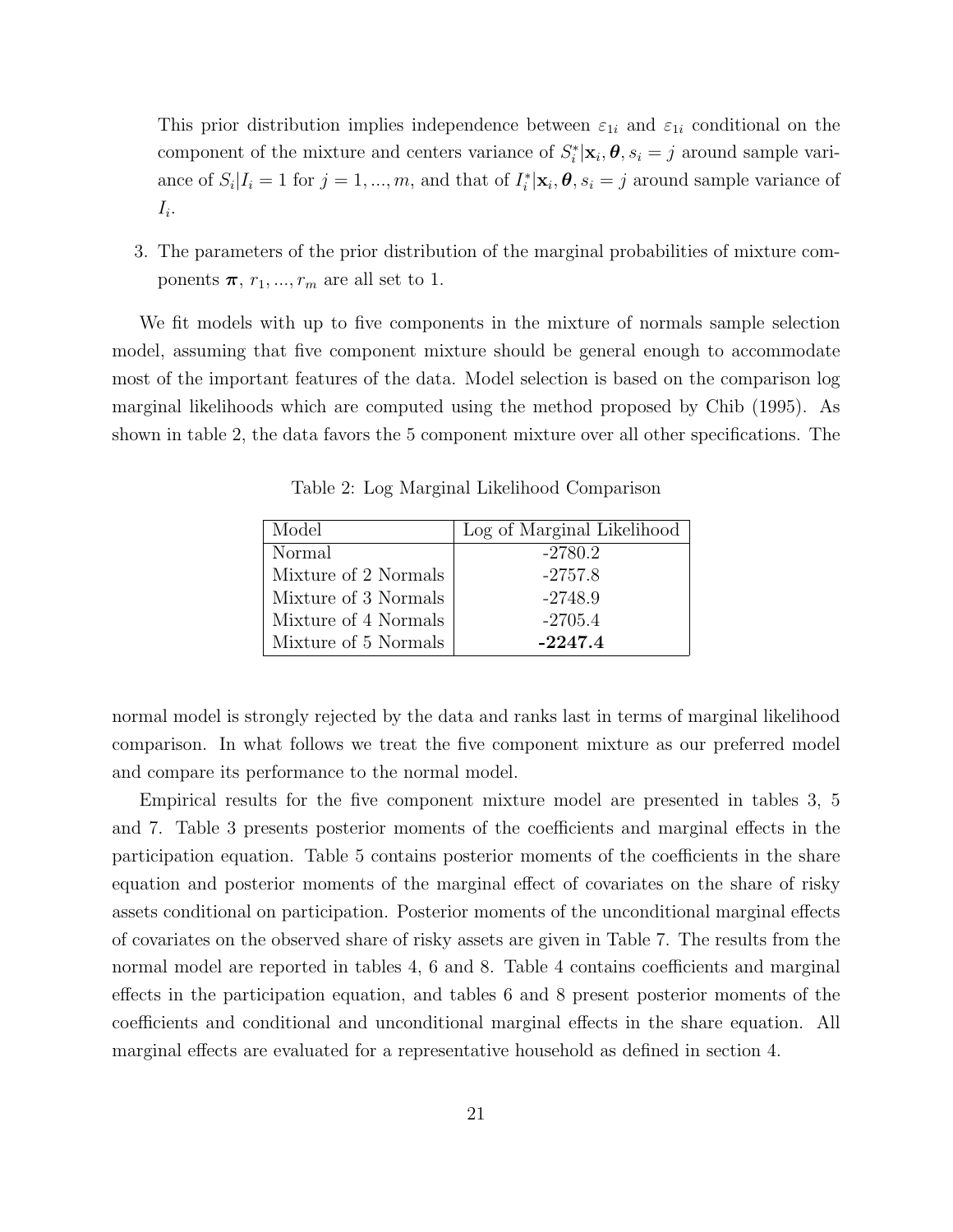As discussed in section 2, the identification strategy assumes that such variables as non-English speaking background, urban residence and state of residence are assumed to influence only participation decision and therefore can be excluded from the share equation. We hypothesize that these variables will have a significant impact on the participation decision because all of them are likely to influence the information about opportunities of investing in the stock market available to a household, while having no influence on the share of risky assets in household portfolios. Consistent with our hypothesis, results presented in Table 3 imply that non-native speaker indicator has a strong negative impact on participation: people with non-English language background are 11% less likely to invest in stocks. We do not find any significant effect of being urban resident on the probability to participate in the stock market. Finally, there exist significant differences in participation rates across states, with residents of Queensland, Tasmania and Western Australia being 6%, 6% and 7.5% less likely to hold stocks respectively.

As can be seen in Table 3, households with higher net worth and income are more likely to invest in stocks, although the effects of these variables is modest, i.e. increase in net worth or income by 10000 dollars increases participation by about 0.01%. Participation is also increasing with the level of education: households headed by persons with 12 years of schooling are 11% more likely to hold public equity compared to those with 9 years of schooling. Interestingly, additional education beyond 12 years does not seem to increase the probability of participation. The median of the age profile of stock market participation for a representative Australian household as implied by the model is presented in Figure 1. The effect of age is found to be non-linear: participation is increasing between ages of 20 and 35, remains relatively constant until the age of 53, and then again is rapidly increasing until the age of 65.

Table 3 also implies that planning horizon and attitude towards risk have strong effects on the stock market participation. Effect of risk preferences is especially strong: respondents who report willingness to take high and moderate risks in order to earn a higher return are 20% more likely to hold risky assets. Households with unemployed head are 10% less likely to participate in the stock market, while for those experiencing liquidity constraints this probability is reduced by 13%. The magnitudes of marginal effects of planning horizon, risk attitude, being unemployed and liquidity constrained are quite large, given that only about 40% of households in our sample participate in the stock market. These results allow us to conclude that these variables are the most significant determinants of the participation decision besides age and wealth.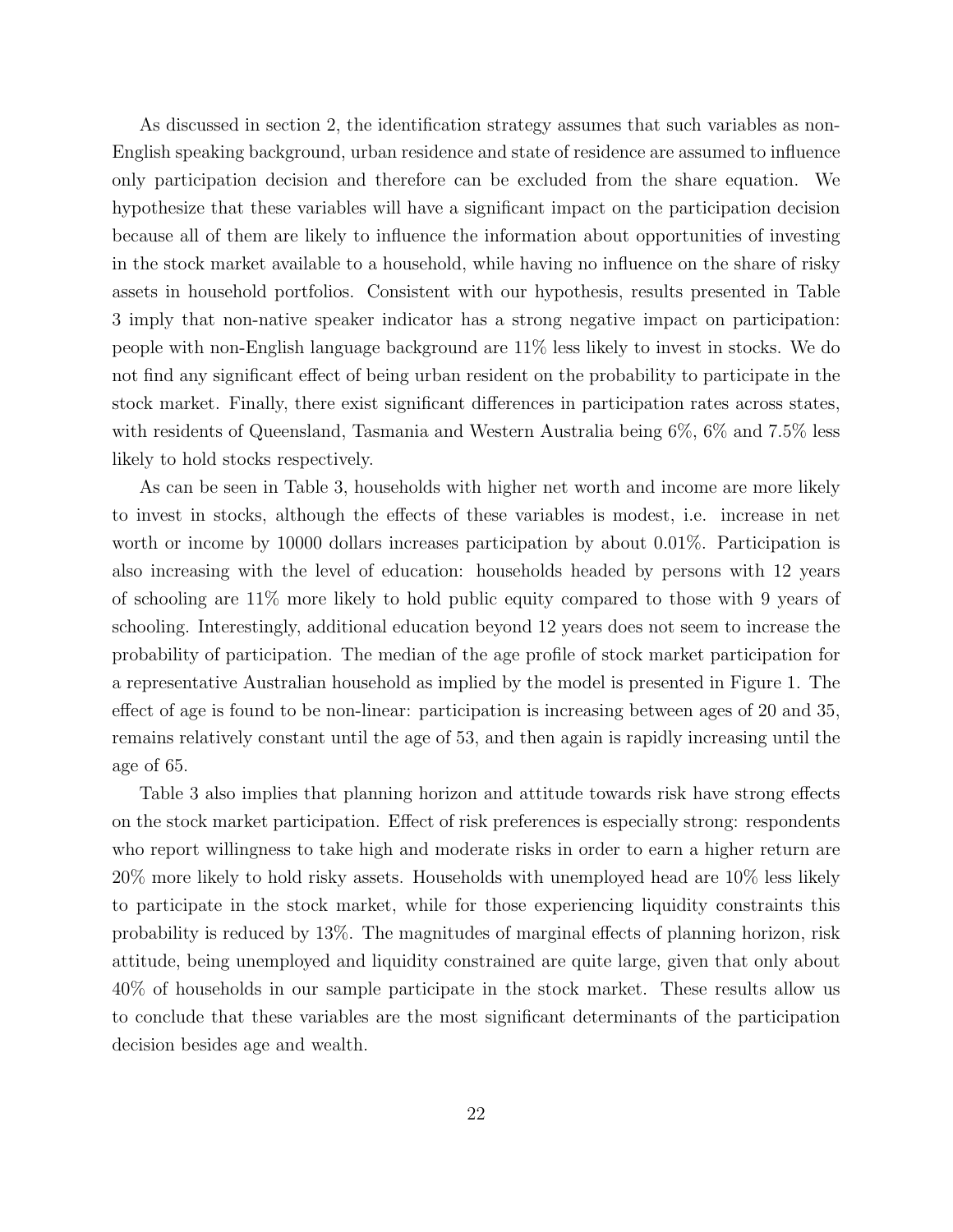

Figure 1: Age profile of the probability to hold stocks

Finally, variables measuring background risk have expected effects on the stock market participation. For example, those who report large subjective uncertainty about the future of their job in the next year are almost 3% less likely to hold shares. Effect of business equity is also negative, but rather small. Increasing superannuation assets by  $$10,000$  results in  $1\%$ increase in participation probability, which implies that households in general do not view their pension wealth as a substitute for direct investments in the public equity.

Turning to the share equation we observe that effects of explanatory variables on the share of risky assets conditional on participation are in general quite small, with most of the effects close to zero. This implies that while observed variables seem to have large explanatory power with respect to participation decision, they have modest predictive power with respect to share of wealth invested in risky assets conditional on participation. This result is similar to the findings of several studies of household portfolios in other countries (e.g. Vissing-Jorgenson, 2004). The median of the age profile for the share of wealth invested in stocks conditional on participation is shown in Figure 2. The normal model systematically underpredicts the share of risky assets at all ages and exhibits larger variability across age groups compared to the mixture model.

Increase in net worth and income have small positive effects of the share variable, but conditional on participation these effects are negative. While the negative marginal effects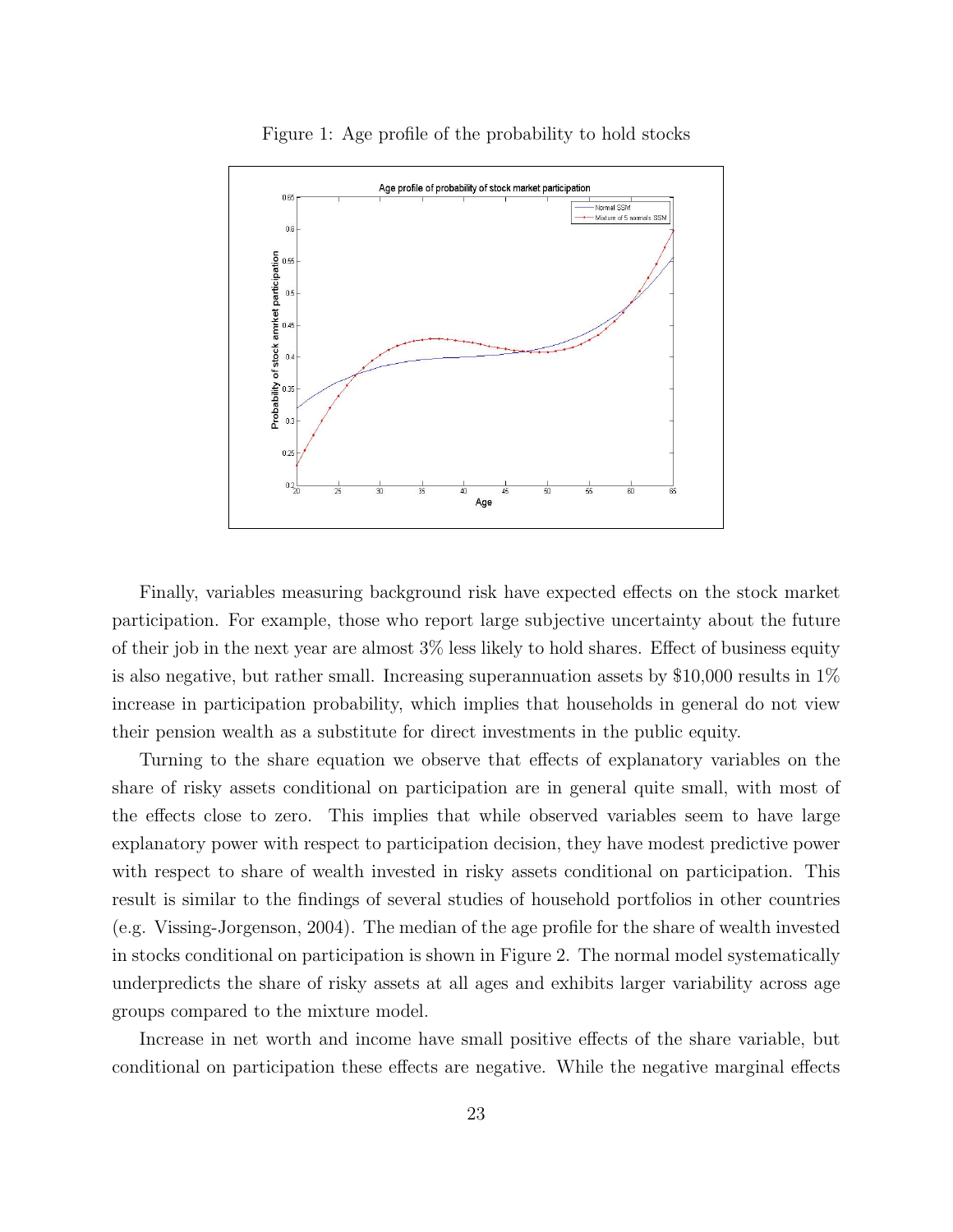Figure 2: Age profile of the fraction of wealth invested in shares conditional on participation



of net worth conditional on participation might seem surprising, it can be rationalized by the presence of unobserved heterogeneity in the data. For example, Gomes and Michaelides (2006) show in the context of the life-cycle asset allocation model that in presence of fixed cost preference heterogeneity can generate endogenous selection of more risk averse households into stock market participation. Because the degree of risk aversion determines prudence, more risk averse households will accumulate more wealth and, as a result, will be more willing to pay the fixed cost of stock market participation. Therefore, stock market participants will tend to be both wealthier and more risk averse at the same time which explains why they might invest a smaller fraction of their wealth in stocks.

In general all unconditional marginal effects of covariates on the share variable in Table 5 have expected signs. Education dummies have positive effect on the share of risky assets, increasing it by 3% to 5%, while being unemployed or out of labor force reduces share by 2% to 4%. Planning horizon and risk attitudes have strong positive effects, while subjective probability of losing a job and liquidity constraints reduce the share of risky assets in financial wealth. Comparing these results to the results of the normal model (Table 6) we observe that normal model eliminates the effect of the out of labor force dummy (posterior mean is positive but close to zero), and there substantial differences in the magnitudes of some of the marginal effects.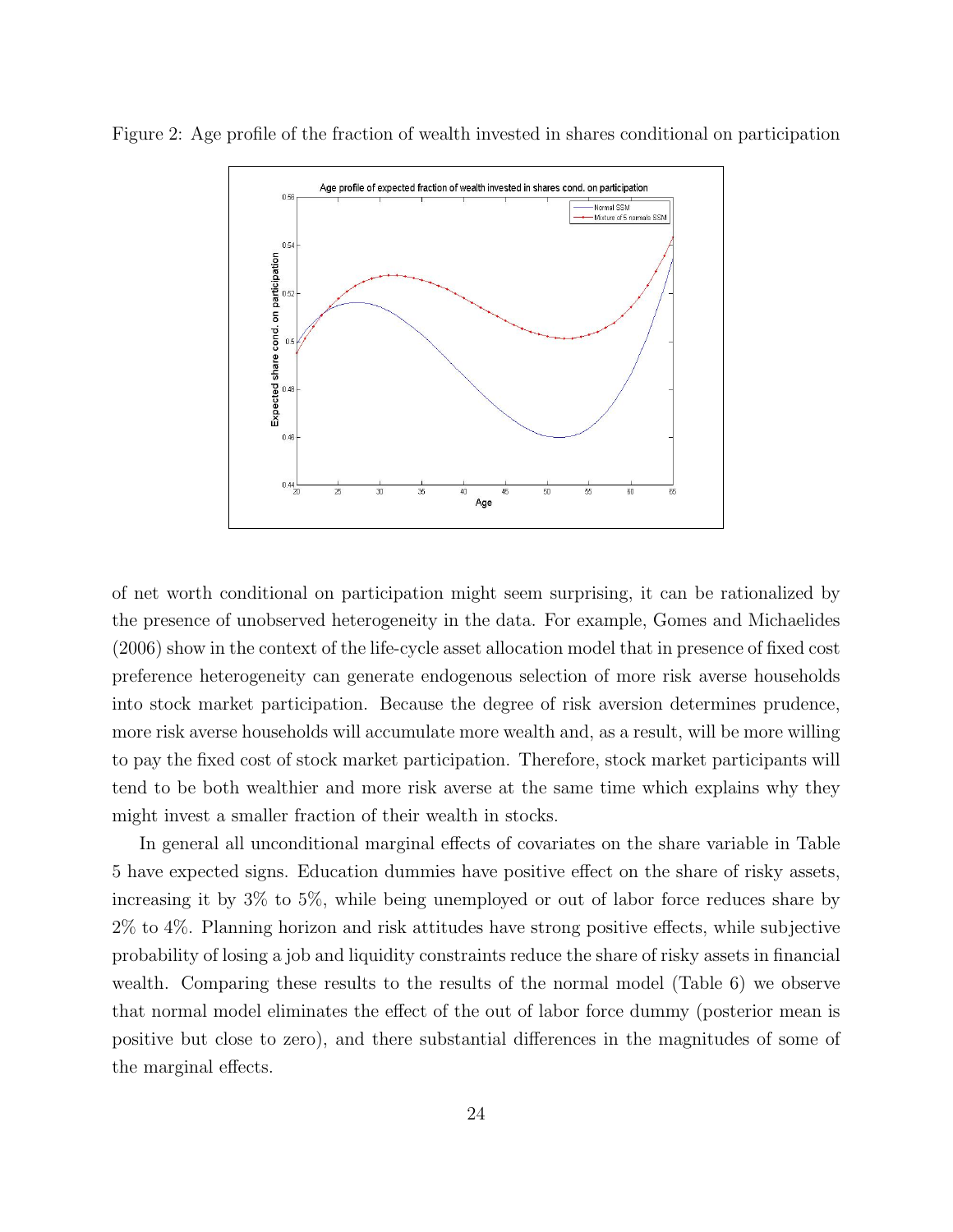#### 6 Measuring stock market participation cost

Existence of fixed cost is generally accepted as one of the main reasons for low stock market participation rates typically observed in the data. The goal of this section is to evaluate the extent of these costs in Australia using an approach similar to the one suggested by Vissing-Jorgensen (2004). In order to achieve this goal we postulate a simplified model of portfolio choice and use its predictions to construct a lower bound of the per-period costs of stock market participation.

Suppose that each household must allocate its wealth  $W_i$  between a risky asset (common stocks) with net stochastic return  $r_i$  and a riskless asset with constant return which is normalized to zero. Let  $\alpha_i$  denote the optimal share of financial wealth invested in the risky asset and  $F_i$  denote the stock market participation cost. The participation costs measure here is intended to include both the monetary cost of participation (e.g. mutual fund fees) and the opportunity cost of time and effort devoted to understanding and processing information about the stock market (Campbell, 2006). Household  $i$  will hold a positive amount of risky asset if

$$
EU[(1+\alpha_i r)(W_i - F_i)] > U(W_i)
$$
\n
$$
(32)
$$

We can also define the certainty equivalent return to the risky asset  $r^{ce}$  by the following equality

$$
EU[(1 + \alpha_i r)(W_i - F_i)] = U[(1 + \alpha_i r^{ce})(W_i - F_i)].
$$

Then we can use (32) to write the stock market participation condition as

$$
(\alpha_i r^{ce} + 1)(W_i - F_i) > W_i,
$$

or

$$
B(\alpha_i, W_i) = \frac{\alpha_i r^{ce} W_i}{1 + \alpha_i r^{ce}} > F_i.
$$
\n(33)

Conversely, for non-participating households it must be the case that  $B(\alpha_i, W_i) < F_i$ . In other words, the benefit of stock market participation,  $B(\alpha_i, W_i)$ , defines the *lower bound* on the magnitude of the participation cost of a non-participating household. In order to evaluate  $B(\alpha_i, W_i)$  we need to assume what value  $r^{ce}$  is likely to take. In our computations we follow Vissing-Jorgensen (2004) and set  $r^{ce} = 0.04$ . The sample selection model is then used to predict the optimal share of financial wealth invested in stocks,  $\alpha_i$ , for each non-participating household.

We plot the median and the  $90\%$  confidence bounds of the empirical cdf of the expected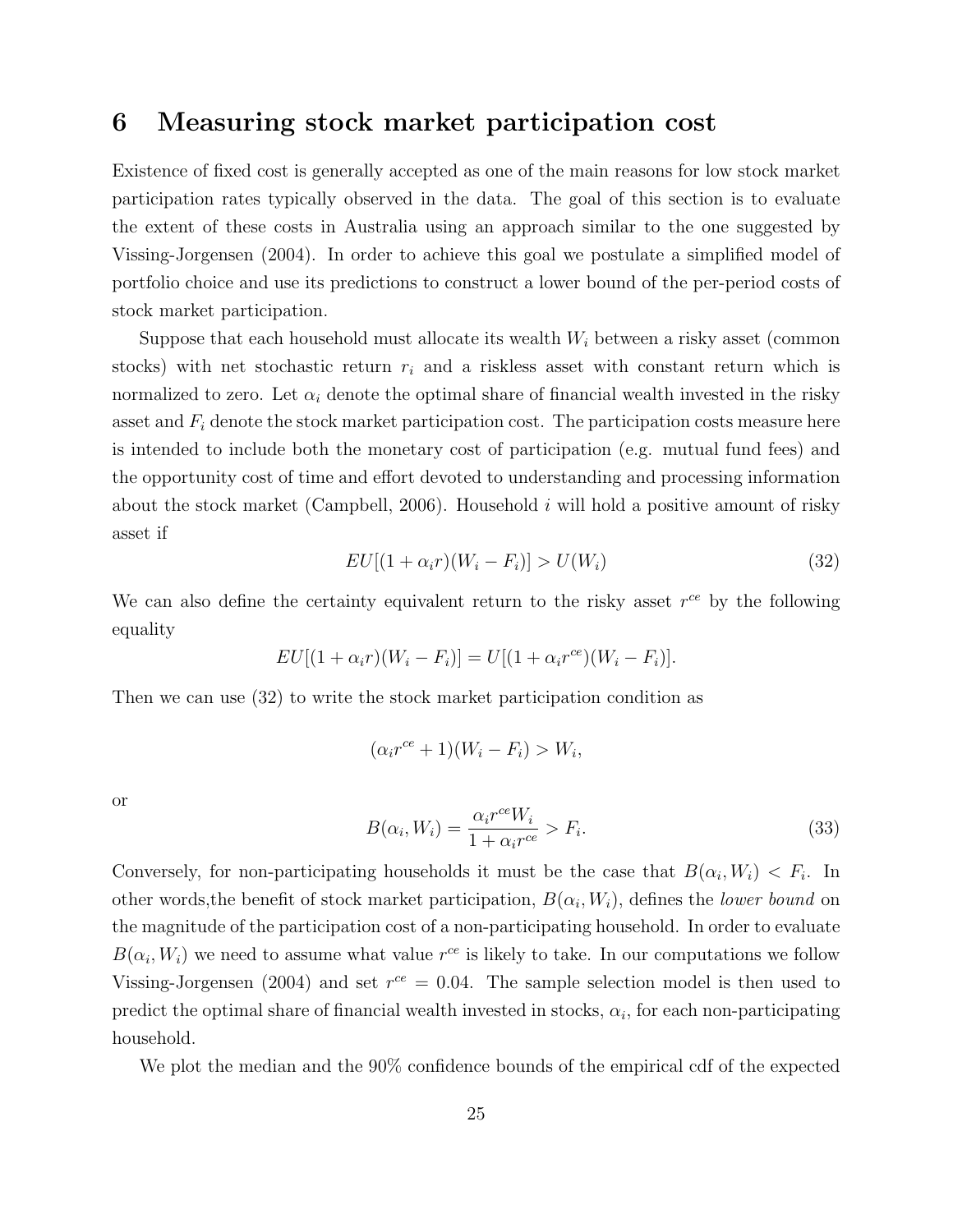Figure 3: CDF of the lower bound on the stock market participation cost, Blue - Normal model, Red - Five-component mixture model.



lower bound on the cost of stock market participation below. These quantities were computed as follows:

- 1. Construct a grid of points from 0 to 2000;
- 2. For every draw from the posterior distribution of the parameters predict lower bound on the cost of stock market participation using expression (33) for individuals who have zero fraction of financial wealth invested in shares;
- 3. For every draw from the posterior distribution of the parameters compute proportion of individuals whose predicted cost of participation are less than the value of the grid point, for every grid point. This way for every grid point we obtain the posterior distribution of the proportion of individuals whose lower bound on the stock market participation cost is less than the value of the grid point;
- 4. For every point of the grid compute 10th, 50th and 90th percentiles of the posterior distribution of the proportion of individuals whose lower bound on the stock market participation cost is less than the value of the grid point. Plot the grid points against these 10th, 50th and 90th percentiles to obtain Figure 1.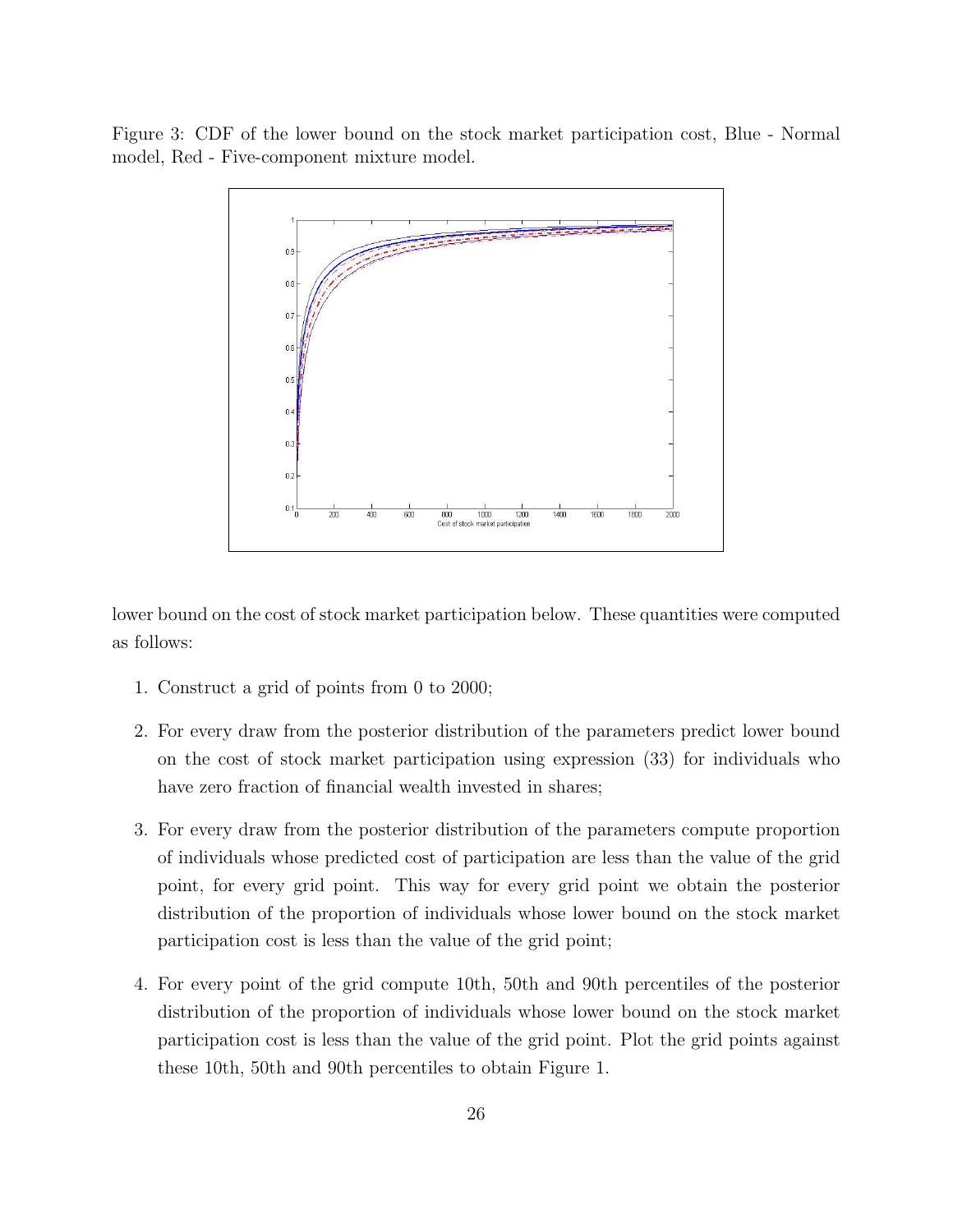Figure 3 plots the 10th, 50th and 90th of the empirical cdf of  $B(\alpha_i, W_i)$  for both normal and five component mixture models. As can be seen in the figure, the normal model systematically underpredicts the magnitude of the fixed cost compared to the mixture specification. Results based on our preferred mixture model imply that participation costs needed to rationalize the fact that many household in our sample do not hold public equity need to not be very high. In particular, the cost in the region of \$500-\$700 will explain non-participation of 90% of the households. On the other hand, the higher percentiles of the cost distribution are quite large, which implies that factors other than the stock market participation costs might be needed to fully explain non-participation of the households in the upper right tail of the wealth distribution.

## 7 Conclusion

This paper contributes to the literature on household financial behavior by studying the factors which affect stock market participation and share of risky assets in household portfolios using recent data from Australia. The two decisions are modeled jointly in the framework of a generalized sample selection model. The joint distribution of error terms is modeled as a finite mixture of normals thus accommodating possible departures from normality. MCMC methods are used to obtain posterior distribution of the parameters and of marginal effects of explanatory variables on the participation and allocation decisions. We find that the data favors the generalized mixture model over the standard normal selection model, with the five-component mixture being the preferred model according to the log marginal likelihood criterion.

Results based on five-component mixture model imply that in addition to education, risk aversion, planning horizon and other household characteristics, such background risk measures as business equity and uncertainty about future labor income have significant effect on stock market participation and share of wealth invested in stocks. Compared to normal model, mixture specification produces different marginal effects of many variables as well as different age profile for participation rate. This shows that when applied to the data on household financial behavior normality assumption can be too restrictive and might lead to unreliable results. Similar to other empirical studies of household portfolios, we find that, conditional on participation, household characteristics and background risk variables have little effect on the share of wealth invested in stocks.

The paper also uses the predicted share of risky asset in total portfolio for non-participating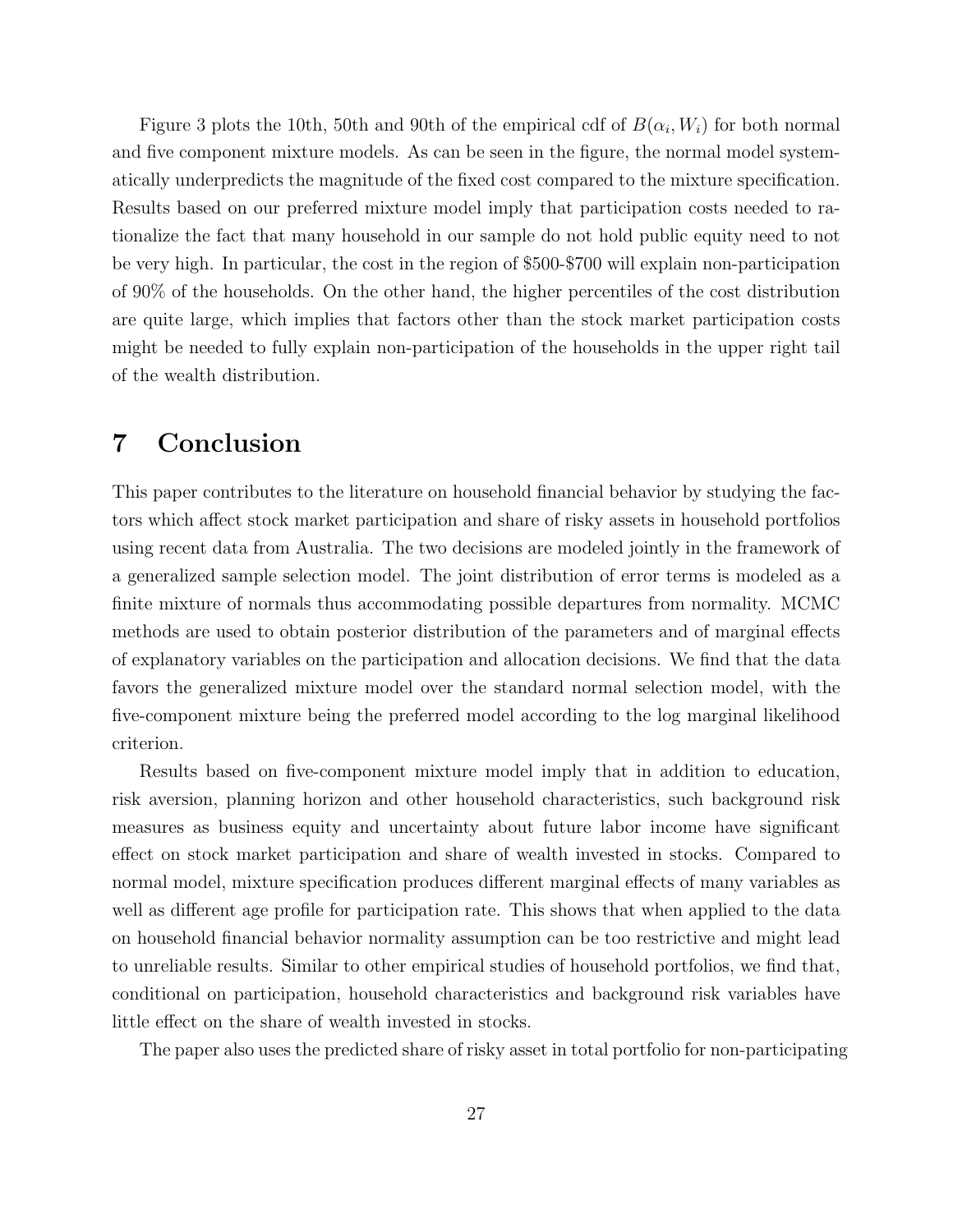households to construct the posterior distribution of the cost of stock market participation. We find that the normal model tends to systematically underpredict the magnitude of the fixed cost of stock market participation compared to the mixture specification. Results of the mixture model imply that a relatively modest participation cost (between \$500 and \$700) can explain non-participation of up to 90% of households in our sample.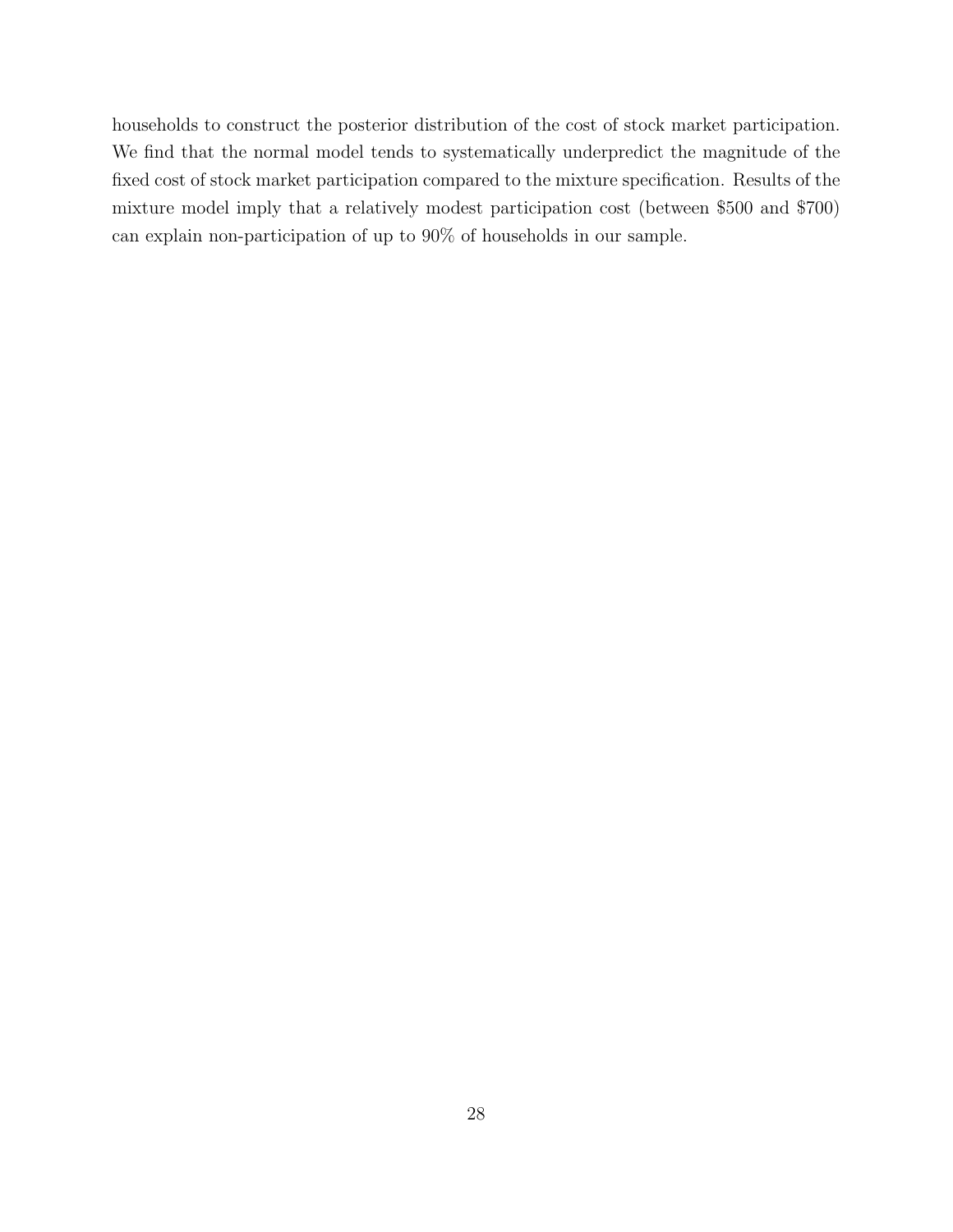## References

- C. Bertaut. Stockholding behavior of U.S. households: evidence from the 1983-1989 Survey of Consumer Finances. Review of Economics and Statistics, 80(2):263–275, 1998.
- J. Campbell. Household protfolios. Journal of Finance, 61(4):1553–1604, 2006.
- S. Chib. Marginal likelihood from the gibbs output. Journal of the American Statistical Association, 90:1313–1321, 1995.
- J. Cocco, Gomes F., and Maenhout P. Consumption and portfolio choice over the life cycle. Review of Financial Studies, 18:491533, 2005.
- J. Geweke. Getting it right: Joint distribution tests of posterior simulators. Journal of the American Statistical Association, 99:799–804, 2004.
- J. Geweke. Interpretation and inference in mixture models: simple MCMC works. Computational Statistics and Data Analysis, 51:3529–2550, 2007.
- M. Giannetti and Y. Koskinen. Investor protection, equity returns, and financial globalization. Working Paper, 2007.
- F. Gomes and A. Michaelides. Optimal life-cycle asset allocation: Understanding the empirical evidence. Journal of Finance, 60(2):869–904, 2006.
- L. Guiso, T. Jappelli, and D. Terlizzese. Income risk, borrowing constraints and portfolio choice. American Economic Review, 86:158172, 1996.
- L. Guiso, M. Haliassos, and T. Jappelli. Household Portfolios. MIT Press, Cambridge, MA, 2002.
- J. Heaton and D. Lucas. Portfolio choice in the presence of background risk. The Economic Journal, 110:1–26, 2000.
- S. Hochguertel. Precautionary motives and portfolio decisions. Journal of Applied Econometrics, 18:61–77, 2003.
- R. Merton. Lifetime portfolio selection under uncertainty: the continuous- time case. Review of Economics and Statistics, 51(3):247–257, 1969.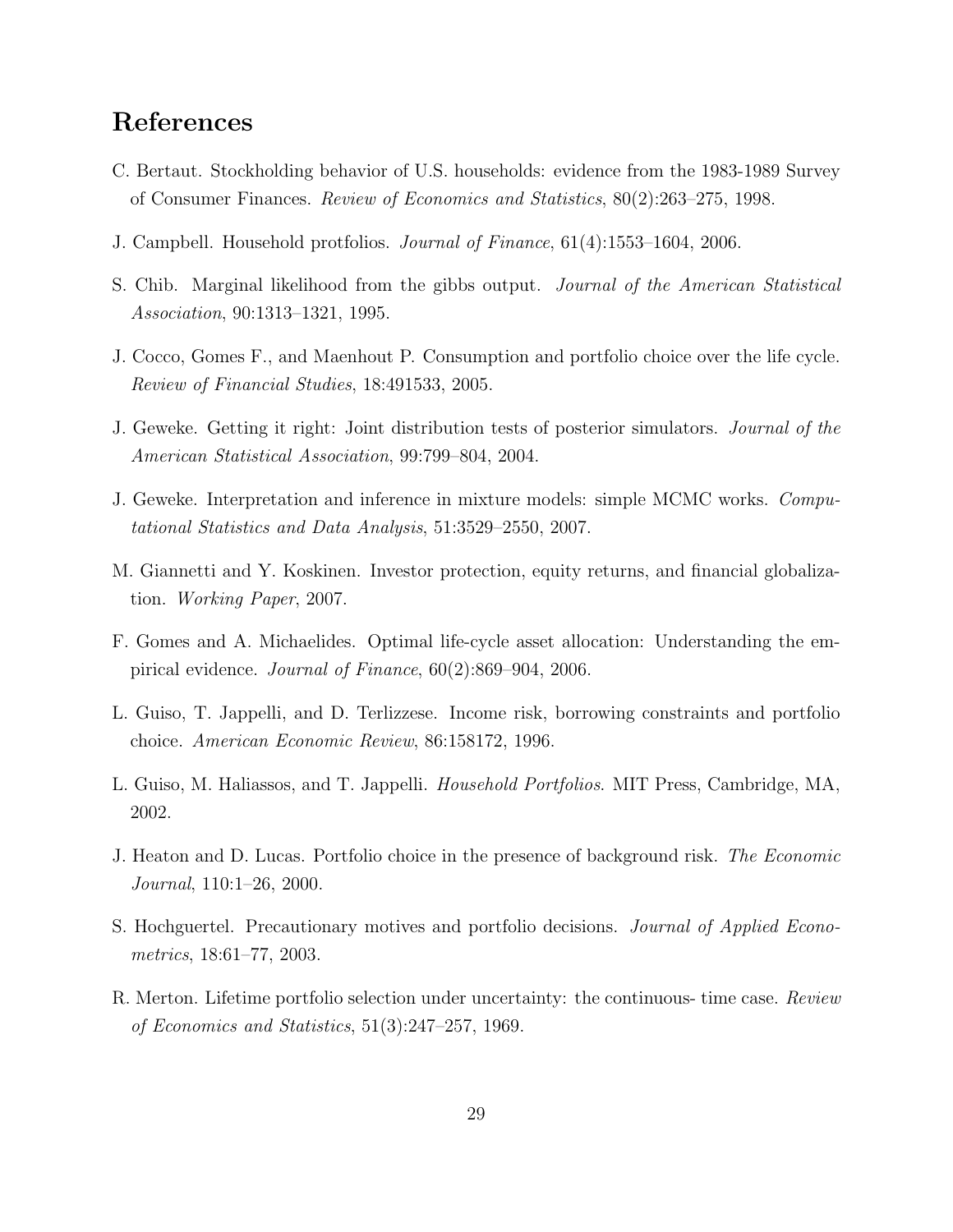- A. Nobile. Comment: Bayesian multinomial probit models with a normalization constraint. Journal of Econometrics, 99(2):335–345, 2000.
- M. Paliela. Foregone gains of incomplete portfolios. Review of Financial Studies, forthcoming, 2007.
- J. Tobin. Liquidity preference as behavior towards risk. Review of Economic Studies, 25: 65–86, 1958.
- M. van Hasselt. Bayesian inference in the sample selection and two-part models. Working Paper, The University of Western Ontario, 2007.
- A. Vissing-Jorgensen. Perspectives on Behavioral Finance: does Irrationality Disappear with Wealth? Evidence from Expectations and Actions. NBER Macroeconomics Annual 2003. MIT Press, 2004.
- M. Wooden and N. Watson. The HILDA survey and its contribution to economic and social research (so far). The Economic Record, 83:208–231, 2007.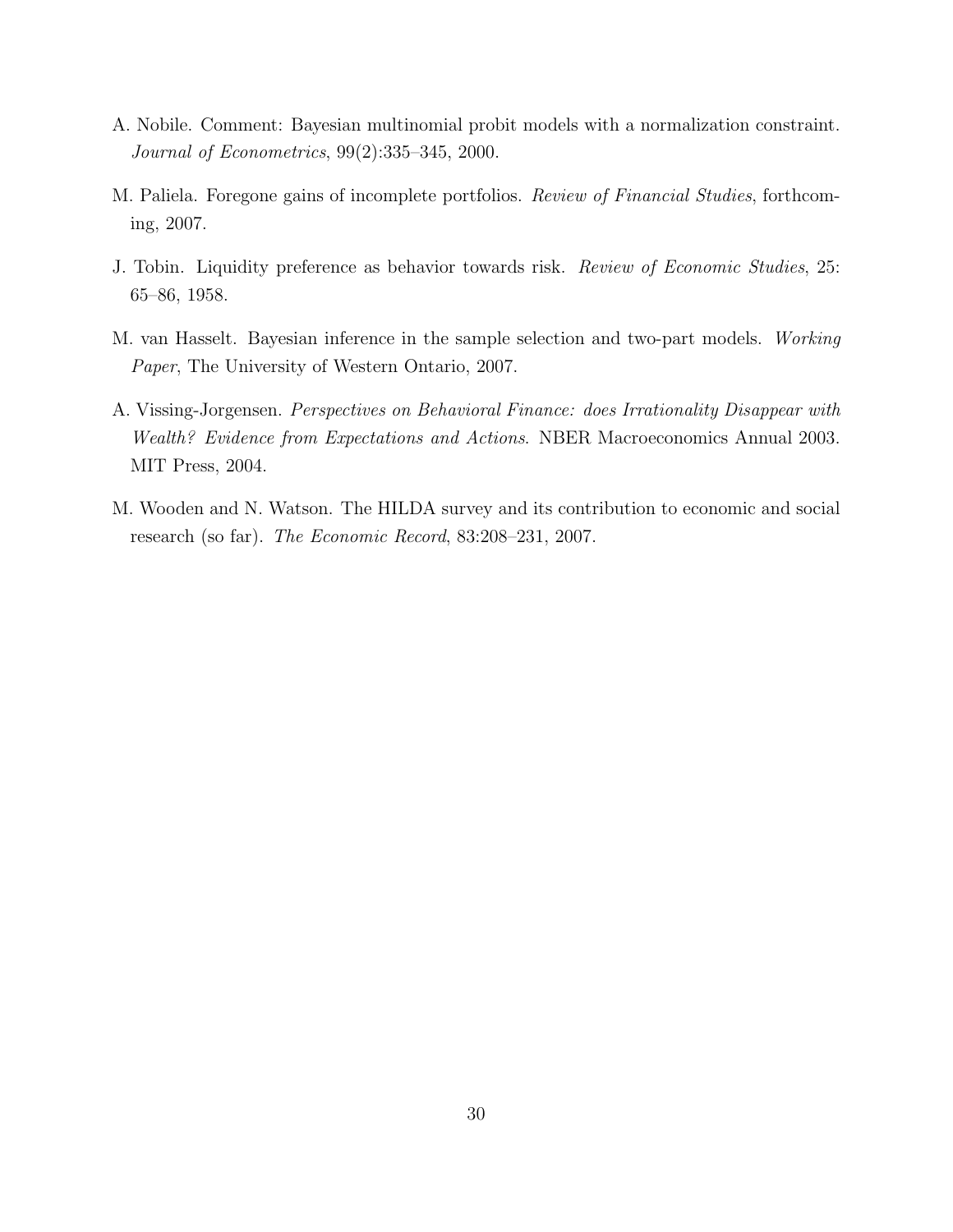|                        | Mean Cf             | $\ddotsc$ $\ddotsc$<br>Std.Cf | Pr(Cf>0 D)       | $\alpha$ . The correction of $\alpha$ |        | Mean ME   Std. ME   $Pr(ME>0 D)$ |
|------------------------|---------------------|-------------------------------|------------------|---------------------------------------|--------|----------------------------------|
| const 1                | $-1.2466$           | 0.9288                        | 0.09             |                                       |        |                                  |
| $\mbox{const}$ 2       | 0.6818              | 1.5438                        | 0.69             |                                       |        |                                  |
| const 3                | 1.933               | 0.6092                        | $\mathbf{1}$     |                                       |        |                                  |
| const 4                | $-1.2506$           | 0.9672                        | 0.10             |                                       |        |                                  |
| const 5                | $-0.2552$           | 1.6567                        | 0.41             |                                       |        |                                  |
| const                  | $-7.3221$           | 1.2835                        | $\theta$         |                                       |        |                                  |
| age                    | 0.3249              | 0.0862                        | $\mathbf 1$      | $-0.0025$                             | 0.0019 | 0.1                              |
| age2                   | $-0.7741$           | 0.2067                        | $\boldsymbol{0}$ |                                       |        |                                  |
| age3                   | 0.602               | 0.1588                        | $\mathbf{1}$     |                                       |        |                                  |
| $\mathbf{n}\mathbf{w}$ | 0.0277              | 0.0028                        | $\mathbf 1$      | 0.0082                                | 0.0007 | $\mathbf{1}$                     |
| nw2                    | $-0.012$            | 0.002                         | $\overline{0}$   |                                       |        |                                  |
| nw3                    | 0.0016              | 0.0003                        | $\mathbf{1}$     |                                       |        |                                  |
| income                 | 0.0248              | 0.014                         | 0.96             | 0.0072                                | 0.0037 | 0.97                             |
| income2                | $-0.0006$           | 0.0005                        | $0.15\,$         |                                       |        |                                  |
| edub                   | 0.314               | 0.0761                        | $\mathbf{1}$     | $\overline{0.11}$                     | 0.0266 | $\overline{1}$                   |
| edud                   | 0.2111              | 0.0634                        | $\mathbf{1}$     | 0.0729                                | 0.0217 | $\mathbf{1}$                     |
| eduhs                  | $\overline{0.3}122$ | 0.0944                        | $\overline{1}$   | 0.1094                                | 0.0336 | $\overline{1}$                   |
| olf                    | $-0.2051$           | 0.0909                        | 0.01             | $-0.0705$                             | 0.0305 | 0.01                             |
| unemployed             | $-0.3246$           | 0.17                          | 0.02             | $-0.1076$                             | 0.0523 | 0.02                             |
| liq1                   | $-0.3831$           | 0.0729                        | $\overline{0}$   | $-0.1275$                             | 0.0235 | $\overline{0}$                   |
| lone                   | $-0.0762$           | 0.0987                        | 0.22             | $-0.0271$                             | 0.0352 | 0.22                             |
| couple                 | $-0.0636$           | 0.0719                        | 0.19             | $-0.0228$                             | 0.0258 | 0.19                             |
| children04             | 0.0621              | 0.054                         | 0.88             | 0.0223                                | 0.0194 | 0.88                             |
| children514            | 0.0048              | 0.0339                        | 0.56             | 0.0016                                | 0.012  | $0.56\,$                         |
| prob                   | $-0.0772$           | 0.0564                        | 0.08             | $-0.0272$                             | 0.0198 | 0.08                             |
| horizon1               | 0.2692              | 0.0784                        | $\mathbf{1}$     | 0.0977                                | 0.028  | $1\,$                            |
| horizon2               | 0.2527              | 0.0653                        | $\mathbf 1$      | 0.0918                                | 0.0235 | $\overline{1}$                   |
| risk                   | 0.5597              | 0.0935                        | $\mathbf{1}$     | 0.202                                 | 0.0314 | $\overline{1}$                   |
| bizeq                  | $-0.0044$           | 0.0019                        | $\boldsymbol{0}$ | $-0.0016$                             | 0.0007 | $\overline{0}$                   |
| super                  | 0.0289              | 0.0085                        | 1                | 0.0086                                | 0.0025 | $\mathbf{1}$                     |
| super2                 | $-0.084$            | 0.024                         | $\overline{0}$   |                                       |        |                                  |
| $super\overline{3}$    | 0.0497              | 0.0154                        | $\mathbf 1$      |                                       |        |                                  |
| nesb                   | $-0.3264$           | 0.081                         | $\overline{0}$   | $-0.1098$                             | 0.0261 | $\overline{0}$                   |
| urban                  | 0.0222              | 0.0556                        | 0.65             | 0.0079                                | 0.0198 | 0.65                             |
| st vic                 | $-0.0827$           | 0.0702                        | 0.12             | $-0.0291$                             | 0.0247 | 0.12                             |
| st qld                 | $-0.1783$           | 0.0742                        | 0.01             | $-0.0619$                             | 0.0255 | 0.01                             |
| st sa                  | 0.0001              | 0.0934                        | 0.50             | 0.0002                                | 0.0332 | 0.5                              |
| st wa                  | $-0.1633$           | 0.0915                        | 0.04             | $-0.0567$                             | 0.0314 | 0.04                             |
| st act                 | 0.0842              | 0.2051                        | 0.66             | 0.0313                                | 0.073  | 0.66                             |
| st tas                 | $-0.223$            | 0.1456                        | $0.06\,$         | $-0.0757$                             | 0.0483 | 0.06                             |

Table 3: Coefficients and Marginal Effects for Participation, Mixture Model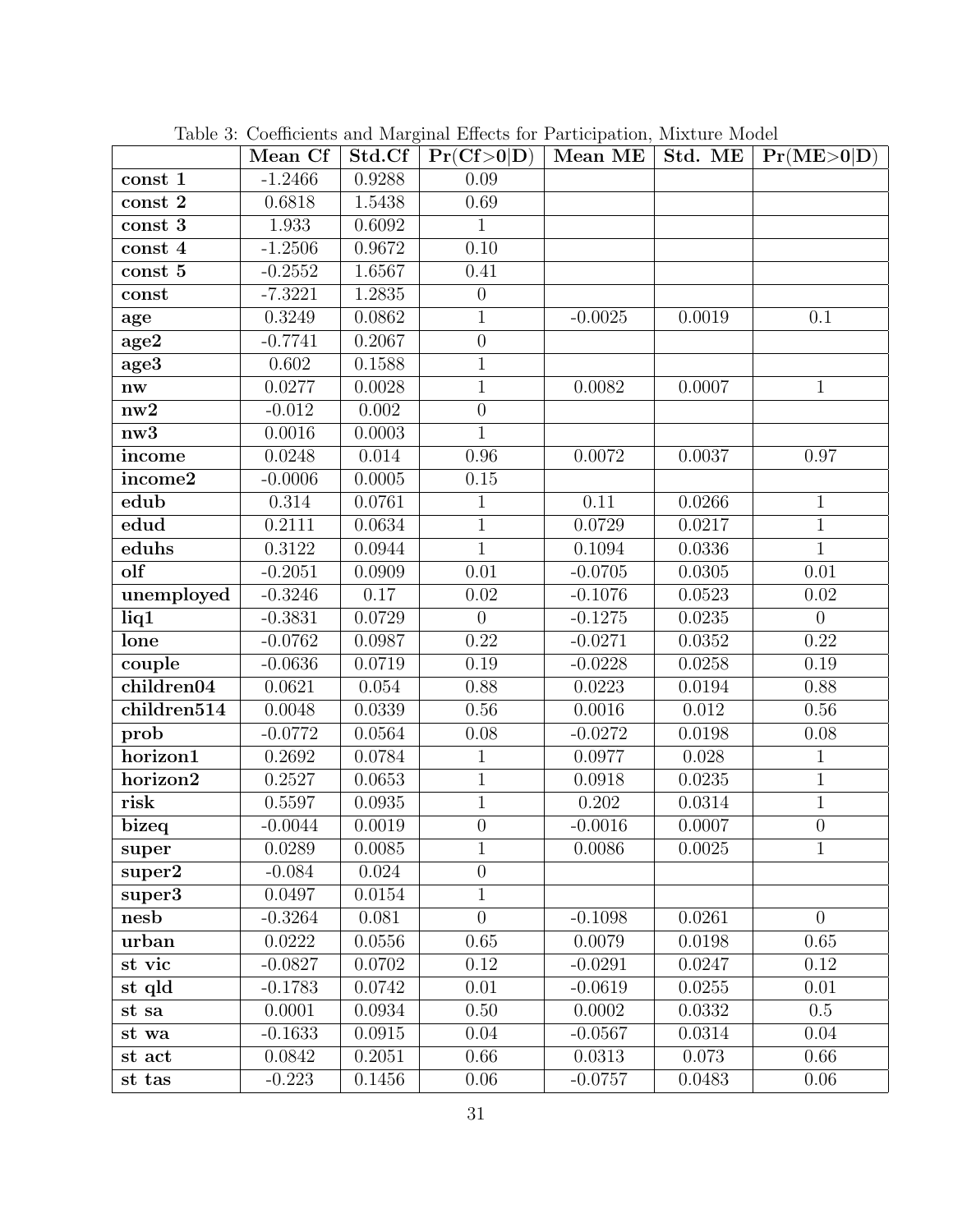|                        | Mean Cf   | Std.Cf | Pr(Cf > 0 D)   | Mean ME        | Std. ME        | Pr(ME>0 D)       |
|------------------------|-----------|--------|----------------|----------------|----------------|------------------|
| const                  | $-2.6503$ | 0.7012 | $\overline{0}$ |                |                |                  |
| age                    | 0.1101    | 0.0535 | 0.98           | 0.0009         | 0.0016         | 0.72             |
| age <sub>2</sub>       | $-0.2706$ | 0.1308 | 0.02           |                |                |                  |
| age3                   | 0.2252    | 0.103  | 0.99           |                |                |                  |
| $\mathbf{n}\mathbf{w}$ | 0.0252    | 0.0022 | $\mathbf{1}$   | 0.0078         | 0.0006         | $\mathbf{1}$     |
| nw2                    | $-0.0114$ | 0.0016 | $\overline{0}$ |                |                |                  |
| nw3                    | 0.0015    | 0.0003 | $\overline{1}$ |                |                |                  |
| income                 | 0.0277    | 0.0118 | 0.99           | 0.0078         | 0.0034         | 0.99             |
| income2                | $-0.0008$ | 0.0004 | 0.02           | $\overline{0}$ | $\overline{0}$ | $\boldsymbol{0}$ |
| edub                   | 0.2966    | 0.0685 | $\mathbf{1}$   | 0.1089         | 0.0254         | $1\,$            |
| edud                   | 0.2043    | 0.0584 | $\overline{1}$ | 0.0736         | 0.0209         | $\overline{1}$   |
| eduhs                  | 0.2791    | 0.0843 | $\mathbf{1}$   | 0.1023         | 0.0316         | $\mathbf{1}$     |
| olf                    | $-0.1579$ | 0.0795 | $0.02\,$       | $-0.0572$      | 0.0283         | $0.02\,$         |
| unemployed             | $-0.3335$ | 0.15   | 0.01           | $-0.1143$      | 0.0482         | $0.01\,$         |
| liq1                   | $-0.3773$ | 0.0678 | $\overline{0}$ | $-0.1299$      | 0.0225         | $\overline{0}$   |
| lone                   | $-0.0735$ | 0.0904 | 0.21           | $-0.0276$      | 0.034          | 0.21             |
| couple                 | $-0.0638$ | 0.0641 | $0.16\,$       | $-0.0242$      | 0.0243         | 0.16             |
| children04             | 0.0812    | 0.0487 | 0.95           | 0.031          | 0.0186         | 0.95             |
| children514            | 0.0133    | 0.0292 | 0.68           | $0.005\,$      | 0.011          | 0.68             |
| prob                   | $-0.073$  | 0.051  | 0.08           | $-0.027$       | 0.0189         | 0.08             |
| horizon1               | 0.2364    | 0.068  | $\mathbf{1}$   | 0.0917         | 0.0267         | $\mathbf{1}$     |
| horizon2               | 0.2316    | 0.0568 | $\overline{1}$ | 0.0897         | 0.0222         | $\overline{1}$   |
| risk                   | 0.489     | 0.075  | $\overline{1}$ | 1              | 0.0294         | $\overline{1}$   |
| bizeq                  | $-0.003$  | 0.0011 | $\overline{0}$ | $-0.0011$      | 0.0004         | $\boldsymbol{0}$ |
| super                  | 0.0258    | 0.0071 | $\mathbf{1}$   | 0.0082         | 0.0023         | $\mathbf{1}$     |
| super2                 | $-0.0702$ | 0.0185 | $\overline{0}$ |                |                |                  |
| super3                 | 0.04      | 0.0106 | $\mathbf{1}$   |                |                |                  |
| nesb                   | $-0.2722$ | 0.0751 | $\overline{0}$ | $-0.0962$      | 0.0255         | $\overline{0}$   |
| urban                  | 0.0091    | 0.0508 | 0.57           | 0.0034         | 0.0191         | 0.57             |
| st vic                 | $-0.0904$ | 0.0626 | 0.07           | $-0.0334$      | 0.0231         | 0.07             |
| st qld                 | $-0.1748$ | 0.0668 | 0.01           | $-0.0634$      | 0.0241         | 0.01             |
| st sa                  | 0.009     | 0.0822 | .55            | 0.0035         | 0.0309         | 0.55             |
| st wa                  | $-0.1568$ | 0.0799 | 0.02           | $-0.0569$      | 0.0288         | 0.02             |
| st act                 | 0.0721    | 0.17   | .66            | 0.0286         | 0.0646         | 0.66             |
| st tas                 | $-0.2026$ | 0.1294 | 0.06           | $-0.0718$      | 0.0447         | 0.06             |

Table 4: Coefficients and Marginal Effects for Participation, Normal Model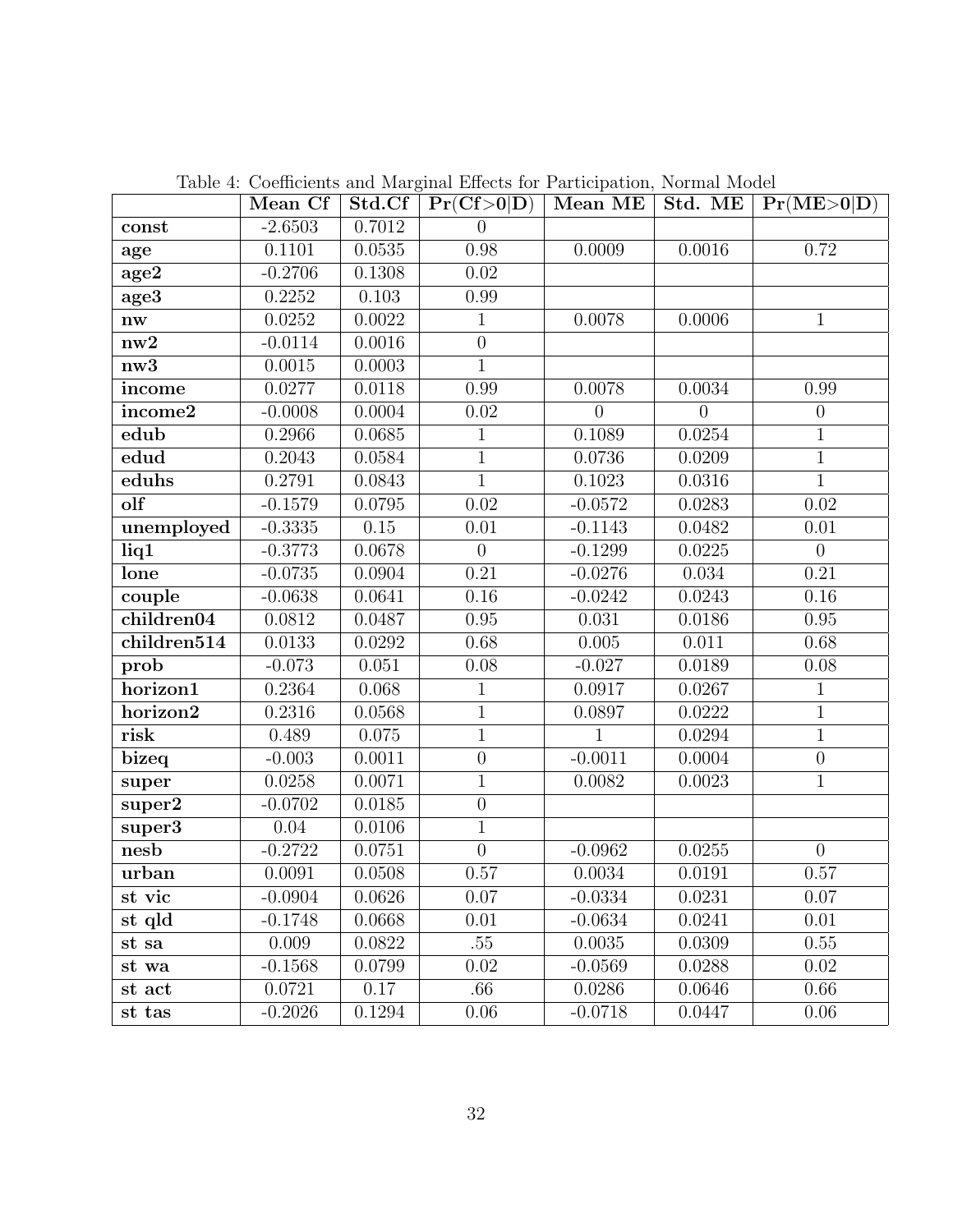| nouvi                  | Mean Cf   | Std.Cf | Pr(Cf>0 D)        |           |        | Mean ME   Std. ME   $Pr(ME>0 D)$ |
|------------------------|-----------|--------|-------------------|-----------|--------|----------------------------------|
| const 1                | $-0.1203$ | 2.5956 | 0.49              |           |        |                                  |
| $const\overline{2}$    | 0.0909    | 1.9966 | 0.53              |           |        |                                  |
| const 3                | $0.59\,$  | 1.785  | 0.63              |           |        |                                  |
| const 4                | 0.0245    | 2.6557 | 0.5               |           |        |                                  |
| const 5                | $-0.588$  | 2.4692 | 0.43              |           |        |                                  |
| const                  | $-0.3109$ | 1.7851 | 0.42              |           |        |                                  |
| age                    | 0.0398    | 0.0228 | 0.97              | $-0.0018$ | 0.0013 | 0.08                             |
| age2                   | $-0.0991$ | 0.0529 | 0.03              |           |        |                                  |
| age3                   | 0.0782    | 0.0395 | $\overline{0.97}$ |           |        |                                  |
| $\mathbf{n}\mathbf{w}$ | 0.0006    | 0.0006 | 0.86              | $-0.0003$ | 0.0005 | 0.24                             |
| nw2                    | $-0.0004$ | 0.0004 | 0.11              |           |        |                                  |
| nw <sub>3</sub>        | 0.0001    | 0.0001 | $\overline{0.9}$  |           |        |                                  |
| income                 | $-0.003$  | 0.0026 | 0.12              | $-0.0026$ | 0.002  | 0.1                              |
| income2                | 0.0001    | 0.0001 | 0.95              |           |        |                                  |
| edub                   | 0.0217    | 0.0174 | 0.89              | 0.0104    | 0.0173 | 0.73                             |
| edud                   | 0.0083    | 0.0164 | $\overline{0.7}$  | 0.0005    | 0.0164 | $\overline{0.52}$                |
| eduhs                  | 0.0126    | 0.0221 | 0.73              | 0.0013    | 0.0221 | 0.52                             |
| olf                    | 0.0192    | 0.0201 | 0.83              | 0.0268    | 0.0202 | 0.92                             |
| unemployed             | 0.0243    | 0.0409 | 0.72              | 0.0365    | 0.0415 | 0.82                             |
| liq1                   | 0.0388    | 0.0219 | 0.96              | 0.0532    | 0.0216 | 0.99                             |
| lone                   | $-0.0569$ | 0.0266 | 0.02              | $-0.054$  | 0.0264 | $\overline{0.02}$                |
| couple                 | $-0.0422$ | 0.0158 | 0.01              | $-0.04$   | 0.016  | 0.01                             |
| children04             | 0.0222    | 0.0114 | 0.98              | 0.02      | 0.0116 | 0.96                             |
| children514            | $-0.0021$ | 0.0077 | $\overline{0.4}$  | $-0.0023$ | 0.0077 | 0.38                             |
| prob                   | $-0.0073$ | 0.0121 | $\overline{0.26}$ | $-0.0046$ | 0.0121 | 0.34                             |
| horizon1               | $-0.0195$ | 0.0151 | $\overline{0.1}$  | $-0.0289$ | 0.0151 | $\overline{0.02}$                |
| horizon2               | 0.008     | 0.0131 | 0.72              | $-0.0007$ | 0.013  | 0.48                             |
| risk                   | 0.0704    | 0.0149 | $\overline{1}$    | 0.0521    | 0.0155 | $\overline{1}$                   |
| bizeq                  | $-0.0004$ | 0.0002 | 0.02              | $-0.0002$ | 0.0002 | 0.16                             |
| super                  | 0.0006    | 0.0015 | 0.67              | $-0.0002$ | 0.0013 | 0.45                             |
| super2                 | 0.0006    | 0.0037 | 0.57              |           |        |                                  |
| $super\overline{3}$    | $-0.0006$ | 0.0021 | 0.38              |           |        |                                  |

Table 5: Coefficients and Conditional Marginal Effects, Share of Risky Assets, Mixture Model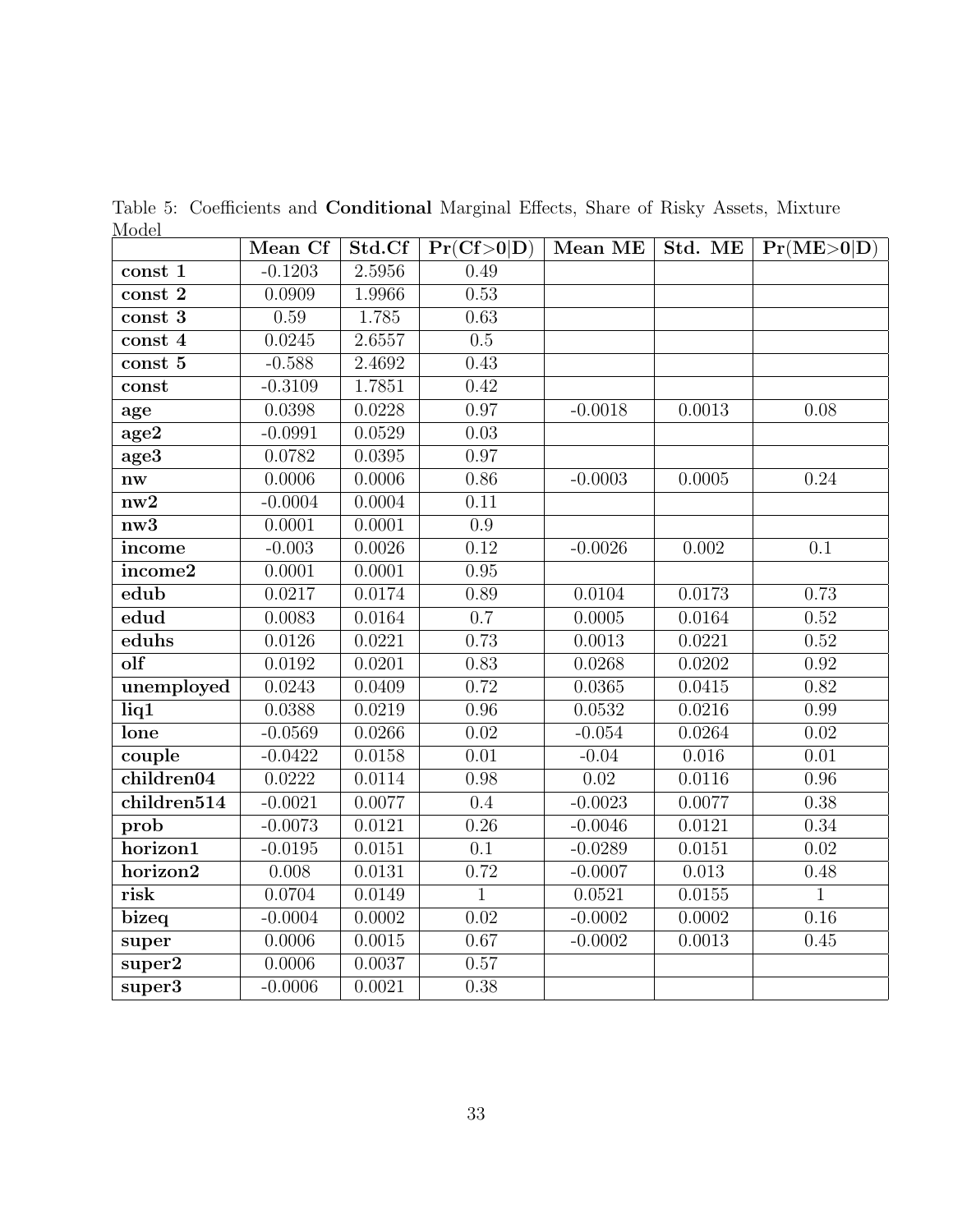|                                 | Mean Cf   | Std.Cf | Pr(Cf>0 D)     | Mean ME   | Std. ME | Pr(ME>0 D)     |
|---------------------------------|-----------|--------|----------------|-----------|---------|----------------|
| const                           | $-0.1387$ | 0.433  | 0.36           |           |         |                |
| age                             | 0.0429    | 0.0294 | 0.93           | $-0.0032$ | 0.0017  | 0.03           |
| age2                            | $-0.1174$ | 0.0684 | 0.05           |           |         |                |
| age3                            | 0.0993    | 0.0513 | 0.97           |           |         |                |
| nw                              | 0.0015    | 0.0013 | 0.89           | $-0.0006$ | 0.0006  | 0.13           |
| nw2                             | $-0.0009$ | 0.0007 | 0.1            |           |         |                |
| nw3                             | 0.0001    | 0.0001 | 0.91           |           |         |                |
| income                          | $-0.0018$ | 0.0038 | 0.32           | $-0.0031$ | 0.0028  | 0.13           |
| income2                         | 0.0001    | 0.0001 | 0.72           |           |         |                |
| edub                            | 0.0654    | 0.0269 | 0.99           | 0.0401    | 0.0239  | 0.95           |
| edud                            | 0.0219    | 0.0241 | 0.82           | 0.0041    | 0.0221  | 0.58           |
| eduhs                           | 0.0691    | 0.0332 | 0.98           | 0.0451    | 0.0304  | 0.93           |
| olf                             | 0.0754    | 0.0295 | 0.99           | 0.0887    | 0.0284  | $\mathbf{1}$   |
| unemployed                      | 0.0125    | 0.0681 | 0.57           | 0.0421    | 0.0648  | 0.75           |
| liq1                            | 0.0662    | 0.041  | 0.96           | 0.0996    | 0.0306  | $\mathbf{1}$   |
| lone                            | $-0.0557$ | 0.0362 | 0.06           | $-0.0492$ | 0.0352  | $0.08\,$       |
| couple                          | $-0.064$  | 0.0231 | $\overline{0}$ | $-0.0583$ | 0.0221  | $\overline{0}$ |
| children04                      | 0.0214    | 0.0172 | 0.9            | 0.0145    | 0.0166  | $0.81\,$       |
| $\overline{\text{children514}}$ | 0.0193    | 0.0103 | 0.97           | 0.0181    | 0.0099  | $0.96\,$       |
| prob                            | $-0.009$  | 0.018  | 0.32           | $-0.0027$ | 0.0176  | 0.44           |
| horizon1                        | $-0.0324$ | 0.0245 | 0.1            | $-0.052$  | 0.0229  | 0.02           |
| horizon2                        | 0.0264    | 0.0204 | 0.9            | 0.0073    | 0.0183  | 0.66           |
| risk                            | 0.1408    | 0.0266 | $\mathbf{1}$   | 0.102     | 0.0226  | $\mathbf{1}$   |
| bizeq                           | $-0.0006$ | 0.0003 | 0.02           | $-0.0003$ | 0.0003  | 0.13           |
| super                           | 0.0047    | 0.0024 | 0.97           | 0.0025    | 0.0018  | 0.91           |
| super2                          | $-0.0071$ | 0.0059 | 0.11           |           |         |                |
| super3                          | 0.0028    | 0.0032 | 0.82           |           |         |                |

Table 6: Coefficients and Conditional Marginal Effects, Share of Risky Assets, Normal Model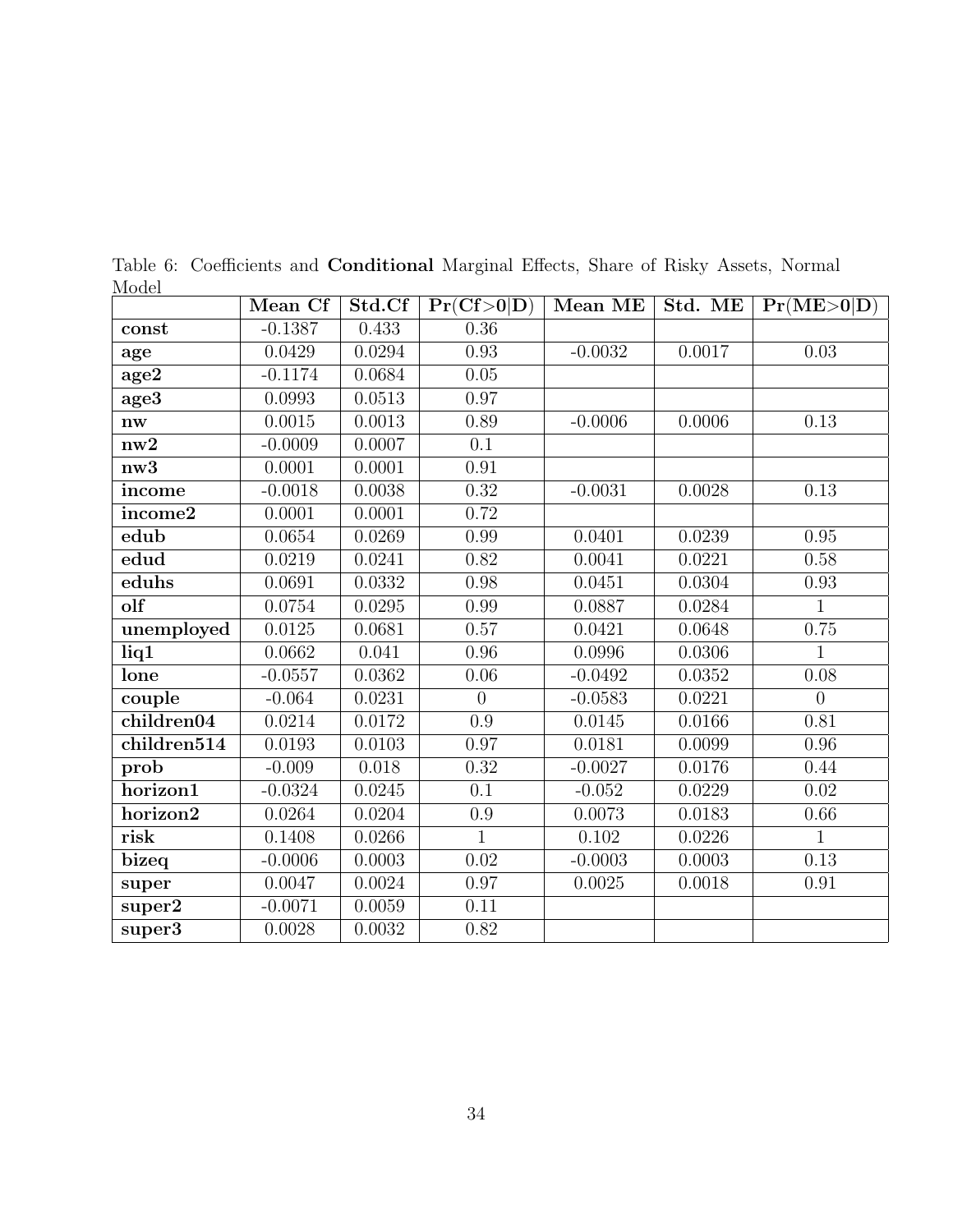|                                 | Mean Cf   | Std.Cf | Pr(Cf>0 D)        | Mean ME   | Std. ME | Pr(ME>0 D)        |
|---------------------------------|-----------|--------|-------------------|-----------|---------|-------------------|
| const 1                         | $-0.1203$ | 2.5956 | 0.49              |           |         |                   |
| $const\overline{2}$             | 0.0909    | 1.9966 | 0.53              |           |         |                   |
| $const\overline{3}$             | 0.59      | 1.785  | 0.63              |           |         |                   |
| const 4                         | 0.0245    | 2.6557 | 0.5               |           |         |                   |
| const 5                         | $-0.588$  | 2.4692 | 0.43              |           |         |                   |
| const                           | $-0.3109$ | 1.7851 | 0.42              |           |         |                   |
| age                             | 0.0398    | 0.0228 | 0.97              | $-0.0019$ | 0.0011  | 0.03              |
| age2                            | $-0.0991$ | 0.0529 | 0.03              |           |         |                   |
| age3                            | 0.0782    | 0.0395 | 0.97              |           |         |                   |
| $\mathbf{n}\mathbf{w}$          | 0.0006    | 0.0006 | 0.86              | 0.004     | 0.0004  | $\overline{1}$    |
| nw2                             | $-0.0004$ | 0.0004 | 0.11              |           |         |                   |
| $\overline{\text{nw3}}$         | 0.0001    | 0.0001 | $\overline{0.9}$  |           |         |                   |
| income                          | $-0.003$  | 0.0026 | 0.12              | 0.0026    | 0.0019  | 0.9               |
| income2                         | 0.0001    | 0.0001 | 0.95              |           |         |                   |
| edub                            | 0.0217    | 0.0174 | 0.89              | 0.0598    | 0.0146  | $\overline{1}$    |
| edud                            | 0.0083    | 0.0164 | $\overline{0.7}$  | 0.0369    | 0.0118  | $\overline{1}$    |
| eduhs                           | 0.0126    | 0.0221 | 0.73              | 0.0559    | 0.0185  | $\overline{1}$    |
| olf                             | 0.0192    | 0.0201 | 0.83              | $-0.0272$ | 0.0165  | $0.05\,$          |
| unemployed                      | 0.0243    | 0.0409 | 0.72              | $-0.0449$ | 0.029   | 0.07              |
| liq1                            | 0.0388    | 0.0219 | $\overline{0.96}$ | $-0.0512$ | 0.013   | $\overline{0}$    |
| lone                            | $-0.0569$ | 0.0266 | $\overline{0.02}$ | $-0.0351$ | 0.0196  | $\overline{0.03}$ |
| couple                          | $-0.0422$ | 0.0158 | 0.01              | $-0.0272$ | 0.014   | 0.03              |
| children04                      | 0.0222    | 0.0114 | 0.98              | 0.0193    | 0.0103  | 0.97              |
| $\overline{\text{children514}}$ | $-0.0021$ | 0.0077 | $\overline{0.4}$  | $-0.0001$ | 0.0063  | $\overline{0.51}$ |
| prob                            | $-0.0073$ | 0.0121 | 0.26              | $-0.015$  | 0.0106  | $\overline{0.07}$ |
| horizon1                        | $-0.0195$ | 0.0151 | 0.1               | 0.0354    | 0.0142  | $\mathbf{1}$      |
| horizon2                        | 0.008     | 0.0131 | 0.72              | 0.0457    | 0.0127  | $\overline{1}$    |
| risk                            | 0.0704    | 0.0149 | $\overline{1}$    | 0.1324    | 0.0185  | $\overline{1}$    |
| bizeq                           | $-0.0004$ | 0.0002 | 0.02              | $-0.0009$ | 0.0003  | $\overline{0}$    |
| super                           | 0.0006    | 0.0015 | 0.67              | 0.0042    | 0.0013  | $\mathbf{1}$      |
| super2                          | 0.0006    | 0.0037 | 0.57              |           |         |                   |
| $super\overline{3}$             | $-0.0006$ | 0.0021 | 0.38              |           |         |                   |

Table 7: Coefficients and Unconditional Marginal Effects, Share of Risky Assets, Mixture Model